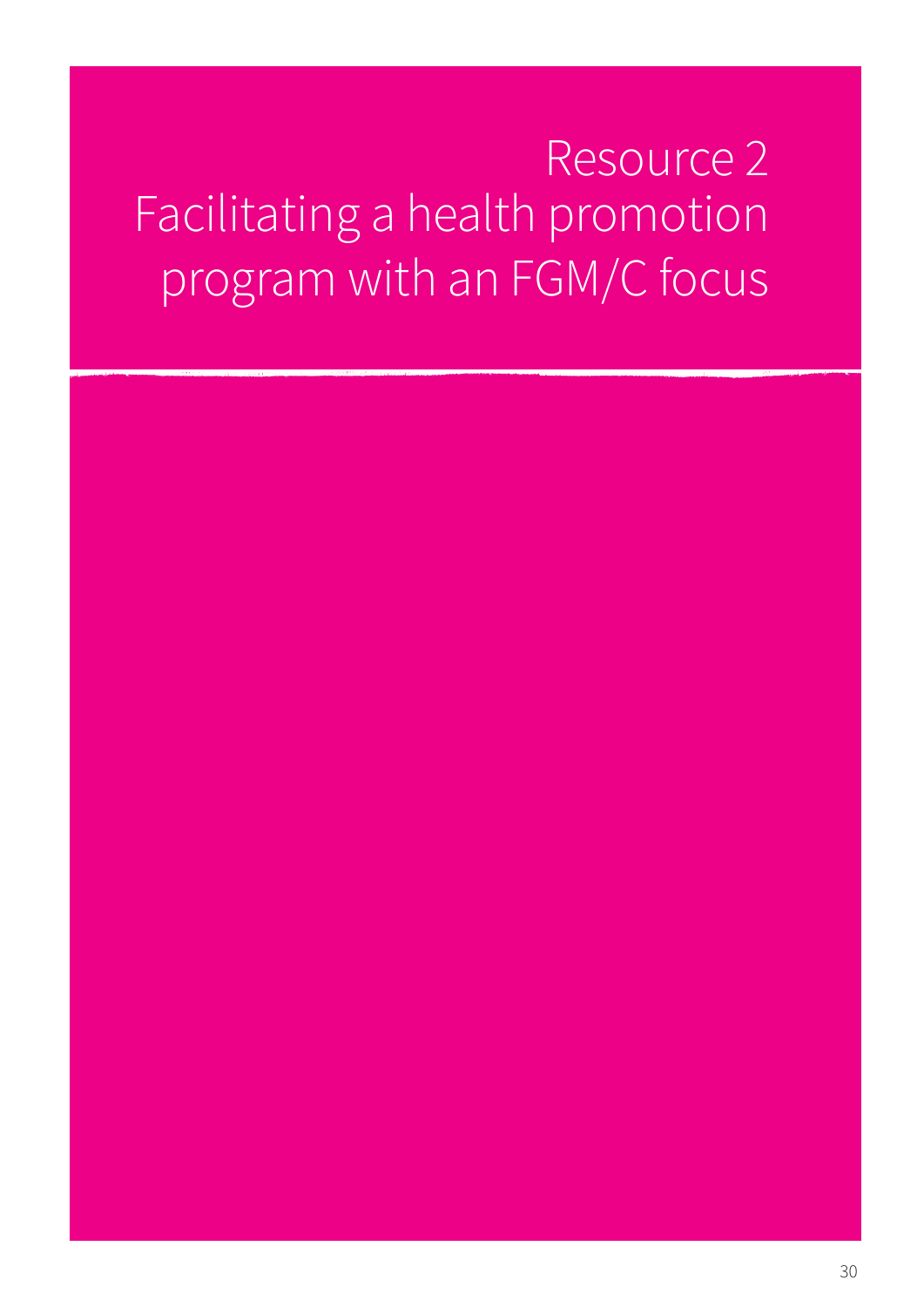# About this resource

Resource 2 is a flexible tool for planning and delivering a health promotion program of education sessions that are designed to encourage thinking and discussion about FGM/C.

The program provided in this resource was written with a focus on educating and empowering groups of women from communities who may benefit from health information or support relating to FGM/C (See NETFA Best Practice Principle 3: Empowering Women). Although this program is designed to be delivered specifically to women, it can also be adapted for men's groups or a wider audience.

The program has been developed for use by bilingual peer educators, working in close consultation with members of their community (See NETFA Best Practice Principle 2: Community Leadership). It is assumed that peer educators using this resource have prior training in facilitation and have read the Introduction to this Resource and Activity Guide and the 'NETFA Best Practice Guide for Working with Communities Affected by FGM/C.'

Although this program can be delivered as a whole, it has been structured in a way that may also be adapted to suit educators who need to develop shorter programs or conduct stand-alone sessions. The program covers essential topics related to health and human rights but can be complemented by other topics that educators want to include which are not covered in this resource.

Although not all of the learning modules in this program refer explicitly to FGM/C, the discussion points, key messages and activities are designed with the intention of creating opportunities for discussion and education about the issue of FGM/C as a serious risk to women's sexual and reproductive health; as a violation of human rights; and as a practice which can be ended if women take an active role in leading change.

| Program Aims                                       | Program<br>Approach                                                      | How to use this<br>resource                                  |                                                                       |
|----------------------------------------------------|--------------------------------------------------------------------------|--------------------------------------------------------------|-----------------------------------------------------------------------|
| Module 1:<br>Women's health<br>and human<br>rights | Module 2:<br>Everyone's right<br>to sexual and<br>reproductive<br>health | Module 3:<br><b>Female Genital</b><br>Mutilation/<br>Cutting | Module 4:<br>Advocating for<br>health,<br>rights and<br>gender equity |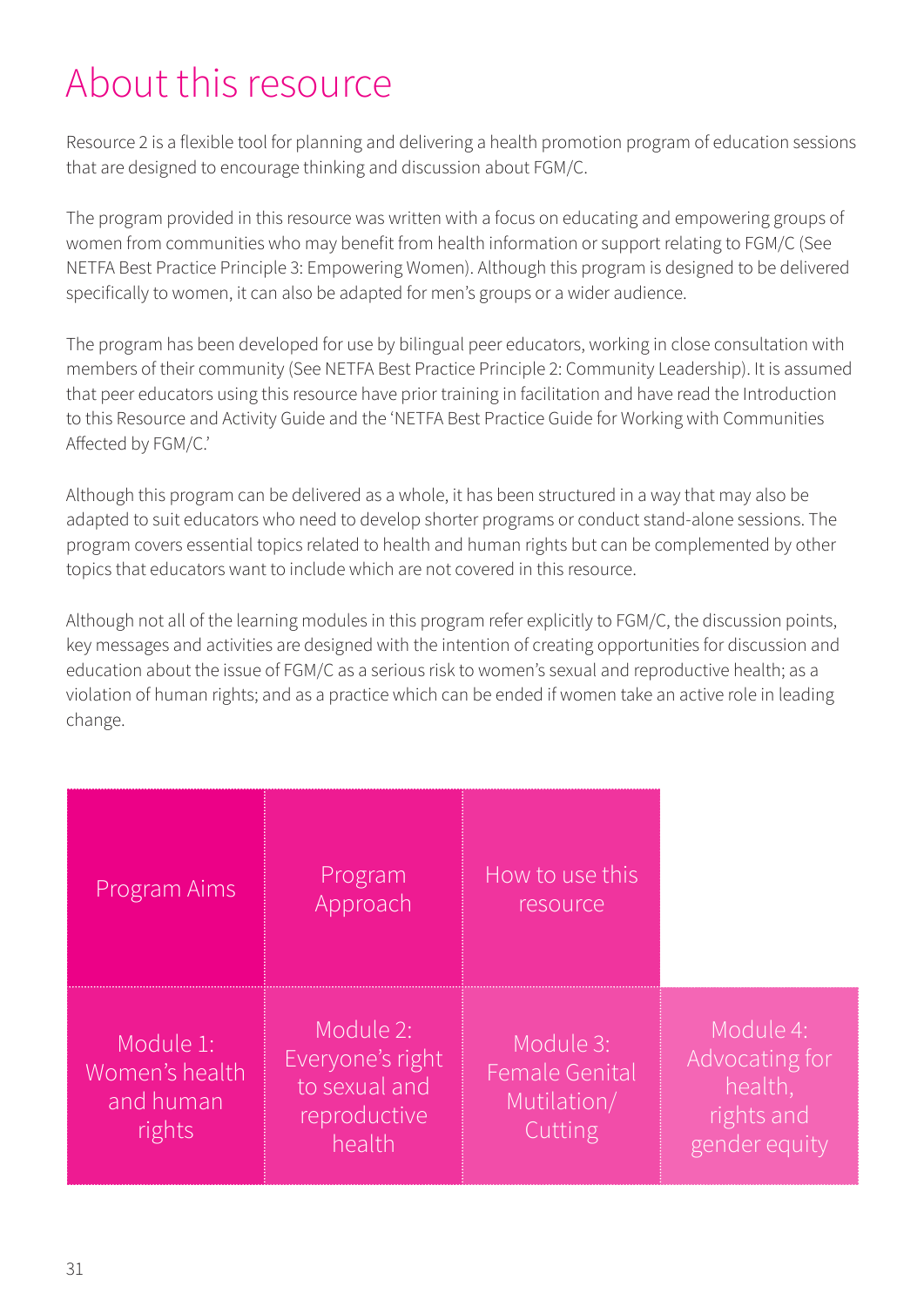# Program aims

- 1. To discuss the ways in which female genital mutilation/cutting (FGM/C) impacts women's health and rights
- 2. To discuss ways to support and promote the global abandonment of the practice of FGM/C
- 3. To learn about women's sexual and reproductive health and how understanding sexual and reproductive health supports women to make informed decisions about their health and the health of their family
- 4. To learn about women's sexual and reproductive rights and how knowing these rights can empower women to make informed decisions about their wellbeing

# Program approach

"Successful programs and initiatives show that the most appropriate and effective way to engage the community on the issues about FGM/C is to introduce the topic within a wider context. Approaching the topic directly can be confronting and unproductive for participants who may never have discussed the issue before and who may consider the subject taboo.

The topic is most effectively integrated within programs as part of a holistic approach to increasing women's and girls' health, wellbeing and independence."

#### (NETFA Best Practice Principle 4: Holistic and Integrated Education)

Unless you have already established a relationship of trust with your group, or have been specifically invited to speak on the topic of FGM/C, best practice literature suggests that the topic of FGM/C should be framed within a wider context relating to women's health and/or human rights. Raising the issue of FGM/C without established trust or proper context has been widely recognised as ineffective and can potentially have negative consequences for participants. For this reason, the health education program provided in this resource has been developed to address the topic of FGM/C from a number of perspectives including gender equity, human rights and sexual and reproductive health.

For many women who have undergone FGM/C, that experience is not the sole defining feature of their sexual and reproductive health or their wellbeing. Not all women who have undergone FGM/C will have experienced negative health outcomes. Contextualising the issue of FGM/C within the larger issues of sexual and reproductive health and human rights allows women to reflect on their individual experiences and empowers them to make informed decisions about their health and wellbeing, which includes reflecting on the impacts of FGM/C for themselves and for their community.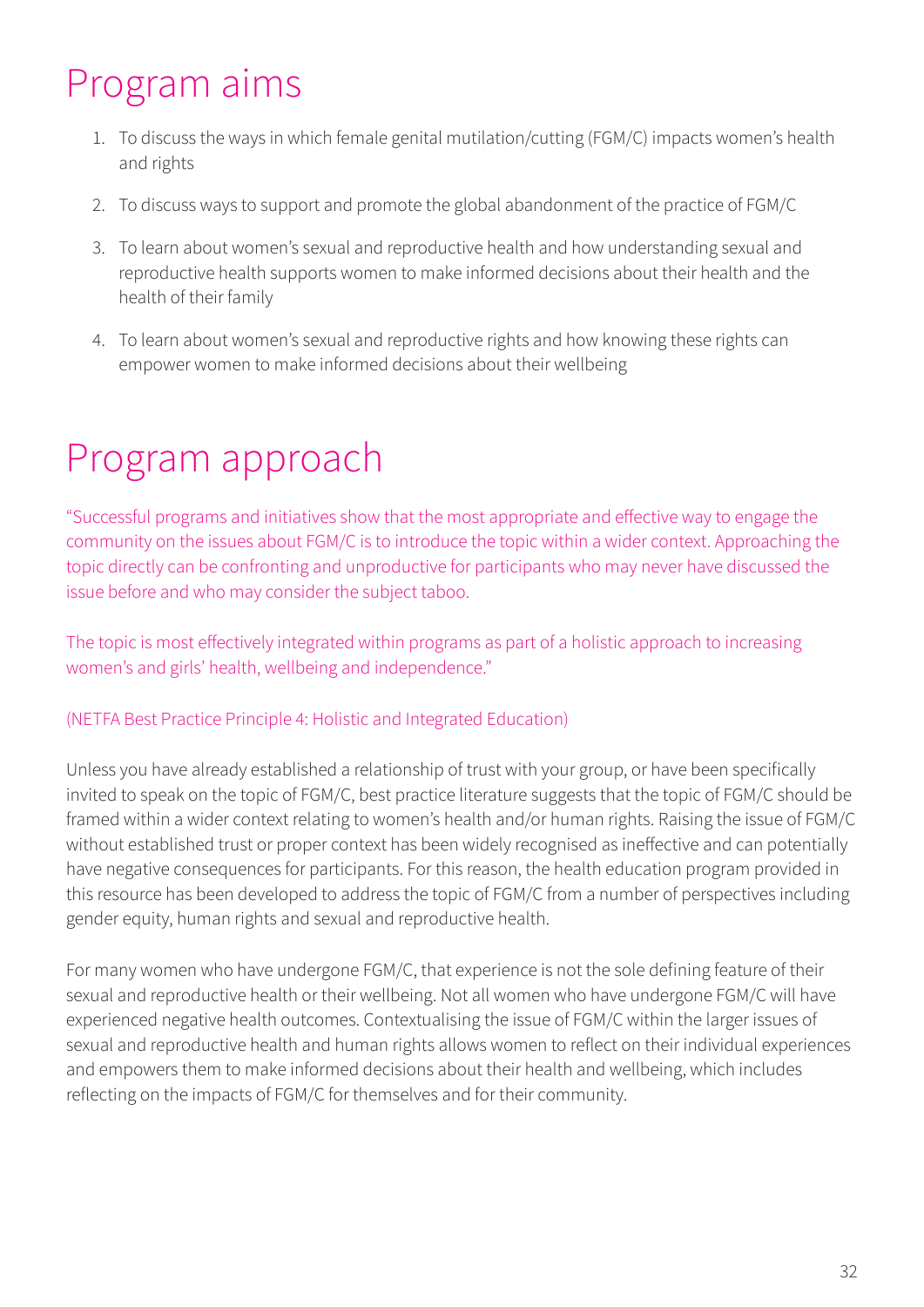## How to use this resource

Before you use this resource, please read the introduction to this Guide for important information about preparing and managing your program.

### Program structure

The program suggested in this resource consists of 4 modules, which can be delivered over a number of separate sessions, or combined into a full day or weekend.

Each module is divided into 3 main topics, which can be delivered together or separately depending on the time available and how peer educators choose to run sessions.

### Module 1: Women's health and human rights

- a. What do we need to be healthy?
- b. What are human rights?
- c. Gender and human rights

### Module 2: Everyone's right to sexual and reproductive health

- a. What is sexual and reproductive health?
- b. Cultural expectations about sexual and reproductive health
- c. Knowing about your sexual and reproductive body

### Module 3: Female Genital Mutilation/Cutting

- a. What is FGM/C?
- b. What are the causes of FGM/C?
- c. What are my rights in relation to FGM/C?

### Module 4: Advocating for sexual health, rights and gender equality

- a. Your right to health information and services in Australia
- b. What health services are available to me and how can I access them?
- c. How can I advocate for women's sexual and reproductive rights?

The length of each module is intended to be flexible, and can be adjusted depending on the activities selected by the peer educator and the time available (as a guide, we suggest allocating at least 2 hours for each module).

Although the program has been designed to be delivered in sequence, it can also be used as a guide for peer educators developing their own programs or facilitating individual sessions.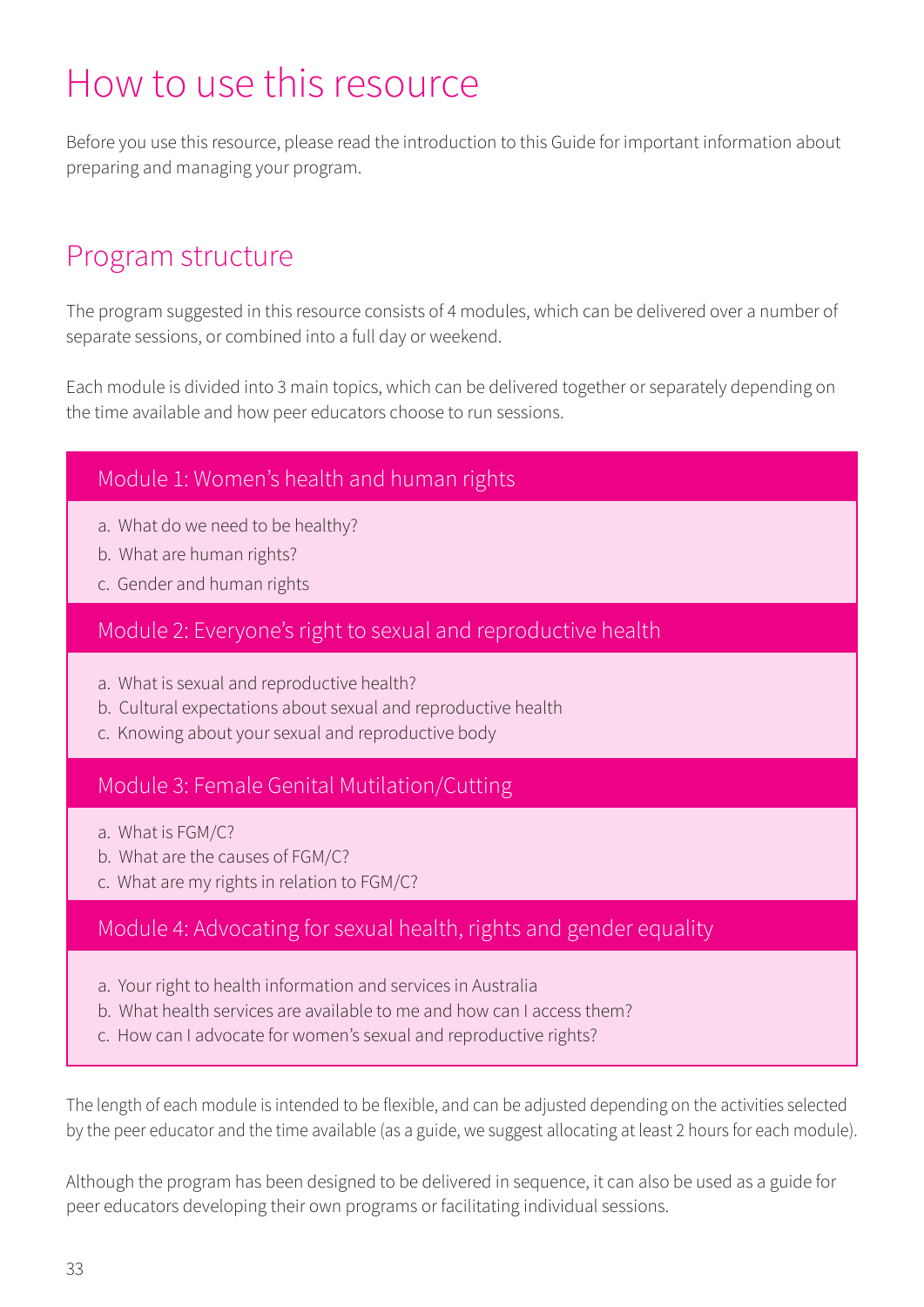# Module Structure

The 4 modules in this program are designed to be flexible for educators. At the beginning of each module, you will find:

| <b>General aims:</b>  | Aims relating to         | <b>Module topics:</b>  | <b>Suggested session</b> |
|-----------------------|--------------------------|------------------------|--------------------------|
| To guide facilitators | FGM/C:                   | A brief summary of     | plan:                    |
| in developing session | To guide facilitators in | module topics to       | Provided as a guide,     |
| goals and objectives  | helping participants     | help facilitators to   | only                     |
| for themselves and    | to make connections      | contextualise sessions |                          |
| participants          | between general          |                        |                          |
|                       | material and FGM/C       |                        |                          |

Suggested audiovisual resources for educators are provided at the end of each module where available.

# For each topic you will find:

### Discussion points

The discussion points in this resource provide a focus for each topic and can be used as a way of facilitating discussion among the group, communicating key messages and signposting what is coming ahead. Many discussion points do not have simple or single answers and are designed to provoke participants to think through issues for themselves. Choose activities that help to trigger discussion like brainstorming, case studies, agree/disagree exercises or short films.

### Key messages

The key messages in this resource are not exhaustive and are not intended to be prescriptive. They provide information which will help the peer educator to guide discussion, based on the discussion points. Key messages might be used to punctuate a relevant discussion or activity, or to bring a new perspective to the discussion.

### Activities

The activities in this resource have been selected in order to support discussion and encourage participants to think through the discussion points. Peer educators may prefer to design their own activities, or adapt these activities to suit their group.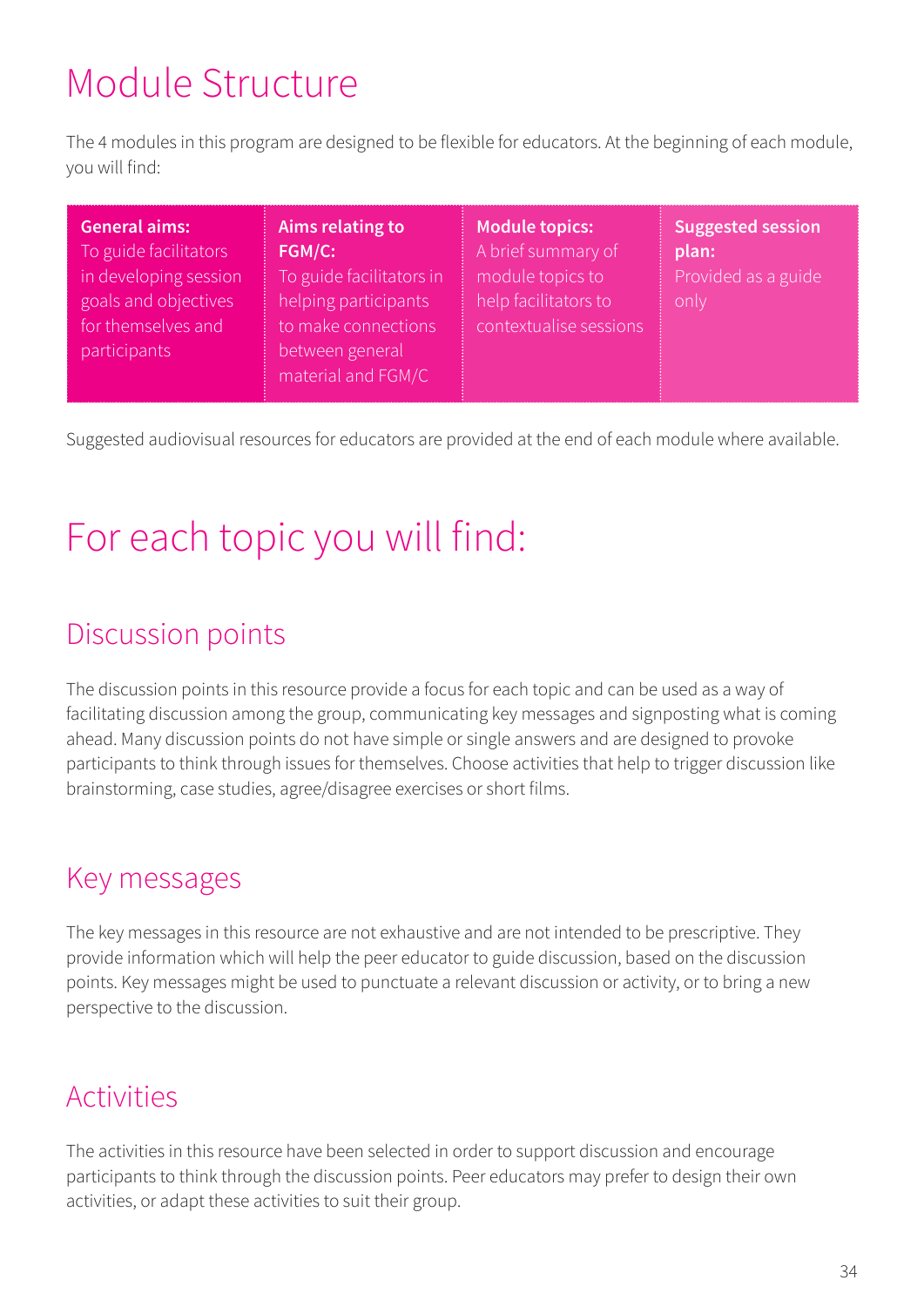# Program Topics

### Module 1: Women's health and human rights

### 1A: What do we need to be healthy?

This topic encourages participants to think about health more broadly and understand the ways in which health is influenced by many social, political, economic and cultural factors.

### 1B: What are human rights?

This topic introduces the concepts and principles behind human rights and encourages participants to see the ways in which these rights help us to enjoy health and wellbeing.

### 1C: Gender and human rights

This topic leads on from the discussion of human rights to further consider the way that perceptions of gender can be a barrier to women sharing equal rights to health and wellbeing.

### Module 2: Everyone's right to sexual and reproductive health

### 2A: What is sexual and reproductive health?

This topic introduces sexual and reproductive health and encourages participants to see the connection between sexual and reproductive rights and our ability to experience health and wellbeing.

### 2B: Cultural expectations about sexual and reproductive health

This topic encourages participants to consider the ways in which cultural expectations and attitudes to gender can impact sexual and reproductive health.

### 2C: Knowing about your sexual and reproductive body

This topic covers basic information about women's sexual and reproductive organs and functions.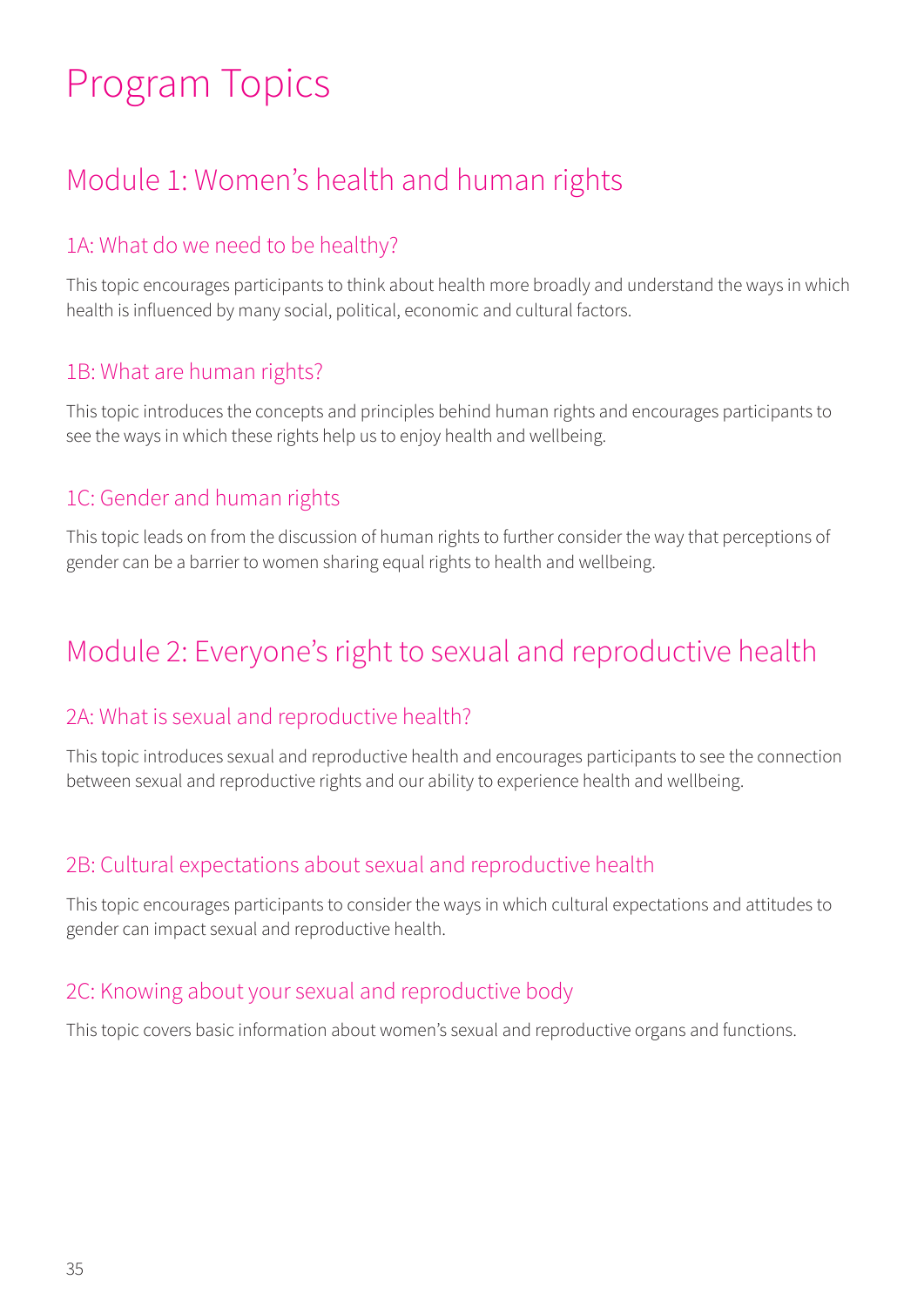## Module 3: Female Genital Mutilation/Cutting

### 3A: What is FGM/C?

This topic introduces the discussion of FGM/C by covering the different types of FGM/C that women may have experienced and covering the health risks and health consequences of FGM/C.

### 3B: What are the causes of FGM/C?

This topic broadens the conversation about FGM/C to consider why there is social pressure to practice it in some cultures and encourages participants to see the relationship between FGM/C and gender expectations.

### 3C: What are my rights in relation to FGM/C?

This topic encourages participants to understand FGM/C as a violation of girls' and women's sexual and reproductive rights, covers Australian and international laws and considers strategies and examples of positive change.

## Module 4: Advocating for health, rights and gender equity

### 4A: Your right to health information and services in Australia

This topic covers every Australian's right to access health services.

### 4B: What health services are available to me and how can I access them?

This topic provides information about local health services, navigating the health system and where to find resources relating to their sexual and reproductive health.

### 4C: How can I advocate for women's sexual and reproductive rights?

This topic encourages participants to consider ways they can advocate for improved gender equality and support women's sexual and reproductive rights in their community.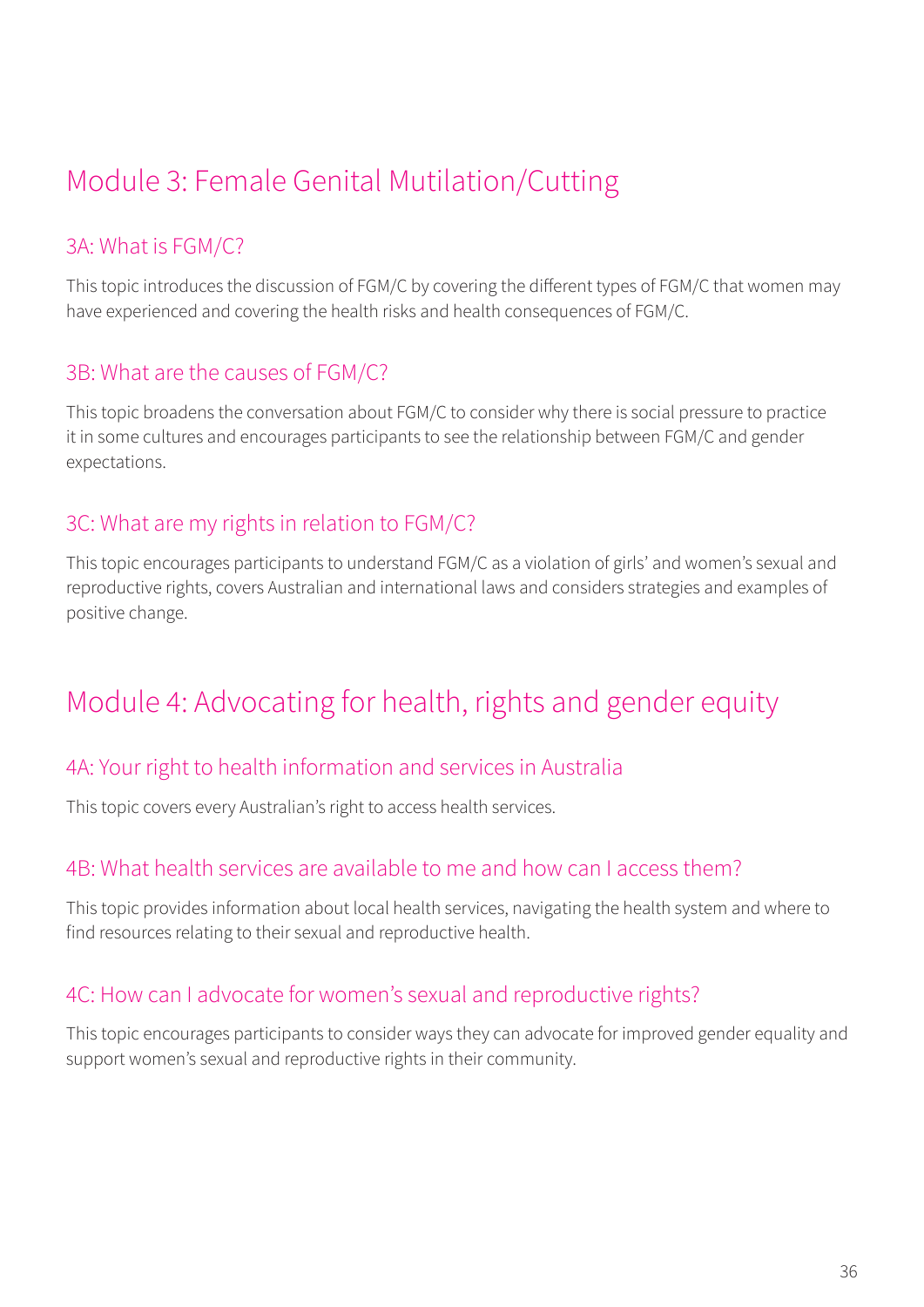# Facilitating sessions

This resource is based on the understanding that learning is an active and ongoing process. Learning is not something that happens to people and learners are not simply empty containers that can be filled up with new information. Learning comes from experiencing, thinking and reflecting. Each participant will bring their own ideas, values, beliefs, knowledge, personal experiences and learning style to sessions. Equally, each participant will take something different from sessions, and will develop their own understanding and point of view.

In order to allow for flexibility and to cater for a wide range of contexts and learning styles, discussion points have been provided to assist you in facilitating the sharing of stories, starting discussions and communicating the key messages.

There are many effective techniques for encouraging and supporting interactive learning. Using diverse methods will allow you to reach a wider range of participants with different learning styles. Some of the methods that you might choose to use in your sessions are:

### Sharing stories

Telling stories can help participants to understand and relate to a particular experience, idea or perspective. Sharing narratives can be a good way of relating concepts to lived experiences, as well as encouraging participants to reflect on and share their own experiences. Stories help us connect with each other.

### Screening videos

If you have the technology and equipment available to show participants a short video, this can be a very effective way to trigger discussion or reflection on topics.

## Conducting activities

The activities presented in this resource cover a wide range of different learning methods. They can be useful for triggering group discussion and, depending on the activity, can allow group participants to interact more closely in pairs or smaller groups. Activities that get participants moving around can also be a great way to energise the group.

### Using visuals

Using visual aids wherever possible can be an important and interesting way to help communicate your messages, particularly for communities who have experienced disrupted education or have low literacy levels.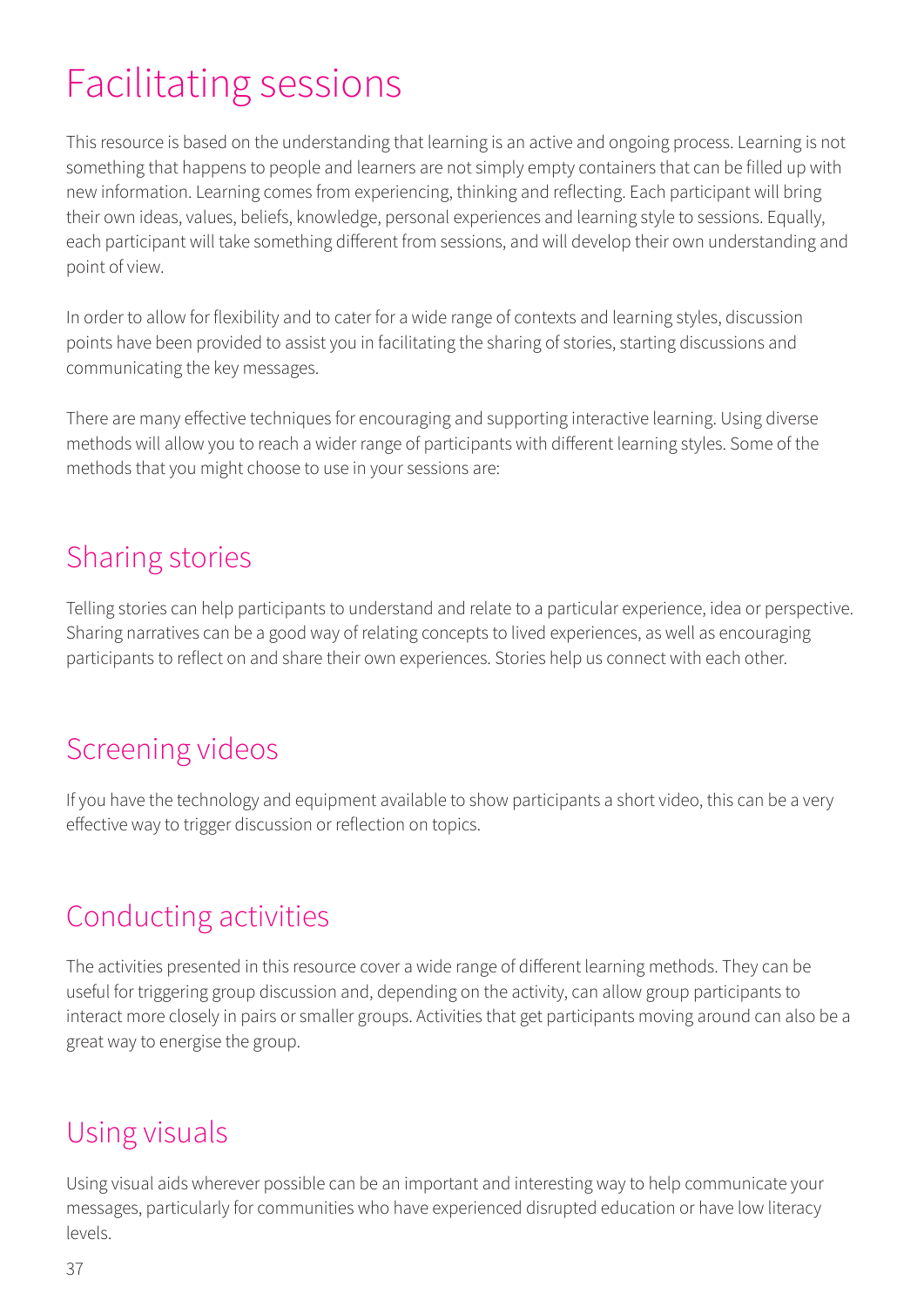## Being flexible and taking opportunities

Although it is important to aim to meet the objectives of the session, don't be afraid to be flexible if the group discussion takes an interesting turn. Listen to the group and feel free to ask them for feedback about ways they would like to approach the material.

## What is my role as a facilitator?

As the facilitator it is your role to support participants to build on their existing knowledge and experience and to encourage them in their learning.

## You should aim to:

- Build rapport between you and the participants
- Build trust and respect between participants and to ensure that everyone feels comfortable and safe
- Support participants in handling any problems that may arise during the course of sessions
- Ensure that privacy and confidentiality are understood and respected by the group
- Create an environment for learning, sharing and growth
- Provide focus and encourage the participation of all members
- Provide information and resources necessary for the participants to build on and use
- Monitor group dynamics and progress and ensure that the group reaches its goals

Keep in mind that a lot of the content covered in this resource touches on issues that can be very personal and may not have been discussed by participants before. Equally, participants could bring views, perspectives and experiences that they have never critically reflected on, and they might find parts of the program challenging. As a facilitator, it is not your role to judge, but to foster an environment in which participants feel safe to challenge themselves, be open to new information and express themselves without fear.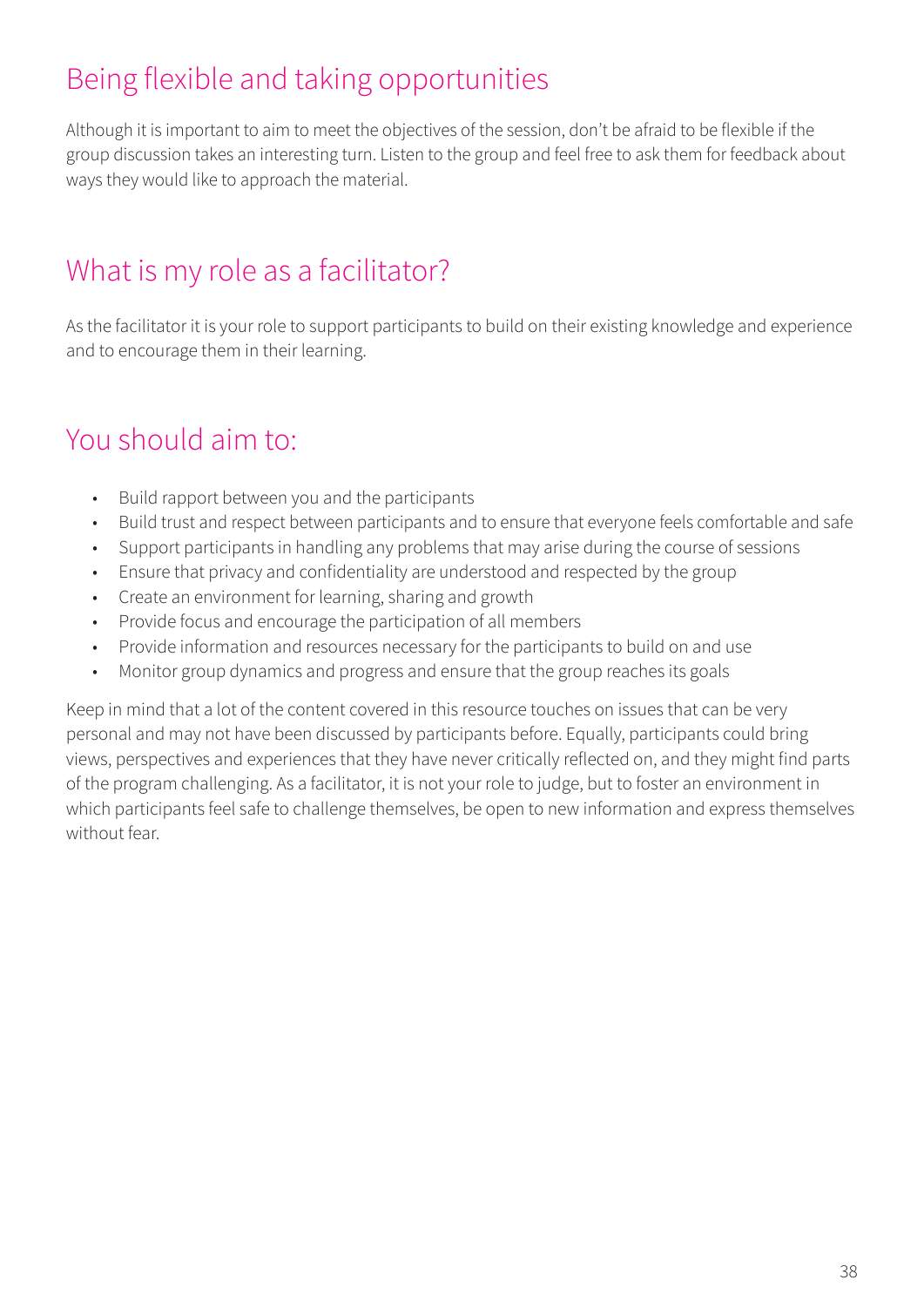# Module 1: Women's health and human rights

### General aims

- To encourage participants to think about health as central to our everyday lives
- To explain how social, economic, political and cultural factors influence our health
- To provide an overview of human rights and they ways in which they are protected as legal rights in national and international laws
- To introduce the topic of gender and identify ways in which gender inequality can impact on women's health and human rights
- To encourage participants to see the connection between rights and our capacity to experience health and wellbeing
- To provide an overview of human rights that specifically protect women and why they exist

## Aims relating to FGM/C

- To encourage participants to recognise the ways in which FGM/C can impact women's health throughout her life
- To raise awareness about human rights that are relevant to the practice of FGM/C
- To encourage thinking about the way that gender norms can negatively impact women's health and wellbeing, including perpetuating the practice of FGM/C
- To encourage women to recognise that gender norms around FGM/C can be challenged and changed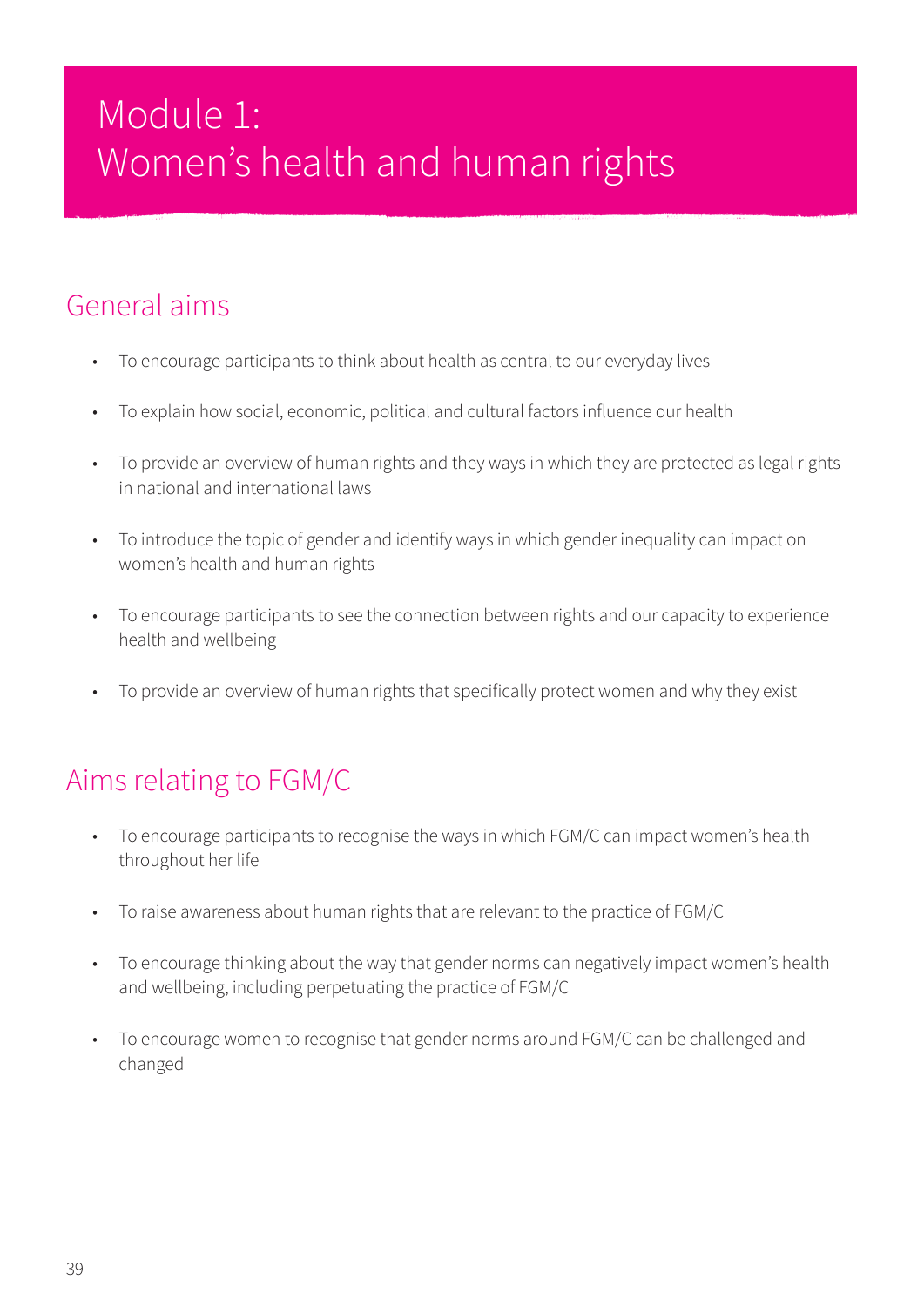## Module Topics

1A: What do we need to be healthy? This topic encourages participants to think about health more broadly and understand the ways in which health is influenced by social, political, economic and cultural factors.

1B: What are human rights? This topic introduces the concepts and principles behind human rights and encourages participants to see the ways in which these rights help us to enjoy health and wellbeing.

1C: Gender and Human Rights This topic leads on from the discussion of human rights to further consider the way that perceptions of gender can be a barrier to women sharing equal rights to health and wellbeing.

## Example session plan

| Activity                                                                                                                                                                                                                         | Time       |
|----------------------------------------------------------------------------------------------------------------------------------------------------------------------------------------------------------------------------------|------------|
| General introduction and icebreaker activity                                                                                                                                                                                     | 10 minutes |
| Setting ground rules and housekeeping<br>(see the introduction to this resource)                                                                                                                                                 | 5 minutes  |
| Topic 1A: What do we need to be healthy?<br>Suggested Activities:<br>Activity 1A.1 What do we need to be healthy and well?<br>Activity 1A.2 Basic Needs<br>$\bullet$<br>Activity 1A.3 Social determinants of health<br>$\bullet$ | 20 minutes |
| Topic 1B: What are human rights?<br><b>Suggested Activities</b><br>Activity 1B.1 Understanding and Identifying Human Rights<br>Activity 1B.2 Human rights case studies<br>$\bullet$                                              | 20 minutes |
| <b>Break</b>                                                                                                                                                                                                                     | 15 minutes |
| Topic C: Gender and Human rights<br>Suggested Activities<br>Activity 1C.1 Gender or sex?<br>$\bullet$<br>Activity 1C.2 Power, privilege, equality<br>Activity 1C.3 Memory Journey<br>$\bullet$                                   | 40 minutes |
| Evaluation, outline of next session and close                                                                                                                                                                                    | 10 minutes |
| Total time                                                                                                                                                                                                                       | 2 hours    |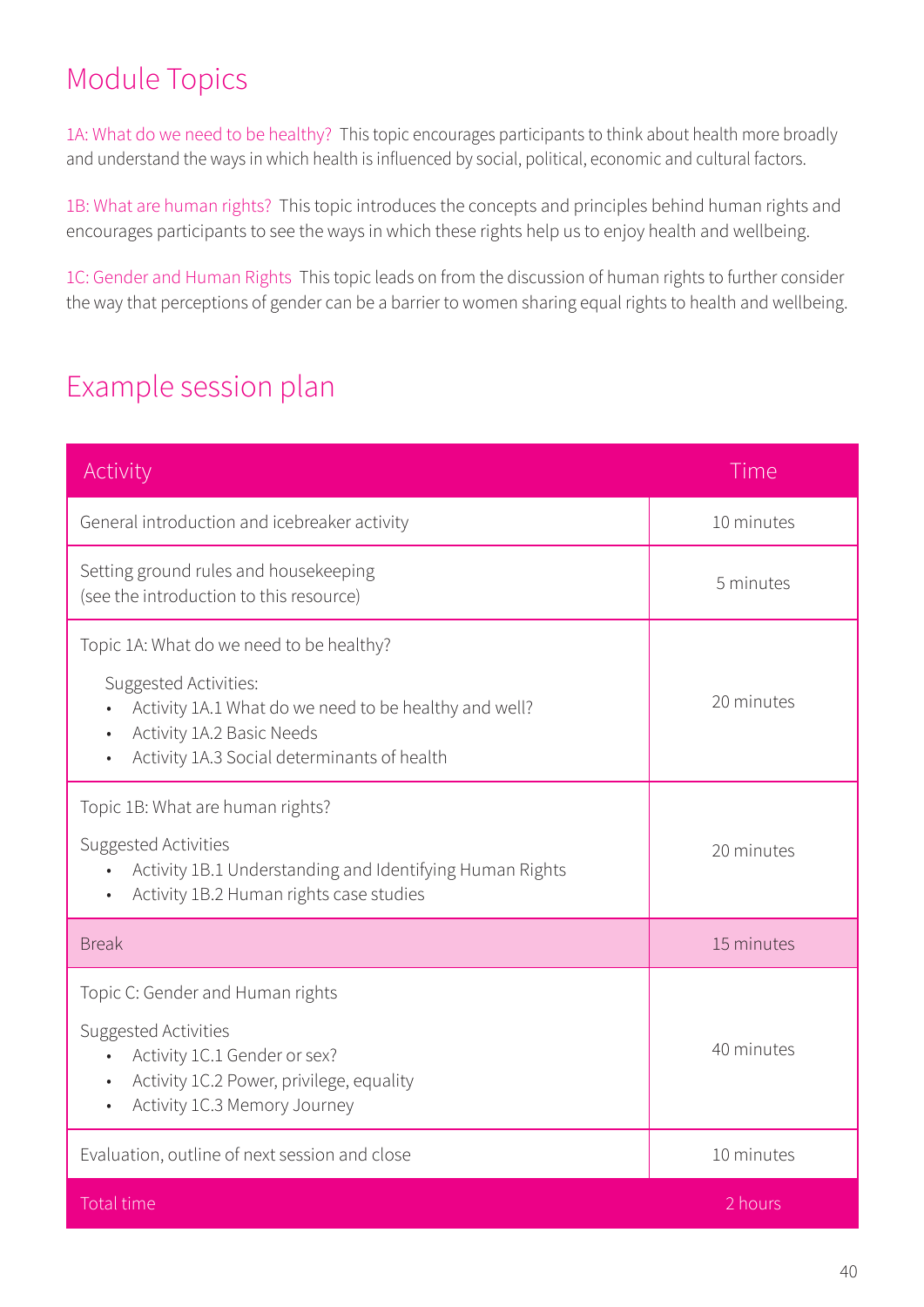# 1A: What do we need to be healthy?

### Discussion Points

- What does it mean to you to be healthy?
- What basic needs does every person need to experience health and wellbeing?
- What factors can influence our health and wellbeing over the course of our lives?

See Resource 3 Handout 1A: 'What are social determinants of health?'

### Key messages

- 1. Being healthy means more than not being injured or unwell. In the past, being healthy was often thought of in terms of being free from illness, injury or pain. The World Health Organisation (WHO) defined health in its broader sense in 1946 as "a state of complete physical, mental, and social wellbeing and not merely the absence of disease or infirmity…"
- 2. Health is influenced by biological, psychological and social factors.
- 3. Cultural and social attitudes and beliefs can have a strong influence on the way we envision and understand our health.

Many of our ideas, beliefs and attitudes about our health come from the culture and society in which we grow up and live. Culture is more than our customs, language or traditions. Culture is a shared system of meaning built on a changing mixture of values, beliefs, ideas and attitudes that we learn from our family; education; work; and economic, social and political frameworks and institutions.

- 4. All over the world both men and women experience barriers to enjoying good health.
- 5. Some barriers to health are connected to the economic and social conditions in which people grow up. These conditions are sometimes called the social determinants of health. The social determinants of health are the conditions in which people are born, grow, live, work and

age. These circumstances are shaped by the distribution of money, power and resources at global, national and local levels. (WHO, 2014)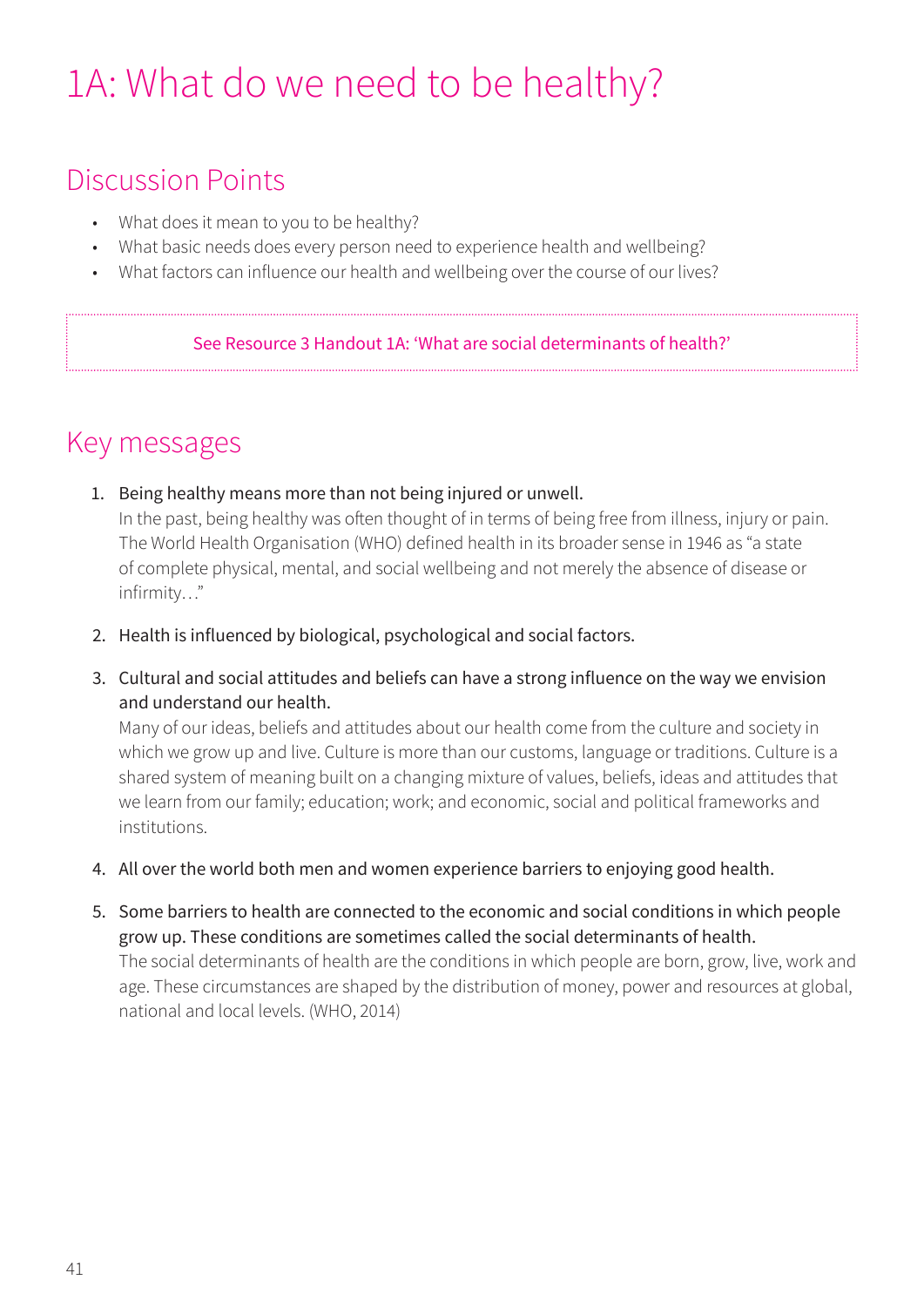### Activity 1A.1 What do we need to be healthy and well?

Objective: To encourage participants to understand that there are many aspects in our lives that directly or indirectly impact on our health and wellbeing and that health is not only about feeling good physically, but also about our mental, emotional and spiritual states.

#### Duration: 15 minutes

Preparation and materials: Whiteboard and markers, or butcher paper and pens.

- 1. This brainstorming activity can be conducted all together or in smaller groups. Ask participants: 'What do we need as humans to be healthy and well?'
- 2. Allow 5-10 minutes for discussion and jotting down ideas. Then ask participants to report back to the rest of the group on their ideas.
- 3. Write the answers on the board. Educators may ask participants to explain why the things they need are important for their health. Educators can use participants' feedback to discuss the importance of understanding health more broadly.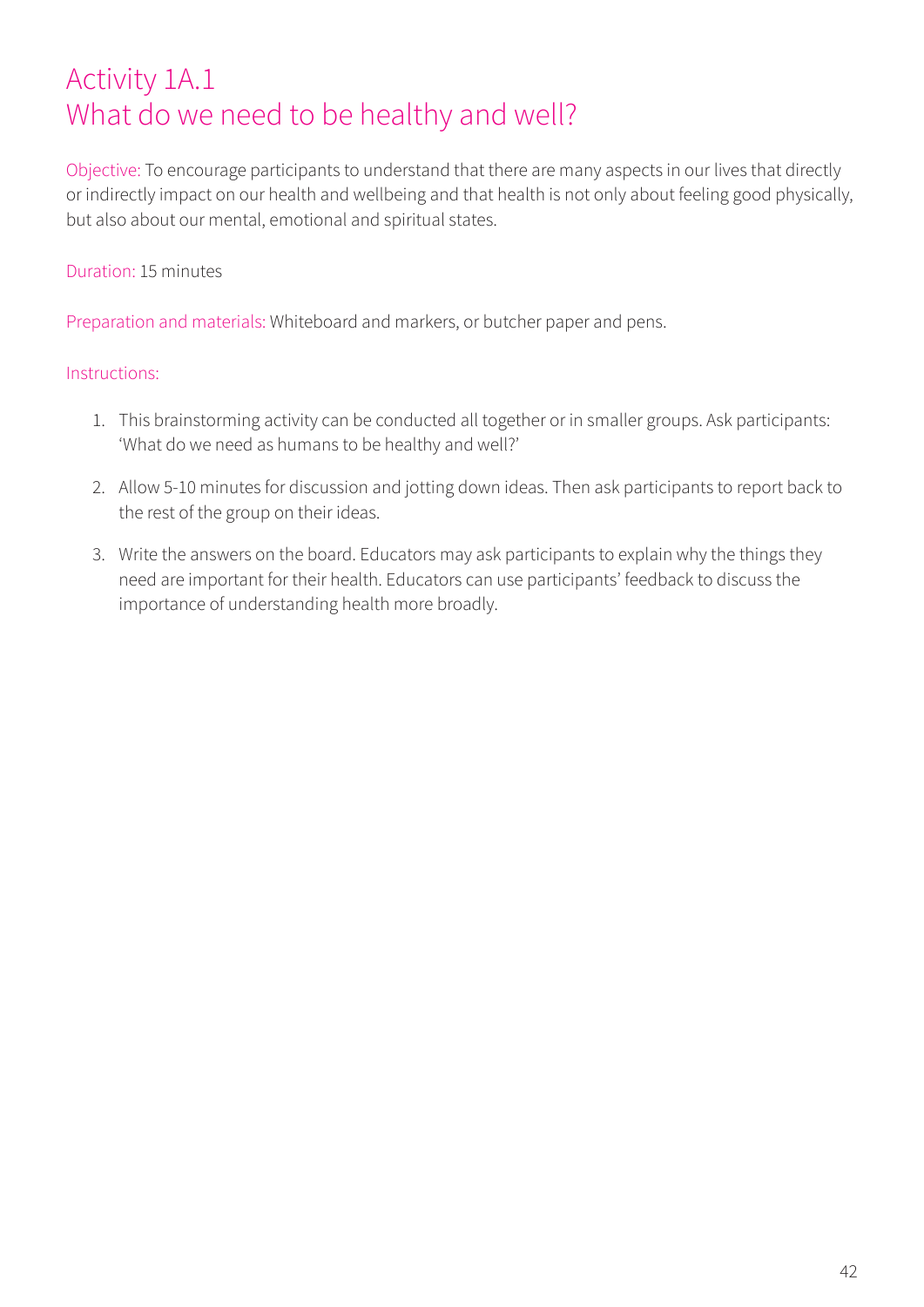#### Use Resource 3 Activity 1A.2: Basic Needs cut-out cards

Objective: To introduce participants to human rights by allowing them to reflect on some basic human needs and reflect on their fundamental importance for every person's health and wellbeing.

Duration: 20 - 40 minutes depending on the size and number of the group(s) and how much time you want to allow for discussion. This could be a longer activity if you have time.

Preparation and materials: A set of 'Basic Needs' cut-out cards for each group. (See Resource 3). These cards need to be prepared in advance and are easier to work with when laminated.

- 1. To prepare participants for the activity you may begin by quickly brainstorming the question: 'What are our basic needs for living?' or using Activity 1A.1: What do we need to be healthy and well? Otherwise, you can simply introduce the activity by explaining that we all have basic needs and this activity will consider the importance of these needs for each of us.
- 2. Ask participants to move into small groups and give each group a set of the pre-prepared 'Basic Needs' cards. If you have a small group, you can run this activity as one group, but it may help to make larger cards.
- 3. Ask participants to organise the cards in order of importance and discuss why they chose this order.
- 4. You can bring the groups back together to share and compare their decisions and discuss basic needs further if time allows. You can conclude the activity and lead into a discussion of human rights by asking participants if they think everyone should have the right to these basic needs.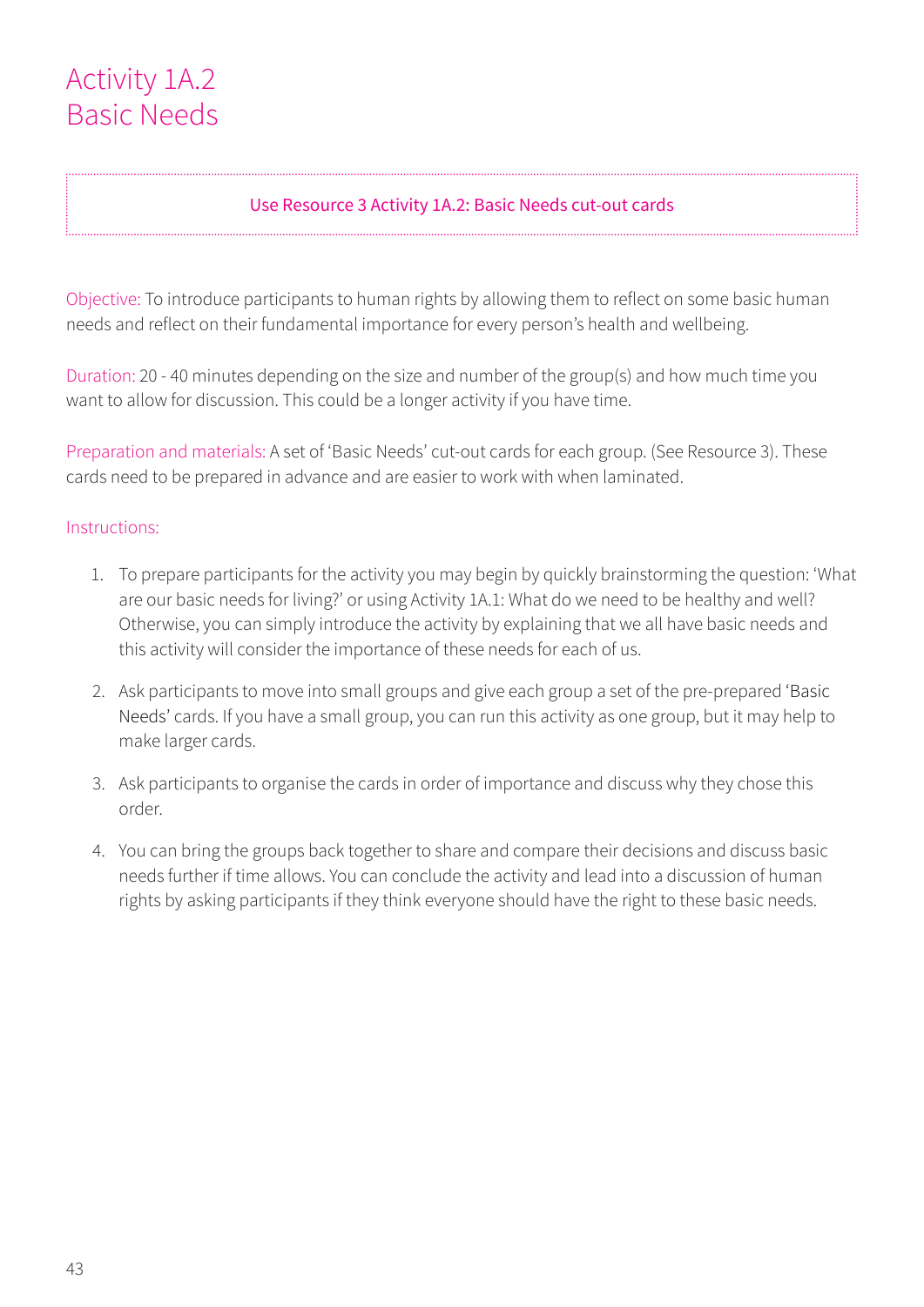### Activity 1A.3 Social Determinants of Health

#### Use Resource 3 Activity 1A.3: Social determinants of health scenarios

Objective: To encourage participants to identify some of the ways that social, economic and cultural factors can influence their health.

Duration: 30 minutes

Preparation and Materials: Whiteboard and markers, or butcher or poster paper and pens.

#### Instructions:

- 1. Explain to participants that they will be moving into groups or pairs to discuss the question: 'How might aspects of your daily life affect your health?'
- 2. Divide participants into pairs or small groups and provide each group with some pens and a piece of butcher paper. Ask each group to write a different theme in the centre of their piece of paper. Themes you could use are: your job; your house; your education; your access to transport.

Ask each group to consider the main question in relation to their theme. Some other questions you might ask are:

- a. What factors might mean that this aspect of your life is a hazard to your health?
- b. What factors might mean that this aspect of your life is a benefit to your health?
- c. What difference might it make to your health to not have a job/a house/an education/access to transport?
- 3. Allow 10-15 minutes for discussion and putting down ideas and ask them to report back to the rest of the group. Another way you could structure this activity is to hold a 'Conversation Café.' Each group nominates a 'writer' or 'facilitator' for their theme. The groups discuss their theme for 5 minutes. Then each group moves to the next theme, leaving the facilitator behind. The facilitator summarises what has been discussed for the next group who can add their own views and ideas to the discussion. The process continues until every group has looked at each theme.
- 4. As an extension of this exercise, you may choose to provide some scenarios to the group using the 'Social Determinants of Health scenarios' (see Resource 3). Ask a participant to read out one of the quotes. Then ask participants to nominate which social determinants or other factors could be affecting this person's health and why. This extension exercise is designed to demonstrate how the social determinants often overlap or intersect with one another, showing that there are many factors that influence our health.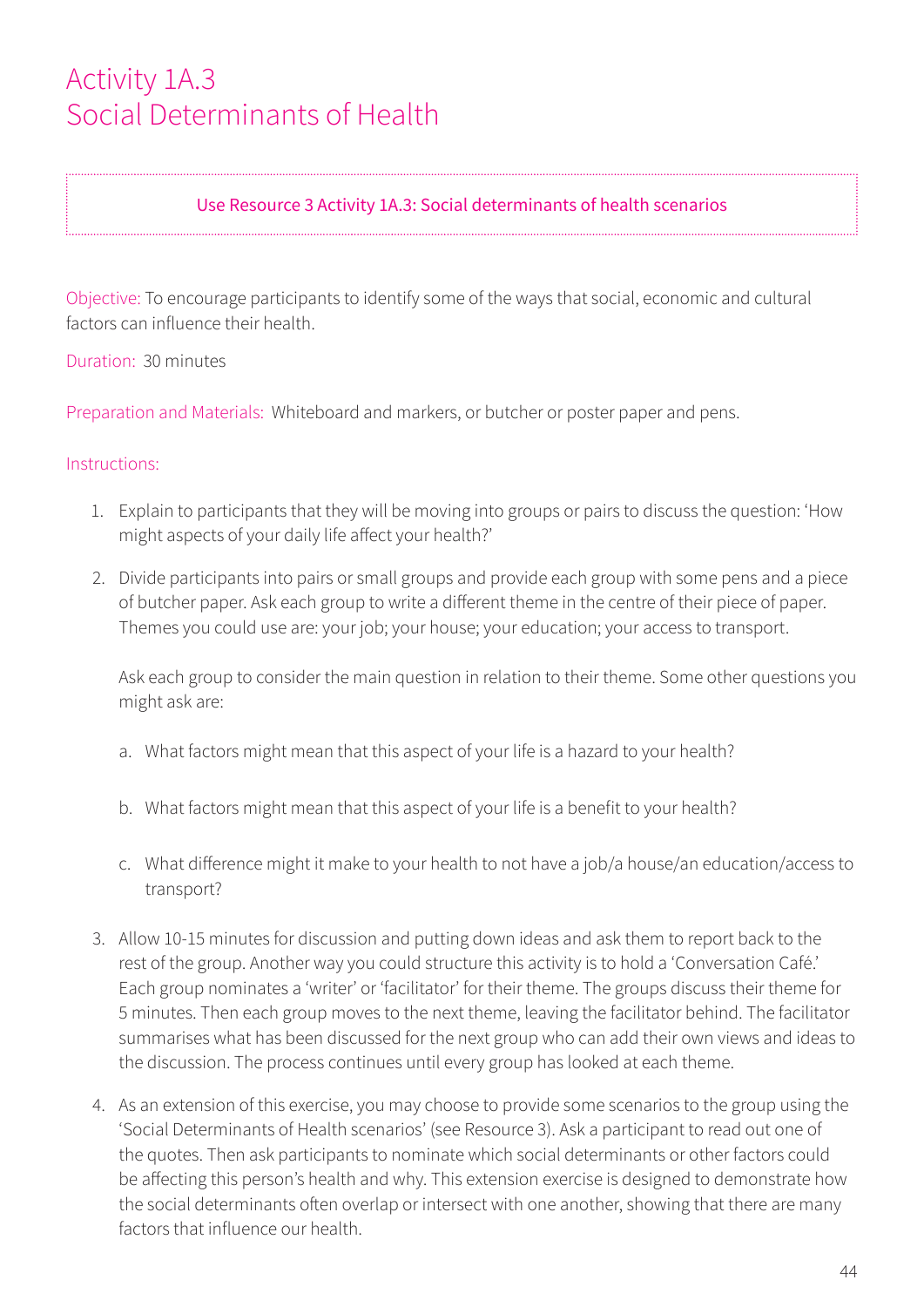# 1B: What are human rights?

### Discussion points

- What are human rights?
- Who has human rights?
- Why are human rights important?
- What stops people from living with all the human rights to which they are entitled?

See Resource 3 Handout 1B: Summary of the Universal Declaration of Human Rights

## Key messages

- 1. Human rights are the basic freedoms and protections we are all fundamentally entitled to as human beings. These rights include, but are not limited to:
	- Equal treatment under the law
	- Food, water, shelter, and clothing
	- Being treated with respect and dignity
	- Freedom from torture
	- Freedom of expression
	- Freedom of thought, conscience and religion
	- The right to assemble and participate in society
	- The right to education
	- The right to health, including accessing health information and services

#### 2. Human rights are universal.

Human rights apply to all human beings, regardless of sex, race, age, colour, ethnicity, gender identity, marital status, sexual identity, physical or mental ability, social or economic status, political beliefs, religious beliefs, citizenship status, country of origin or health status. It doesn't matter where you live or have lived in the world for human rights to apply to you.

#### 3. Basic human rights are often protected as legal rights in national and international law.

The Universal Declaration of Human Rights (UDHR) was established by nations of the world in 1948. It sets the basic rights and freedoms of all women, men and children, and forms the basis of many legally binding international and national laws. Some of these are:

- The International Covenant on Economic, Social and Cultural Rights (ICESCR, 1966) recognises socio-economic rights such as the right to education, housing and to health.
- The International Covenant on Civil and Political Rights (ICCPR, 1966) which ensure rights such as freedom to speech and freedom from torture.
- International Convention on the Elimination of All Forms of Racial Discrimination (ICERD, 1969) undertakes to eliminate racial discrimination in all of its forms.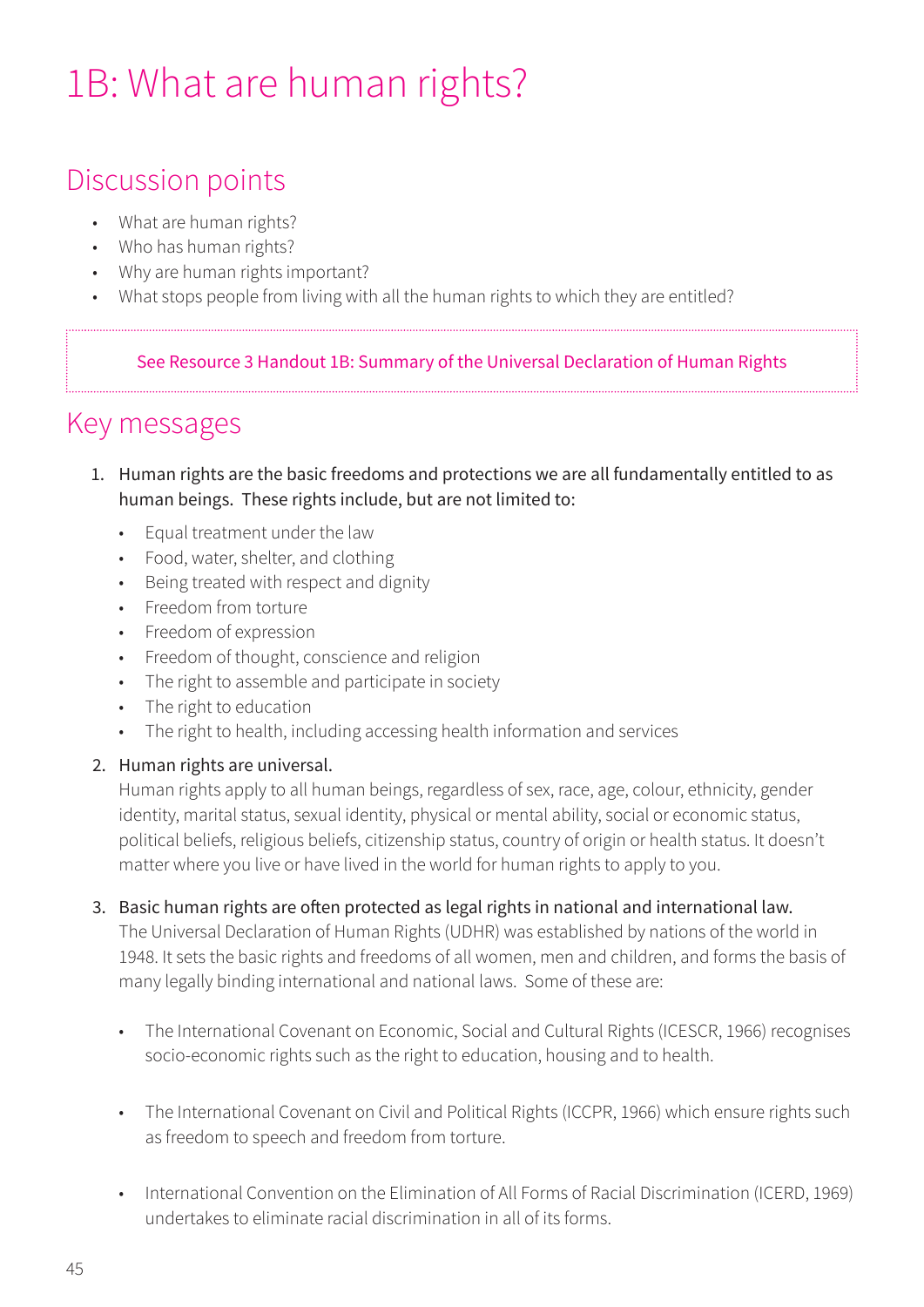#### 4. Although everyone is entitled to basic human rights, not everyone can access them.

Part of the responsibility for protecting, respecting and fulfilling human rights rests on governments. In reality, however, countries vary in the degree to which they fulfil this responsibility. For example, some governments have passed laws that restrict the rights of certain people, for example:

- Outlawing political protest
- Prohibiting labour-union organisation
- Criminalising same-sex sexual activity between consenting adults
- Pardoning or treating lightly the murder of a girl or woman in cases which are perceived to relate to a matter of 'honour'

An individual's social and economic status may also limit their ability to enjoy their rights. For example, a person's nationality, sex, race, religion, sexual identity, age, caste or class, political view, health status or physical or mental ability can influence their opportunity to:

- Get an education and earn a living
- Live free from violence
- Be treated with dignity
- Access basic needs
- 5. The government has an obligation to make sure our human rights are protected by implementing appropriate laws.

Human rights involve both rights and obligations. States assume obligations and duties under international law to respect, to protect and to fulfil human rights.

- The obligation to respect means that States must refrain from interfering with or curtailing the enjoyment of human rights.
- The obligation to protect requires States to protect individuals and groups against human rights abuses.
- The obligation to fulfil means that States must take positive action to facilitate the enjoyment of basic human rights.

#### 6. Just as we are each entitled to human rights, we have an individual responsibility to respect the rights of others equally.

Human rights are only effective when they are supported by the law and enforced by our own awareness and support for them.

Often when we have grown up learning to hold negative attitudes towards a certain group of people, we may treat them unfairly or unequally and deny them their rights.

Some ways in which people are unfairly treated include:

Stereotyping: When people attach a set of characteristics to a certain group of human beings. Stereotypes are typically inaccurate or distorted. Stereotyping makes us less able to see others as fully human or as individuals. It makes us more likely to condone unfair treatment of others.

Stigma: When people are subject to severe social disapproval because of their personal characteristics, or because of presumed character traits or behaviour. Stigma sets individuals apart and can lead to discrimination and prejudice. (e.g. stigma around mental health)

Discrimination: When people are treated unfairly because of their presumed or actual membership in a certain group or category. People have a right to live free from discrimination.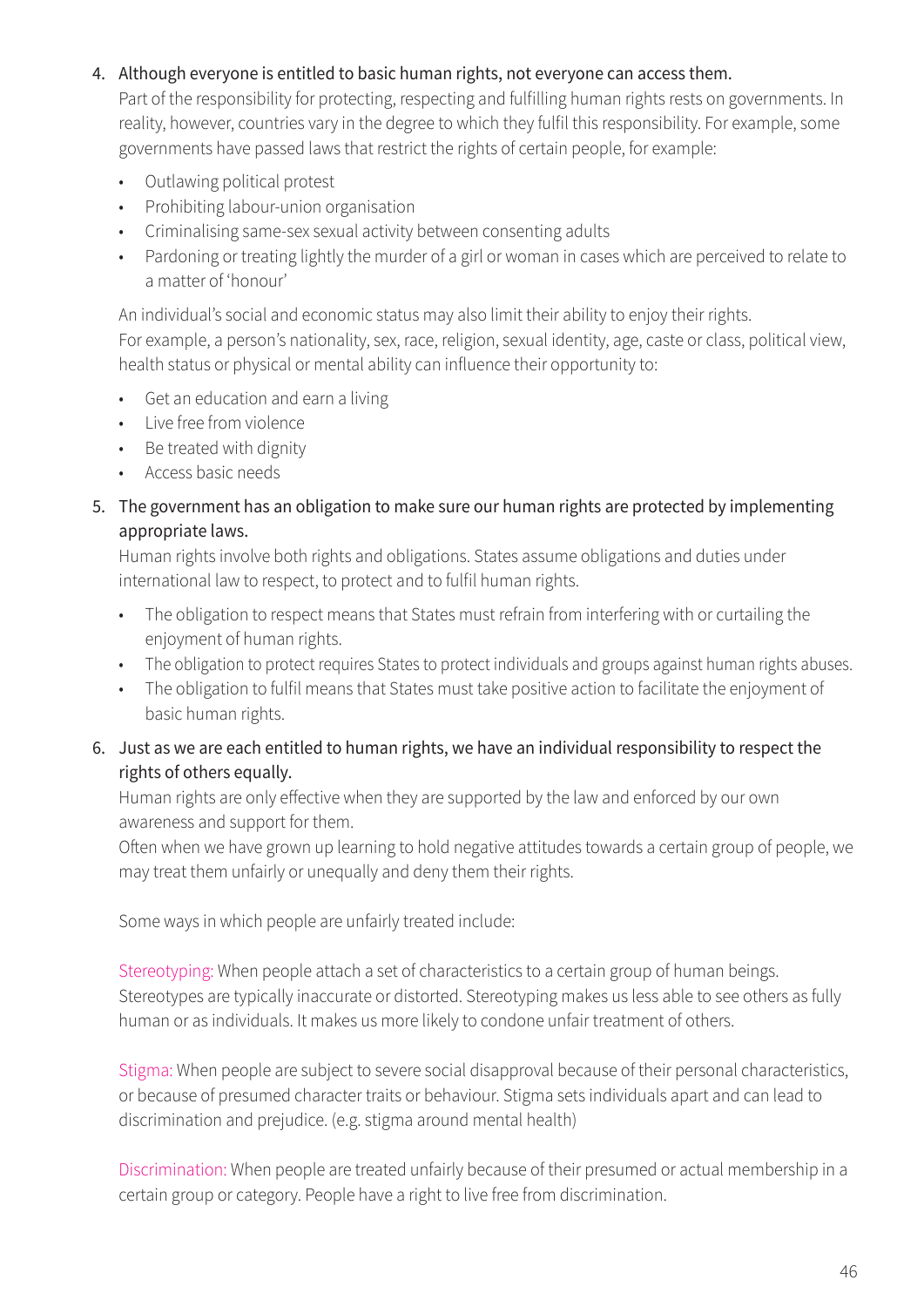### Activity 1B.1 Understanding and Identifying Human Rights

#### Use Resource 3 Activity 1B.1: 'Identifying human rights' worksheet Use Resource 3 Activity 1B.1a: 'Identifying human rights' answer sheet

Objective: To encourage discussion about human rights concepts and identify a number of fundamental human rights.

Duration: 10 - 15 minutes

Preparation and materials: Butcher paper, markers, copies of the 'Identifying human rights' worksheet for each participant and a copy of 'Identifying human rights' answer sheet for your reference (see Resource 3).

- 1. As a group or in pairs, ask participants to categorise the 'rights' outlined in the worksheet and identify which of them are human rights. Use the answer sheet as a guide.
- 2. Go through the sheet as a group and invite participants to discuss what distinguishes human rights from others, why some rights are human rights and why some are not.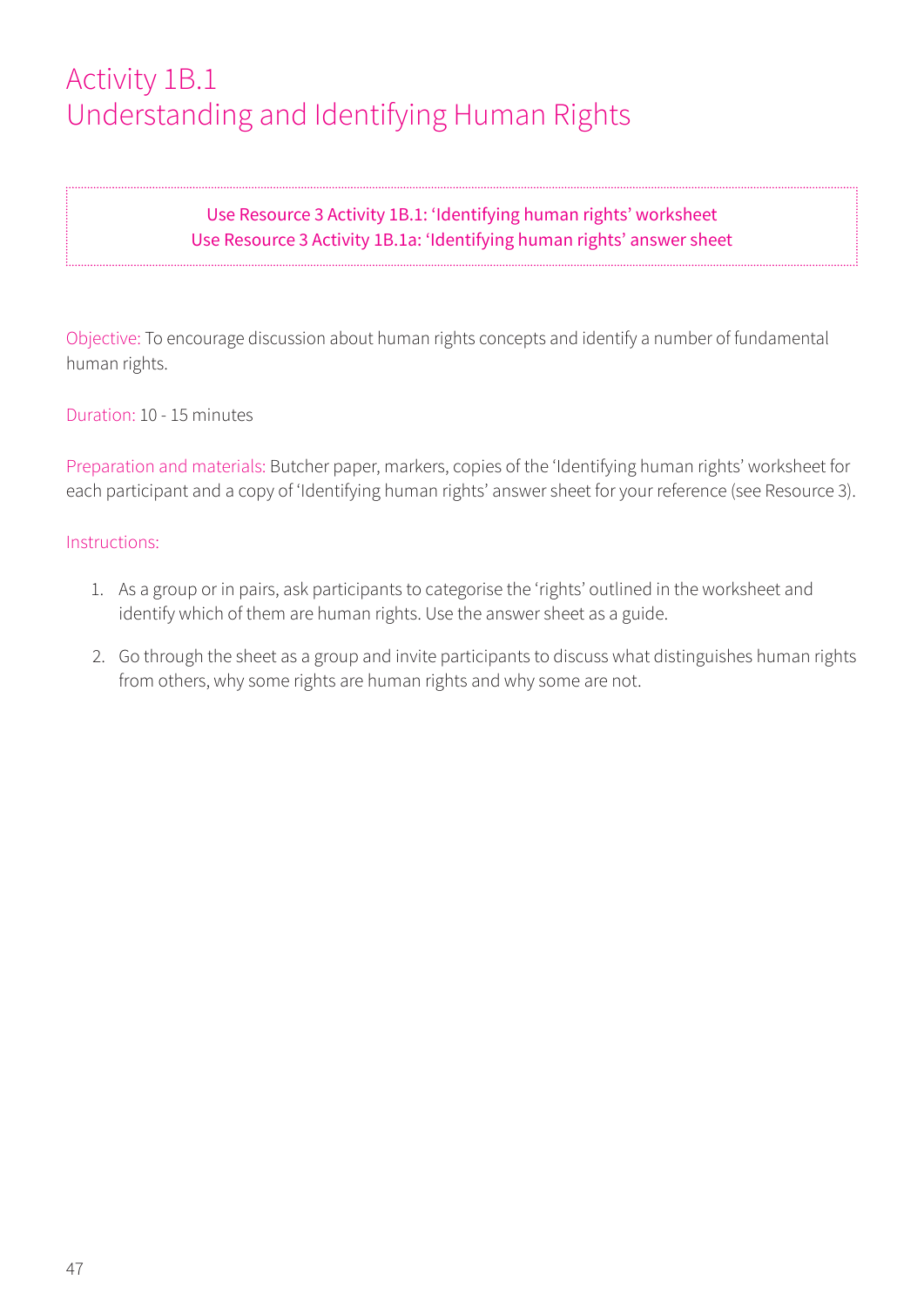### Activity 1B.2 Human rights case studies

#### Use Resource 3 Activity 1B.2 'Human rights case studies'

Objective: To enable participants to identify and discuss real examples of instances involving violations of human rights.

Duration: 30 - 60 minutes

Preparation and materials: Whiteboard, copies of the case studies you want to use (see Resource 3).

- 1. Using the case studies provided in Resource 3, or using your own, ask one of the participants to read aloud the first part of the case study.
- 2. Ask participants to discuss the case study, using the following questions as a guide:
	- a. How does the story make you feel?
	- b. What human rights relate to this case?
	- c. Do you think this represents a human rights violation? Why?
	- d. Who is responsible? Consider everyone who bears some responsibility for what happened.
- 3. Ask the same participant to read the second part of the case study "What happens next?"
- 4. Ask participants to discuss the second part of the case study, using the following questions as a guide:
	- a. How do you feel about the outcome?
	- b. What attitudes need to change to protect this human right?
- 5. You might choose to conclude by asking:
	- a. Do you know of other cases or examples like these? Which rights were violated?
	- b. What must be done to stop such violations?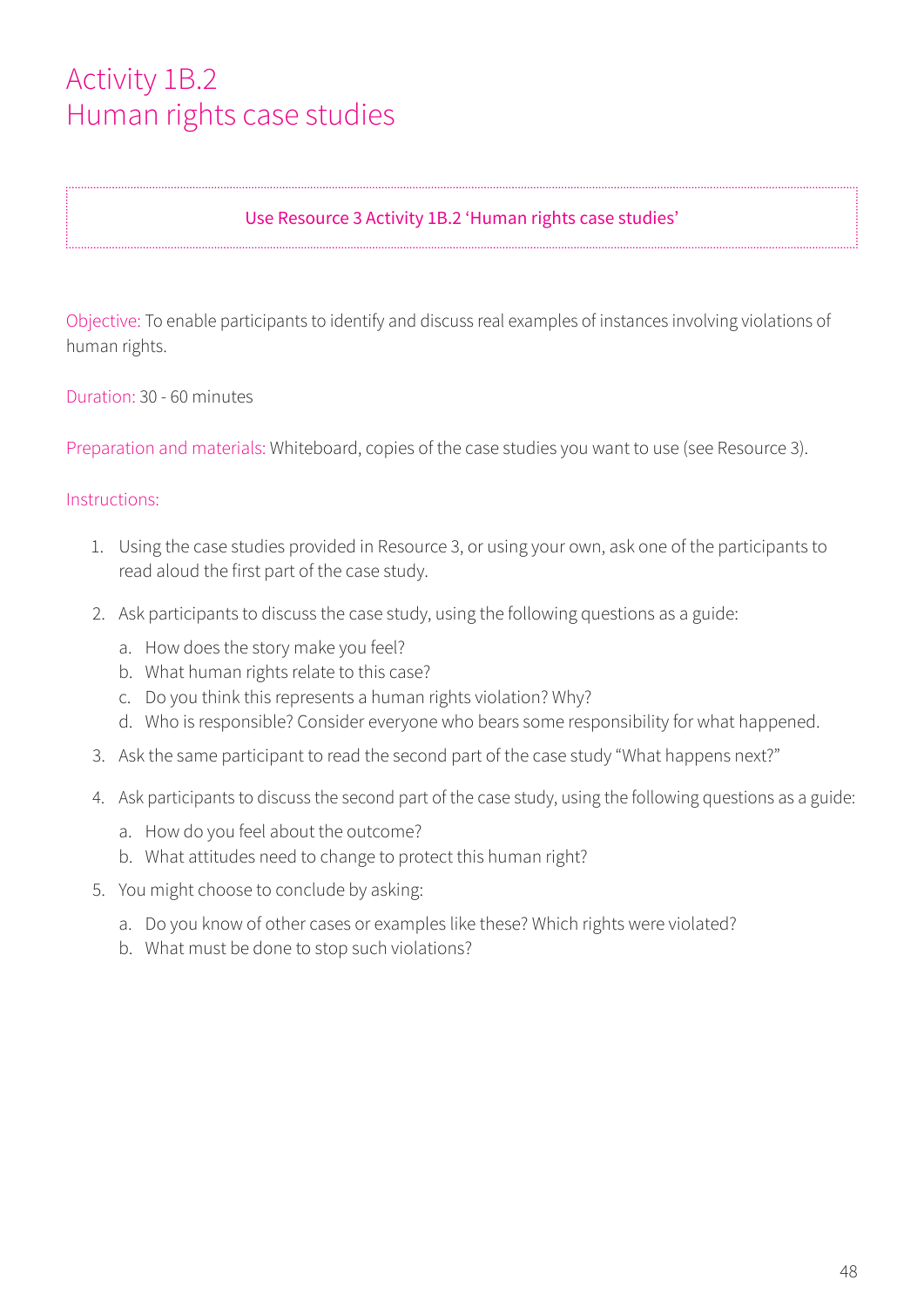# 1C: Gender and Human Rights

See Resource 3: Summary of the Convention on the Elimination of Discrimination Against Women

### Discussion points

- What is gender?
- How does gender affect the way people behave and are treated in societies?
- Do you think these issues would be considered a human right?
- What challenges or dangers do you think women face in Australia or elsewhere? Are these challenges different for men?

## Key messages

- 1. In every society, gender norms and gender roles influence people's lives, including their sexual and reproductive lives.
- 2. Gender roles are socially constructed and learned. They are not innate or 'natural' or fixed.
- 3. Within any culture or society, people have varying attitudes about gender roles and gender equality.

Apart from the fact that every individual is entitled to their own opinion, factors that can influence people's attitudes about gender include their level of education, religious beliefs, political beliefs and upbringing. Beliefs about gender also vary from one culture (or society) to another and between ethnic and religious groups within cultures.

#### 4. Rigid gender roles affect how people treat each other and contribute to discrimination, violence and many other social problems.

- People who do not conform to dominant gender norms may be isolated or suffer threats or violence.
- People who identify with a gender identity different from the one with which they were assigned at birth, or who feel ambiguous about their gender identity may be subject to stigma.
- Women around the world are known to suffer discrimination on the basis of gender, which disadvantages them in many ways.
- 5. All human rights are important and relevant, but there are specific human rights issues relevant to women.

Due to stereotypes, social structures, traditions and beliefs about women's role in society, many women do not have the same opportunity as men to enforce their equal rights. Issues which affect women include: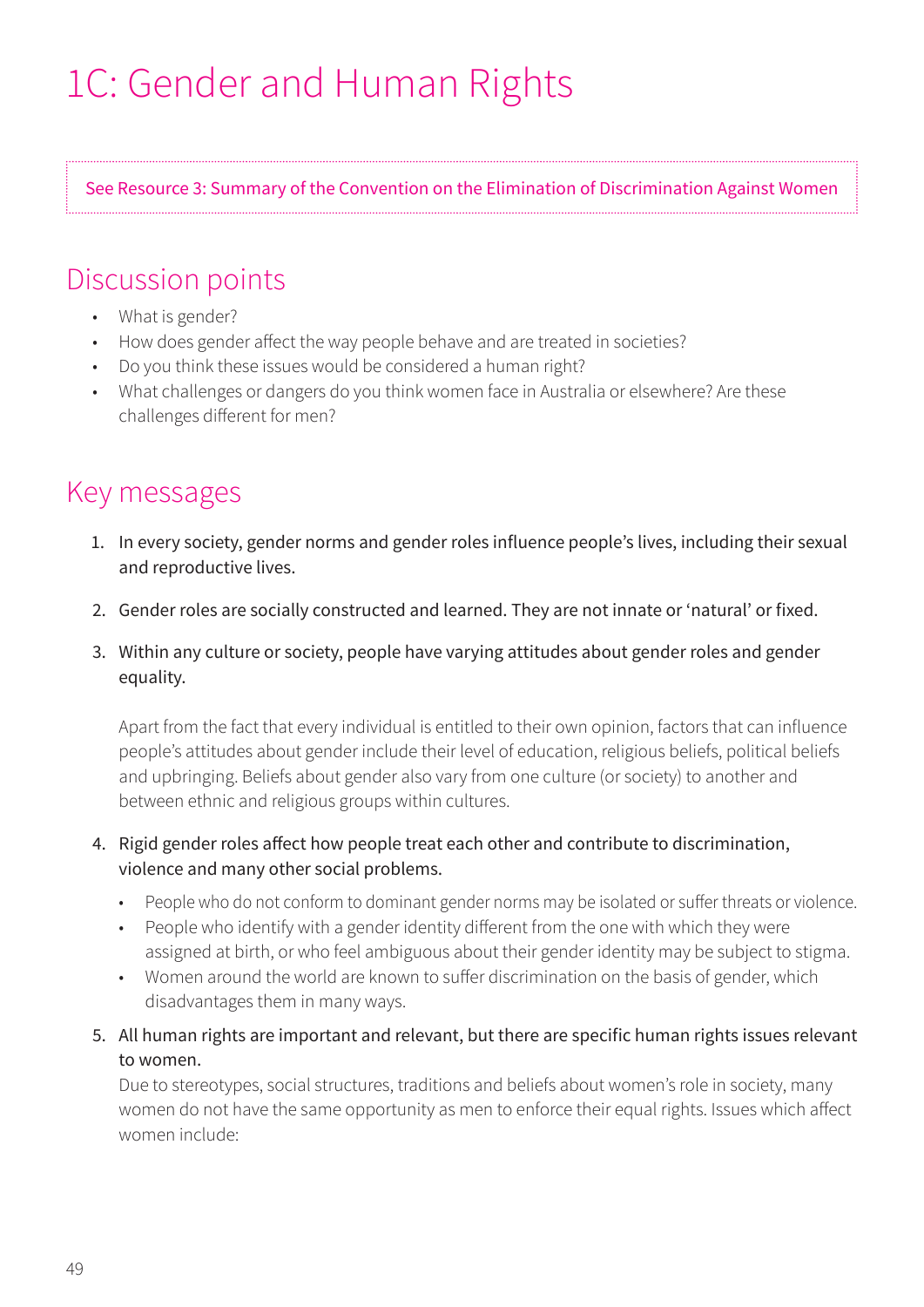Discrimination: Treating a person unfairly or differently. People are discriminated against for many reasons including their gender: also race, pregnancy, disability, religious beliefs, sexual orientation and other statuses.

Violence: Domestic or family violence can include verbal or physical abuse, including sexual abuse, social isolation, financial abuse, emotional abuse, intimidation, or any other behaviour that causes fear.

Sexual harassment: Unwanted or unwelcome sexual behaviour that makes a person feel intimidated, humiliated, offended or uncomfortable.

Unequal participation in the workforce: unequal pay, on average women have lower earnings than men all over the world. In Australia, women earn 17.4% a week less than men (ABS, 2009). Globally, women make up half the world's population, work two thirds of the world's working hours, yet earn only 10% of the world's income (World Development Indicators, 1997, Womankind Worldwide)

Unequal participation in education: many women have less opportunity to receive an education due to social and gender roles.

Sexual and reproductive health (bodily autonomy): lack of access to contraception, lack of education about sexual and reproductive health, forced or early marriage, sexual assault within marriage, and practices affecting sexual and reproductive health like FGM/C.

Access to goods and services: Some examples include discrimination faced by newly arrived immigrants seeking rental accommodation; no access to interpreters in health care services

The violation of rights can occur anywhere and everywhere:

- Workplace
- Home in families, between husband and wife, ageing parents and adult children
- Goods and services such as hospitals, banks, shops
- Educational or religious institutions
- 6. Because of the need to address gender inequality, there are legally binding human rights specifically related to women and girls.
	- The Convention on the Elimination of Discrimination Against Women (CEDAW, 1979); and
	- The Convention on the Rights of the Child (CRC, 1989)

Australia recognises the need for full gender equality. The Convention on the Elimination of All Forms of Discrimination Against Women (CEDAW) recognises that discrimination and inequality against women exists, and therefore protects a broader range of human rights.

By following CEDAW, Australia has committed to promoting policies, laws, organisations, structures and attitudes that ensure women have equal rights as men.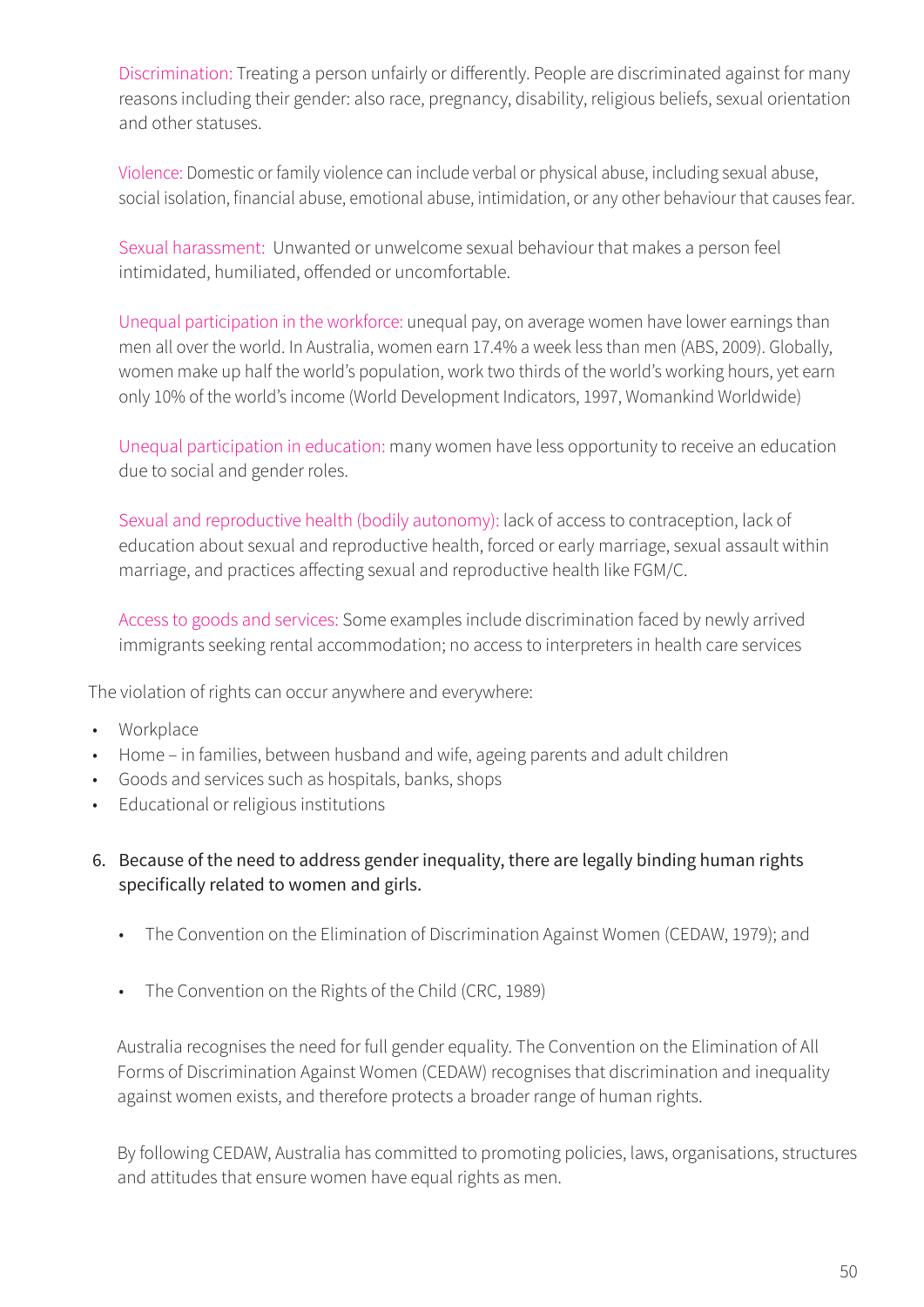Under CEDAW, women have the right to participate in politics and public life, to equal opportunities in education and training, to employment without discrimination, to equal access to health services and financial credit, and to freedom from violence.

The Equal Opportunity Act 2010 (EOA) helps to identify and eliminate discrimination, sexual harassment and victimisation. It does this by making reasonable adjustments in the areas of employment, education and service provision to eliminate discrimination.

"The human rights of women include their right to have control over and decide freely and responsibly on matters related to their sexuality, including sexual and reproductive health, free of coercion, discrimination and violence…" (Beijing Platform for Action, 1995. Paragraph 96)

#### 7. Globally, achieving gender equality is recognised as a matter of human rights.

Gender equality benefits everyone, regardless of their gender.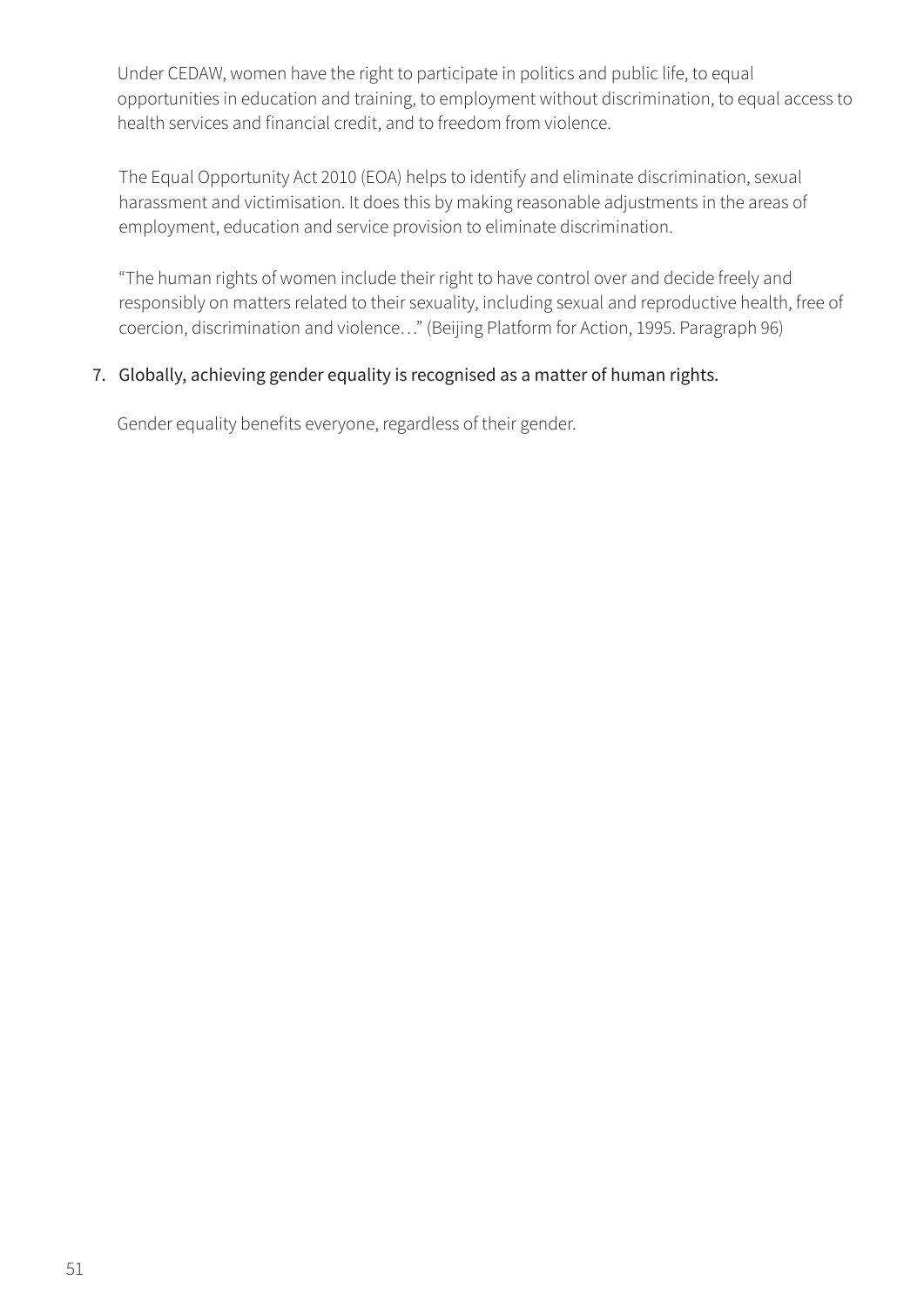### Activity 1C.1 Gender or sex?

Objective: To differentiate between sex (biological) and gender (socio-political) differences between men and women and emphasise the changeability of gender roles and responsibilities.

#### Duration: 20 - 40 minutes

Preparation and materials: White board or butchers paper, pens or markers.

- 1. Ask the participants to quickly brainstorm words or characteristics that are generally associated with men and then repeat for women. This can be done either in small groups using butcher paper or with the whole group using a white board. If it is a large group, make sure both lists are visible for comparison.
- 2. As a group, draw two columns for "men" and "women" and divide the columns into two parts labelled "biological" and "social".
- 3. Using the list of brainstormed words for men, ask the group to indicate which words relate to a biologically determined traits and which relate to a characteristics that are socially determined. Repeat this with the list of brainstormed words for women.
- 4. Discuss the outcomes as a group. While some characteristics are biologically determined, most are socially determined.
- 5. Explain that gender refers to socially assigned roles and expectations. These roles are not determined by any natural or biological necessity but have become accepted or 'normalised'. Some people challenge these social roles either by choice or by necessity.
- 6. Ask the group to think of a couple of examples of changing gender roles.
- 7. If appropriate, you may also want to compare the lists and discuss the different associations given to men and women.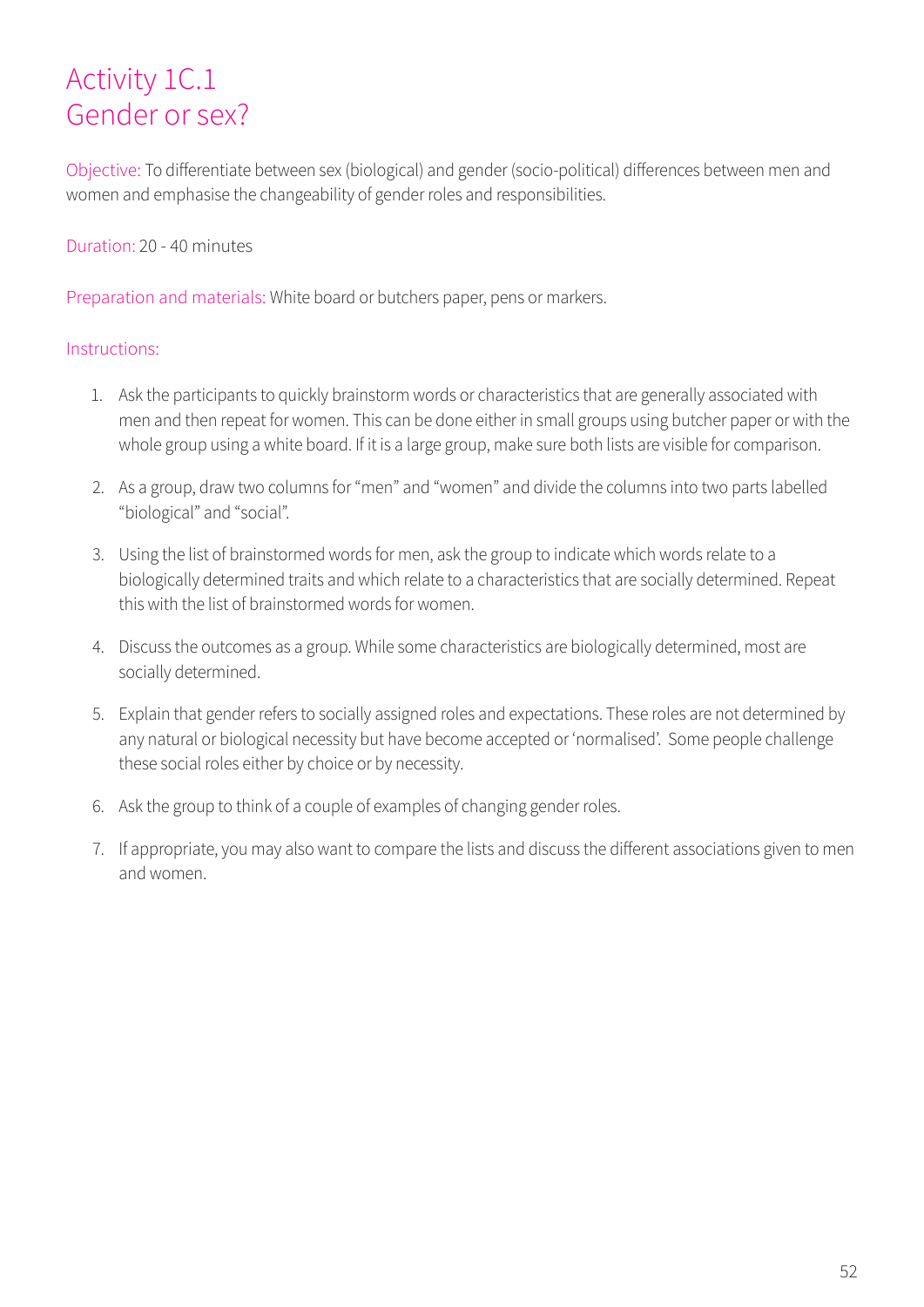### Activity 1C.2 Power, privilege and equality

Objective: To enable participants to discuss power arrangements in society, to identify how holding power relates to the experience of privilege, discrimination and oppression, and to relate these issues to their own lives.

#### Duration: 20 - 40 minutes

Preparation and Materials: Whiteboard or butcher paper, markers. Add any groups to the following list that may be relevant to your particular community. Complete this list before the session begins:

- Groups that tend to have unequal power in society:
- Rich people / Poor people
- Men / Women
- Heterosexual / Homosexual
- Boss / Worker
- Politician / Community Worker
- Citizen / Refugee
- People without disabilities / People with disabilities
- Majority ethnic groups / Minority ethnic groups
- Majority religious groups / Minority religious groups
- People considered attractive / People considered unattractive

- 1. Draw a chart with two columns. Label the first column 'greater power/privilege' and the second column 'less power/privilege'. Explain that participants will be discussing concepts of power, privilege and equality in their own lives and in society.
- 2. From the list 'groups that tend to have unequal power in society', read the first example (rich people and poor people) and ask, which column ('less' or 'greater' power) does each group belong to? Remind participants that these characterisations (or labels) are not always true or absolute.
- 3. Record participants answers in the appropriate column. Ask participants:
	- a. Look at the list of groups that tend to have more privilege. Can you identify with any of the groups? Do you agree that this group generally enjoys more power? Can you share an experience that illustrates this power difference?
	- b. Look at the list of groups that often have fewer privileges. Can you identify with any of the groups? Do you agree that this group tend to have fewer privileges? Can you share an experience that illustrates this power difference?
	- c. Raise your hand if you found that you identified with at least one group on each list. Do most of us know what it's like to enjoy greater privilege AND to have less privilege?
- 4. Close with a discussion of the following question (or simply encourage participants to ponder the question): What must happen for everyone to enjoy equality and the right to dignity?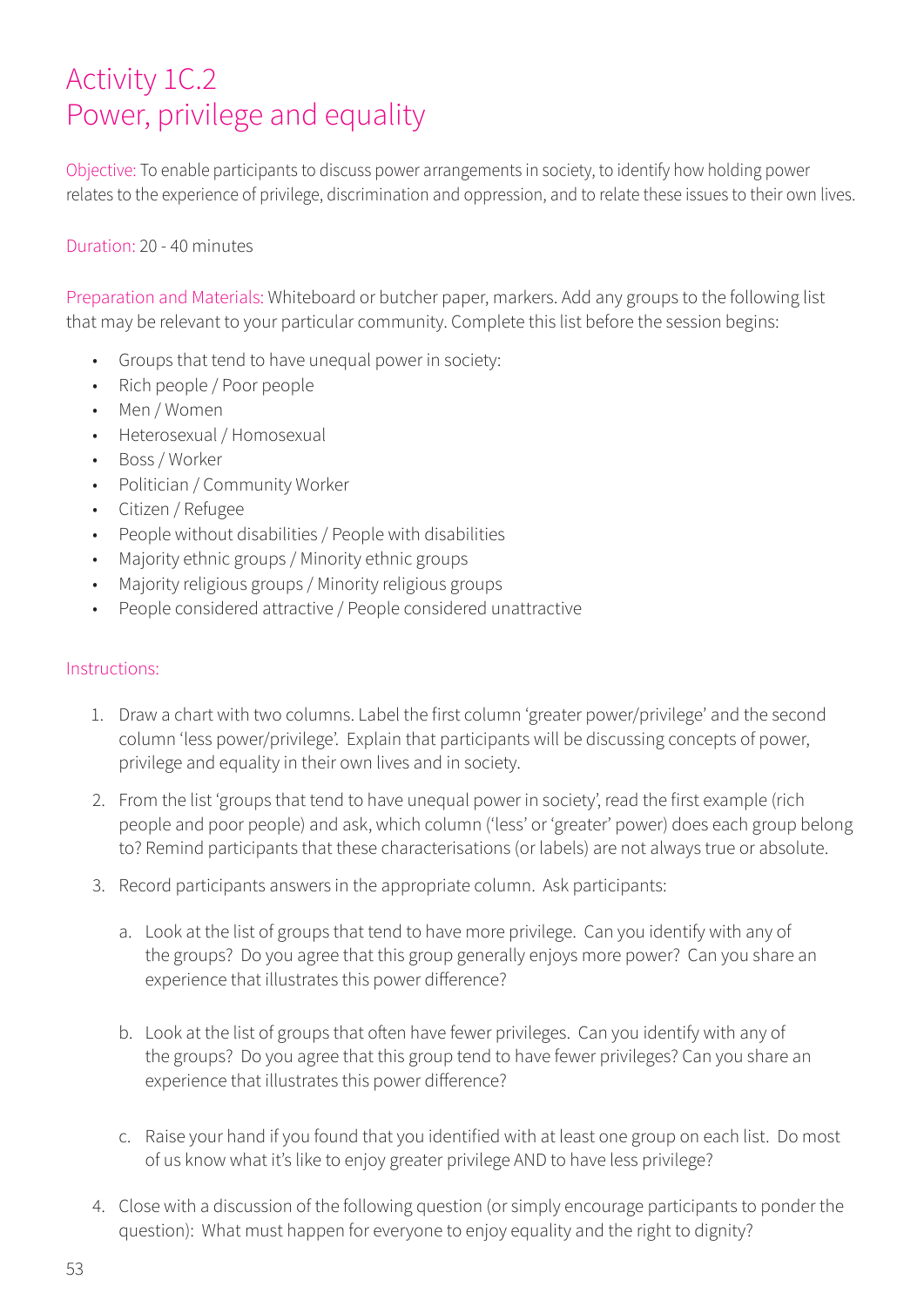### Activity 1C.3 Memory Journey

Objective: To allow participants to reflect on their own experiences of being treated differently because of their sex and how they felt about it.

#### Duration: 20 - 40 minutes

Preparation and Materials: Peer educators are advised that this activity may trigger powerful memories for some participants. See the Introduction to this Guide for information about creating a safe environment and managing risks.

- 1. Divide the group into pairs.
- 2. Ask each person to think back to a time when they realised that they were being treated a certain way because of their sex. Then ask them to think about how they felt, being treated in that way.
- 3. Ask each person to share their stories and experiences with their partner, if they feel comfortable to do so.
- 4. Bring the group back together. Some questions you might ask are:
	- a. What do these experiences tell us about the social attitudes and norms concerning the value of women and girls? Of men and boys?
	- b. Thinking back to what has been discussed about human rights, do these attitudes and norms seem fair?
	- c. What are some changes that would need to be made to achieve equity between males and females?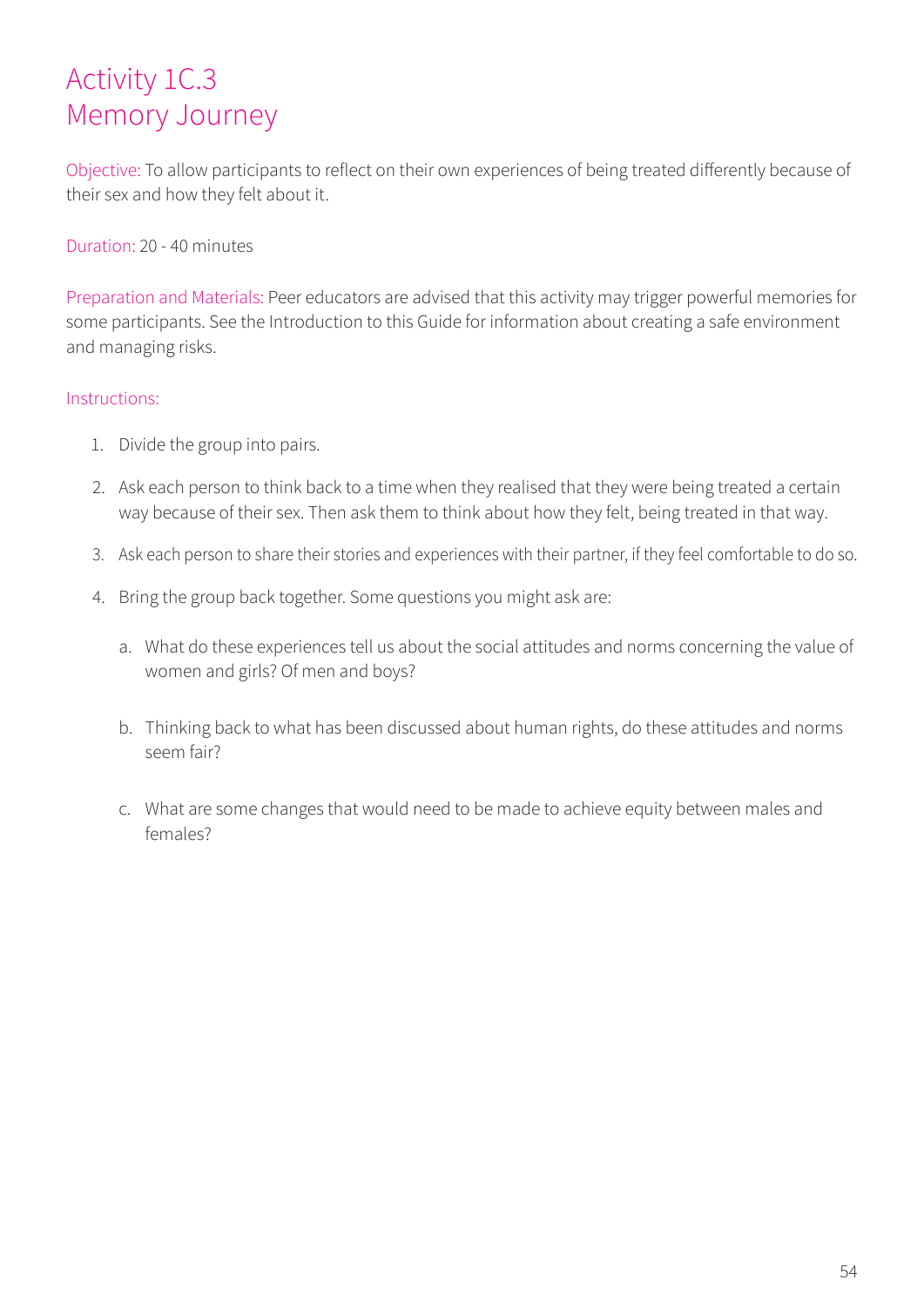# Audiovisual resources for educators

### Video clip:

### Making the Connections: Our City, Our Society, Our Health (3:45 minutes)

This short video discusses the social determinants of health for a Canadian audience. However, it is equally relevant to people living in Australia. The video is in English and may not be appropriate for audiences who prefer to speak in their first language. Educators should ensure that the video is appropriate for their group and that they have the correct audio-visual equipment to play the clip.

Access this video clip on YouTube: http://www.youtube.com/watch?v=-kEqFiq11CE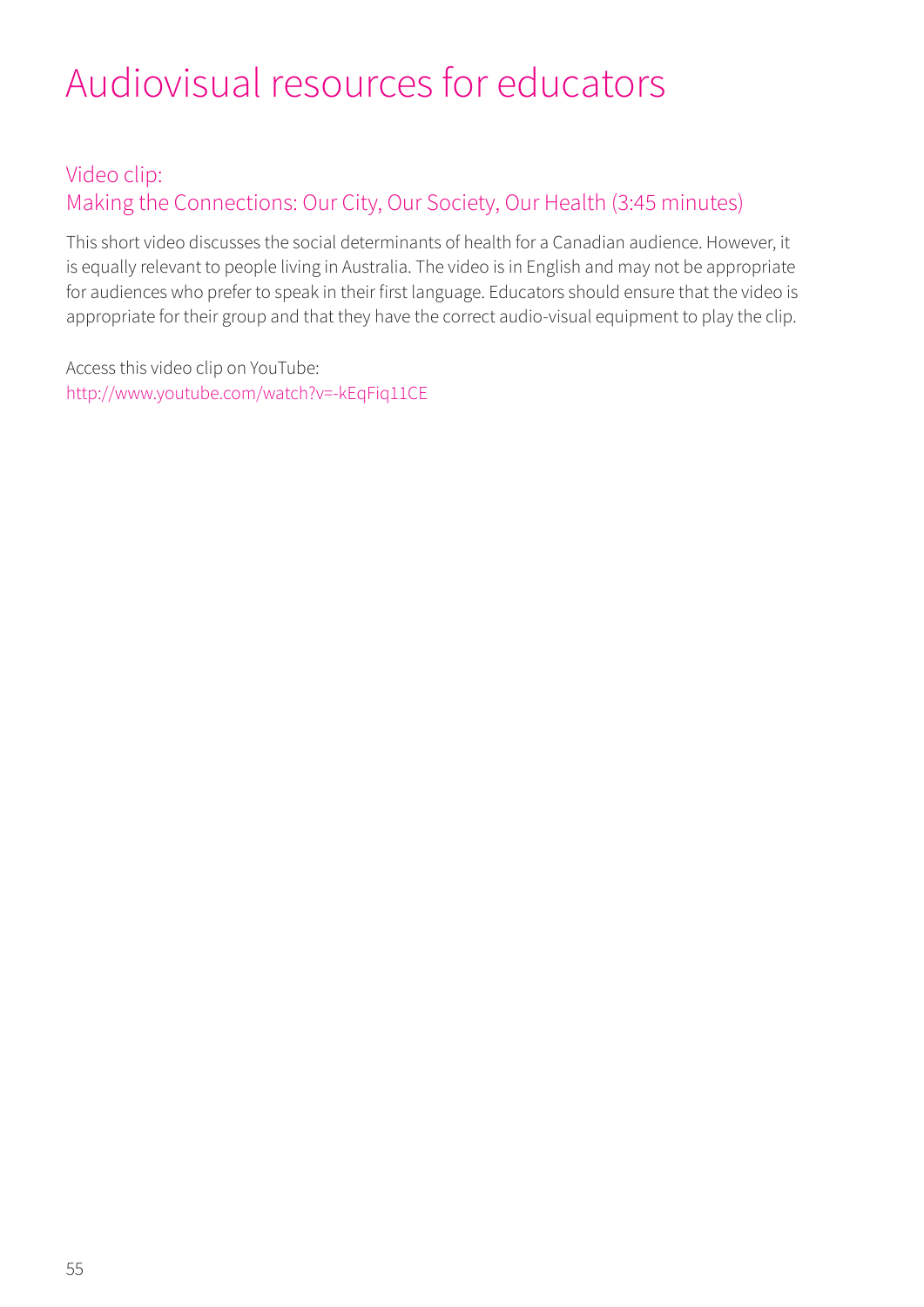## Module 2: Everyone's right to sexual and reproductive health

### General aims

- To define sexual and reproductive health.
- To encourage participants to see the connection between rights and our ability to experience health and wellbeing
- To encourage participants to recognise the relationship between gender perspectives and their sexual and reproductive health
- To initiate discussion about women's bodies and sexual and reproductive health
- To share different experiences of learning, understanding, and caring about our bodies
- To provide an opportunity for women to learn about the function of our internal and external sexual reproductive body
- To facilitate shared understanding about the importance of knowledge gained in this session in relation to women's whole health and wellbeing

## Aims relating to FGM/C

- To 'normalise' the discussion about FGM/C and by placing it within the context of women's health
- To provide information about the health consequences of FGM/C and to encourage participants to discuss FGM/C as a risk to sexual and reproductive health
- To provide space for women to ask questions about FGM/C and its health consequences
- To provide a space for women to share their experiences of FGM/C and its health consequences
- To support and reassure women about the diversity of women's bodies and experiences of sexual and reproductive health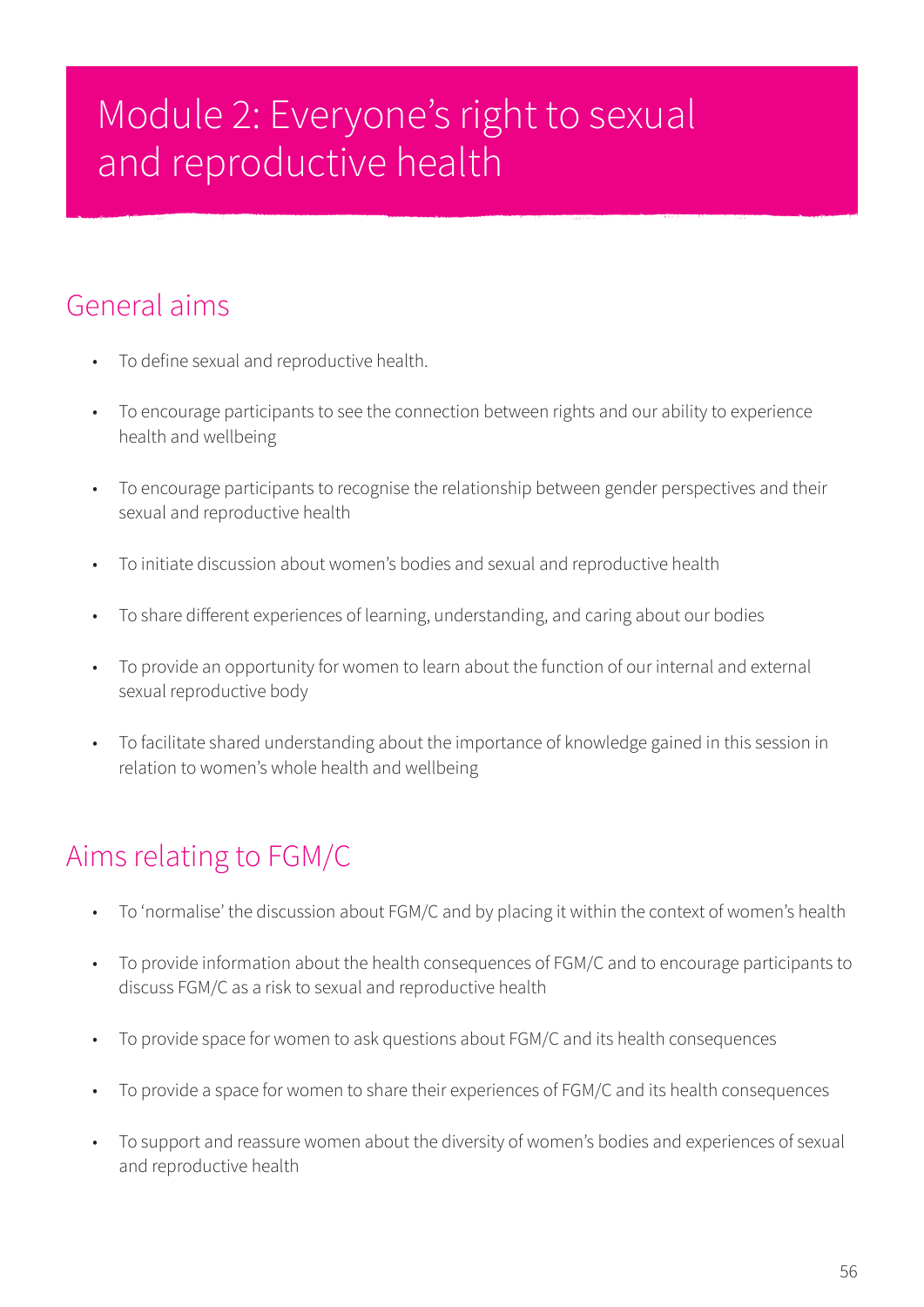### Module Topics

#### 2A: What is sexual and reproductive health?

This topic introduces sexual and reproductive health and encourages participants to see the connection between sexual and reproductive rights and our ability to experience health and wellbeing.

#### 2B: Cultural expectations about sexual and reproductive health

This topic encourages participants to consider the ways in which cultural expectations and attitudes to gender can impact sexual and reproductive health.

#### 2C: Knowing about your sexual and reproductive body

This topic covers basic information about women's sexual and reproductive organs and functions.

### Suggested session plan

| Activity                                                                                                                                                                                                                               | Time       |
|----------------------------------------------------------------------------------------------------------------------------------------------------------------------------------------------------------------------------------------|------------|
| Introduction and icebreaker activity                                                                                                                                                                                                   | 15 minutes |
| Topic 2A: What is sexual and reproductive health?<br>Suggested Activities<br>Activity 2A.1 Sexual and Reproductive Health<br>Activity 2A.2 Case Studies concerning sexual and reproductive<br>$\bullet$<br>rights                      | 20 minutes |
| Topic 2B: Cultural expectations about sexual and reproductive health<br>Suggested Activities<br>Activity 2B.1 First impressions<br>Activity 2B.2 Appreciating your own body<br>$\bullet$<br>Activity 2B.3 Altering bodies<br>$\bullet$ | 20 minutes |
| <b>Break</b>                                                                                                                                                                                                                           | 15 minutes |
| Topic 2C: Knowing about your sexual and reproductive body<br>Suggested Activities<br>Activity 2C.1 Are bodies embarrassing?<br>Activity 2C.2 Women's sexual and reproductive organs                                                    | 45 minutes |
| Evaluation, outline of next session and close                                                                                                                                                                                          | 5 minutes  |
| Total time                                                                                                                                                                                                                             | 2 hours    |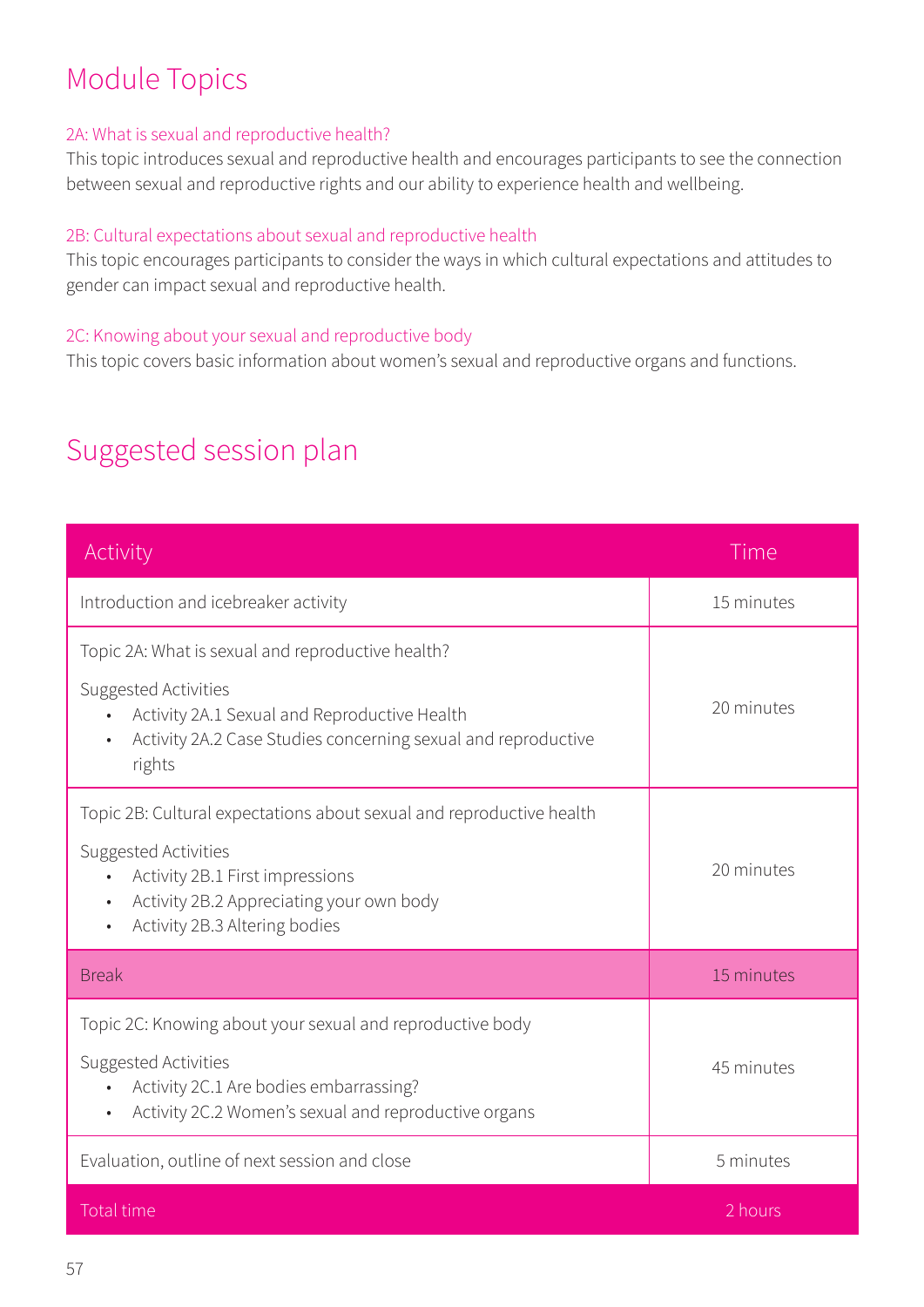# 2A: What is sexual and reproductive health?

### Discussion Points

- What is sexual and reproductive health?
- What sort of barriers to sexual and reproductive health do people experience?
- How important is it to to have control over your own body and decisions made about it?
- What sorts of actions violate our sexual and reproductive rights?

See Resource 3 Handout 2A: Definition of reproductive health

### Key Messages

- 1. Sexual and reproductive health is not just the absence of disease or illness. The term 'reproductive health' was defined by the United Nations (UN) in 1994 at the Cairo International Conference on Population and Development as "… a state of complete physical, mental and social well-being and not merely the absence of disease or infirmity, in all matters relating to the reproductive system and to its functions and processes." An essential part of sexual and reproductive health is having sexual and reproductive rights
- 2. We all deserve to have basic control over our own bodies. This includes being free from violence and sexual abuse and from pressure to engage in violence toward others. Control over one's body also refers to deciding whether and when to have sex and with whom, when to become pregnant, whether to continue a pregnancy, and even whether and how to alter one's appearance.
- 3. When human rights relate to people's sexuality or reproduction, we call them "sexual rights" or "reproductive rights"

Sexual rights and reproductive rights sometimes overlap. However, sexual rights generally include an individual's control over his or her sexual activity and sexual health. Reproductive rights usually concern controlling decisions related to fertility and reproduction.

4. Sexual and reproductive rights apply to people of all ages, including girls

Children have the right to obtain information to protect their health, including their sexual and reproductive health.

Younger children may need help in making decisions. The direction and guidance provided by caring adults must take into account the best interests of children. It must also take into consideration the capacity of children to exercise rights on their own behalf.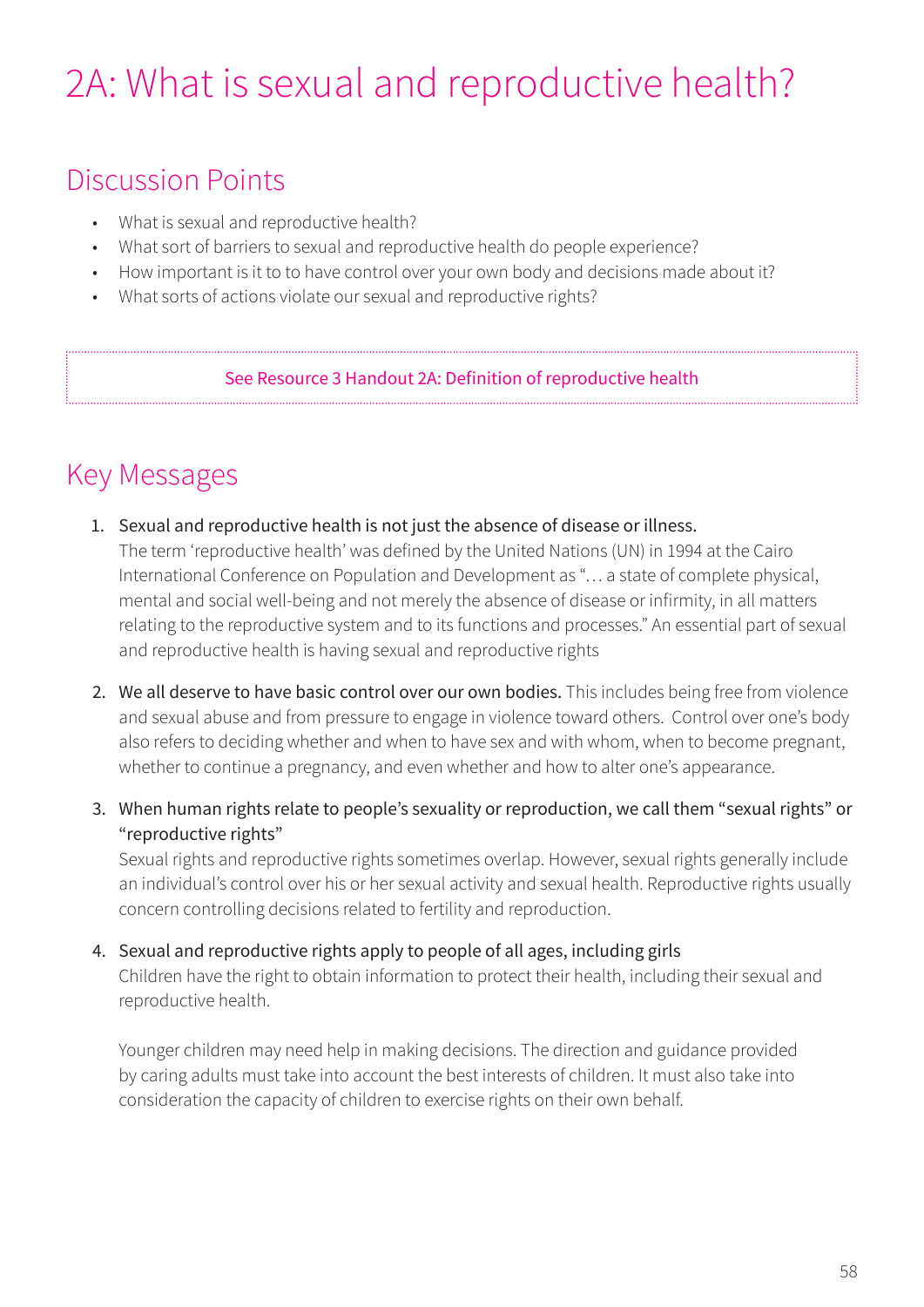- 5. All over the world, both men and women face barriers to exercising their sexual and reproductive rights. The consequences of these barriers are often serious.
	- Sexual violence: millions of people are affected by sexual violence, both men and women of all walks of life.
	- Poverty: poverty can lead to increased risk of experiencing unwanted sex, unwanted pregnancy, forced marriage and sex trafficking.
	- In some areas, female genital mutilation or cutting is practised on girls, which can have severe and lifelong health consequences.
	- Some people suffer fear, shame, stigma, threat of violence and in some cases threat of arrest because their sexual identity does not fit in with local social norms.
- 6. Unfortunately, violations to sexual and reproductive rights are so common that they are often excused, overlooked or seen as culturally normal. These violations take different forms all over the world, but girls and women are disproportionately affected.
- 7. To control and protect our own bodies, we all need to be treated with dignity and respect. This is everyone's right as a human being.
- 8. Learning about our rights and being able to exercise them can have a profound effect on our sexual and reproductive health and wellbeing.
- 9. Our sexual and reproductive rights often play an important role in our ability to prevent and treat sexual and reproductive complications to our health. In some countries, women do not have the right to access some forms of contraception, abortion or pregnancy.
- 10. One of our sexual and reproductive rights is to access health services. (This will be discussed in more detail in Module 4)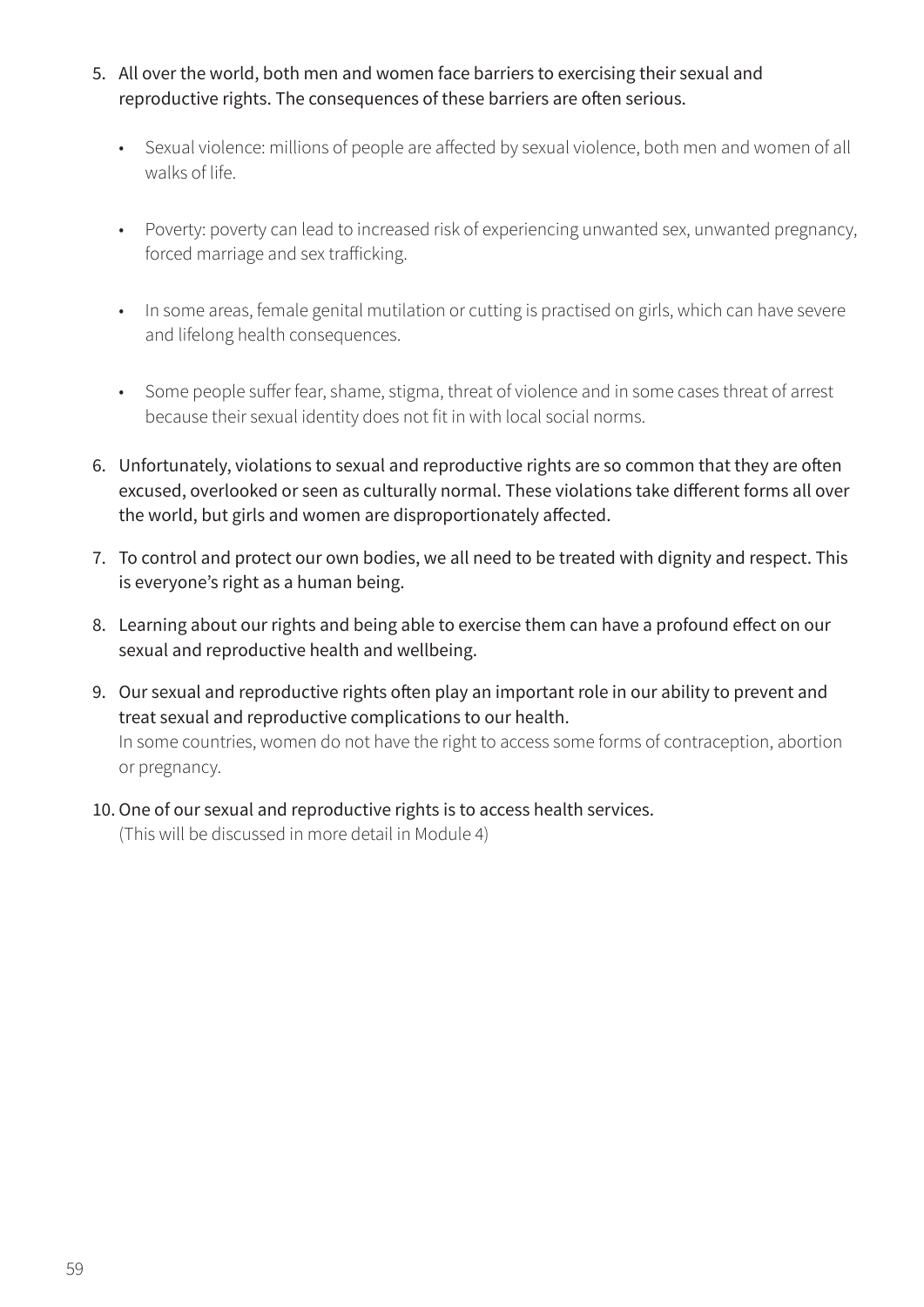### Activity 2A.1 Sexual and Reproductive Health

Objective: To encourage participants to think holistically about sexual and reproductive health and the ways in which social determinants can impact on health and wellbeing.

#### Duration: 20 - 30 minutes

Preparation and materials: Whiteboard and markers or paper and pens

#### Instructions:

- 1. Divide participants into two or three groups. Give each group the name of a different woman (for example, group 1 is 'Vanessa', group 2 is 'Maria' and group 3 is 'Lia'). Explain that each group must imagine their woman is pregnant.
- 2. Now describe briefly three or four points about each woman, which may affect her pregnancy. For example:

#### Vanessa:

Vanessa is 18 years old. She became pregnant the first time she had sex with her boyfriend, who pressured her into sex. Her boyfriend doesn't want to support her and her parents have disowned her. She has nowhere to go.

#### Maria:

Maria is 42 years old. She has 3 children and lives in an exclusive suburb. She suffered postnatal depression with all three children. Her husband has always been very supportive.

Lia:

Lia is 25 years old and has just arrived in Australia as a refugee. She doesn't speak English well and she has no family here. Her husband is trying to get a job.

- 3. Ask participants to consider the specific situation of the woman they were assigned and to discuss her pregnancy as a group. Some questions they might consider include:
	- What do you imagine will be her greatest challenges?
	- What things might you be worried about in her situation?
	- What things do you think would help her in her situation?
	- What things related to her pregnancy are in her control? What things are not in her control?
- 4. After 10 minutes discussion ask the groups to compare their women. What challenges are the same? What challenges are different? What factors affected each woman and how concerned you are for her health during her pregnancy?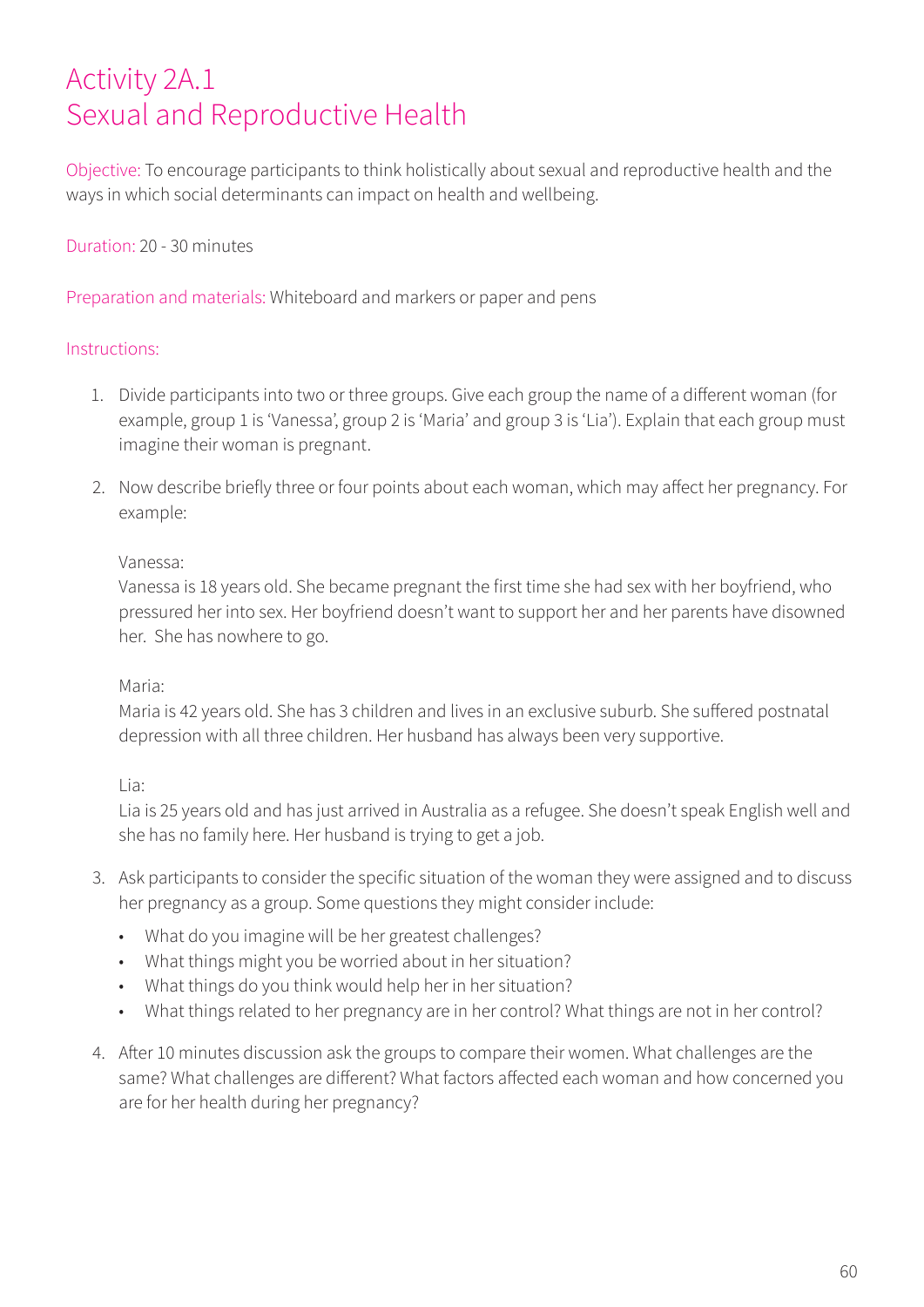### Activity 2A.2 Case Studies concerning sexual and reproductive rights

Use Resource 3 Activity 2A.2: 'Case studies concerning sexual and reproductive rights'

Objective: To enable participants to identify and discuss real examples of instances involving violations to sexual and reproductive health.

Duration: 30 - 60 minutes

Preparation and materials: Whiteboard, copies of the case studies you want to use (see Resource 3).

- 1. Using the case studies provided in Resource 3, or using your own case studies, ask one of the participants to read aloud the first part of the case study.
- 2. Ask participants to discuss the case study, using the following questions as a guide:
	- a. How does the story make you feel?
	- b. What sexual or reproductive rights relate to this case?
	- c. Do you think this represents a human rights violation? Why?
	- d. Who is responsible? Consider everyone who bears some responsibility for what happened.
- 3. Ask a participant to read the second part of the case study.
- 4. Ask participants to discuss the second part of the case study, using the following questions as a guide:
	- a. How do you feel about the outcome?
	- b. How might the case have been different if the victim had been wealthy (or male)?
	- c. What attitudes need to change to protect this sexual right?
- 5. Facilitators may choose to conclude by asking:
	- a. Do you know of similar cases? Which rights were violated?
	- b. Have you heard of any other kinds of sexual rights violations in Australia or other places?
	- c. What must be done to stop such violations?
	- d. What do stories like this tell us about the relationship between our sexual and reproductive health and human rights?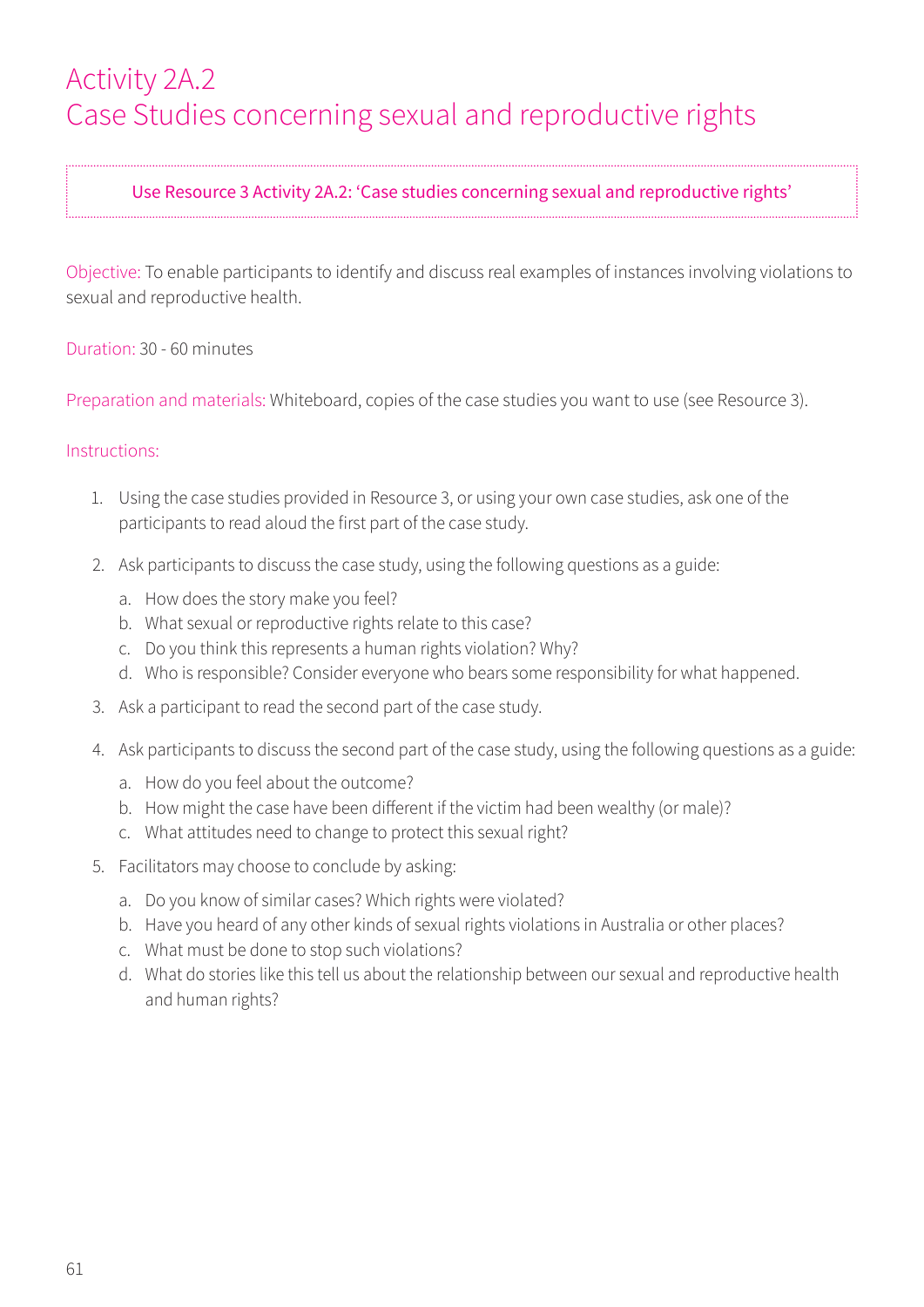## 2B: Cultural expectations about sexual and reproductive health

## Discussion Points

- What social and cultural ideas influence your body image or your behaviour?
- What social expectations have you noticed that relate to women's bodies or to women's sexual and reproductive health?
- Do you think these expectations are fair?

## Key Messages

- 1. Girls and women often feel pressure related to their physical appearance.
- 2. Girls and women often feel pressure related to their sexual and reproductive decisions.
- 3. Sometimes cultural or social ideas about sexuality and gender shape people's attitudes to particular parts of the body and can lead to myths.
- 4. Individuals and communities from migrant backgrounds can experience competing pressures from different cultural perspectives; can feel isolated and even stigmatised; and can experience racist attitudes which impact their sexual and reproductive health.
- 5. Cultural expectations and attitudes to sexual and reproductive health can change. Sometimes change happens gradually over time, or happens from necessity. Sometimes change happens because as a community, we make a choice.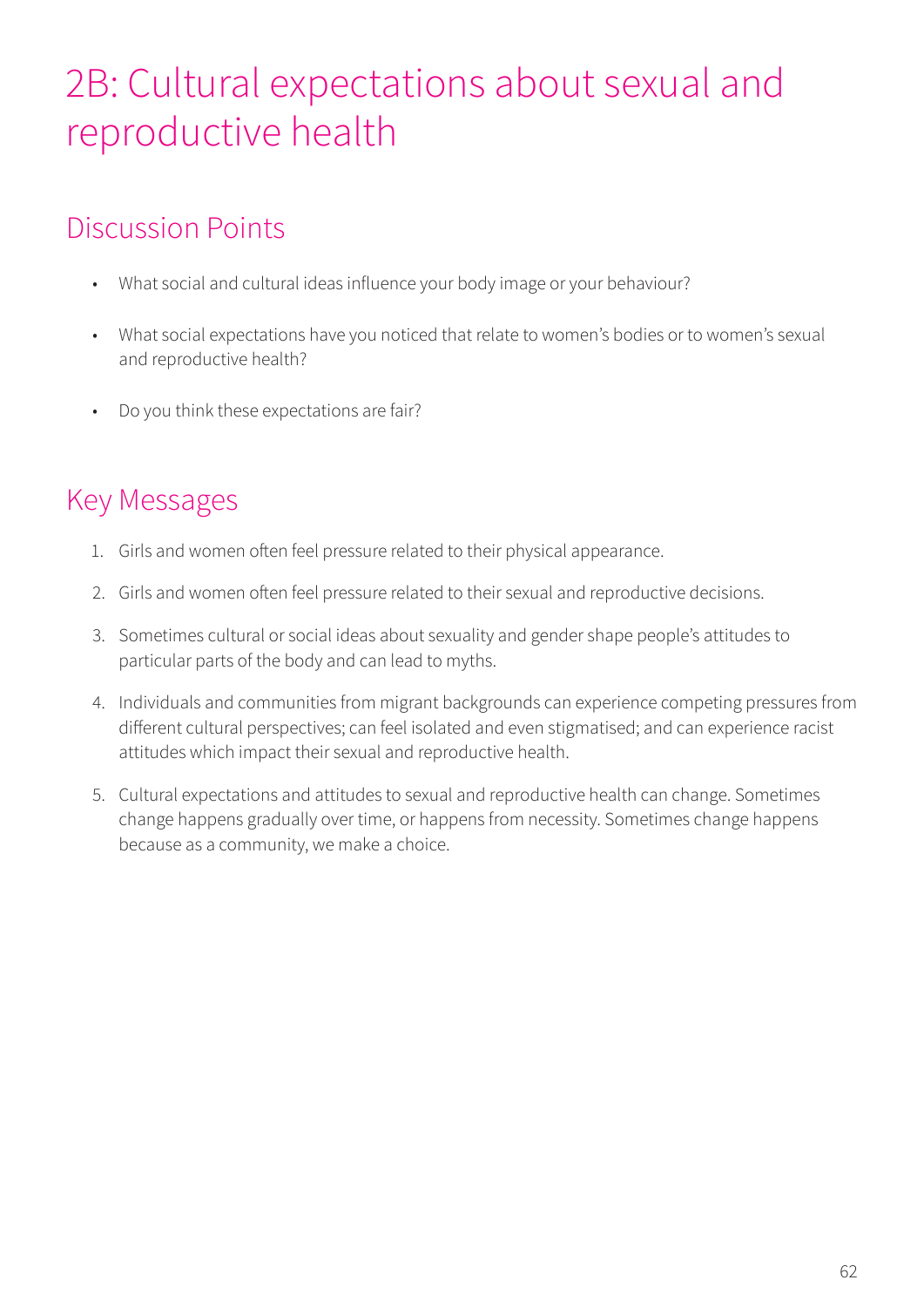### Activity 2B.1 First impressions

#### Use Resource 3 Activity 2B.1: 'The Story of Maya' and 'The Story of Rasul'

Objective: To increase participants' awareness of the assumptions and judgements we often make about a person based on that person's sex.

#### Duration: 40 minutes

Preparation and Materials: Whiteboard, copies of the 'Story of Maya' for half the group, copies of the 'Story of Rasul' for half the group.

**Note:** This story should be adapted to suit the culturally specific situation and the dynamics of the group. If your group is comfortable talking openly about sexuality, then you can make the story a bit more explicit. If you think more detail in the story would be confronting for the group, you should be less explicit. Remember that the point of the exercise is to identify the different, gendered cultural expectations that we have about behaviour relating to sexual and reproductive health.

- 1. Divide the group in half. Distribute the 'Story of Maya' to one group and the 'Story of Rasul' to the other. Do not explain anything about the stories, and make sure that neither group can hear the other. Give the groups time to read the story and answer the questions provided on the sheet.
- 2. After 15 minutes ask the group that read about Rasul to share briefly its response to each of the questions at the end of the story, without explaining their reasons for their answers. Write the key responses on the board.
- 3. Do the same for the group that read the story of Maya.
- 4. At the top of the list of words generated from the 'Story of Rasul', write 'Rasul' and at the top of the list of words generated from the 'Story of Maya' write 'Maya.'
- 5. Reveal that the two stories are identical, except for the sex of the person. Then ask:
	- a. What do we notice about the responses for Maya compared with those for Rasul?
	- b. What does this tell us about the standards for girls as compared with the standards for boys?
	- c. How do you feel about this double standard?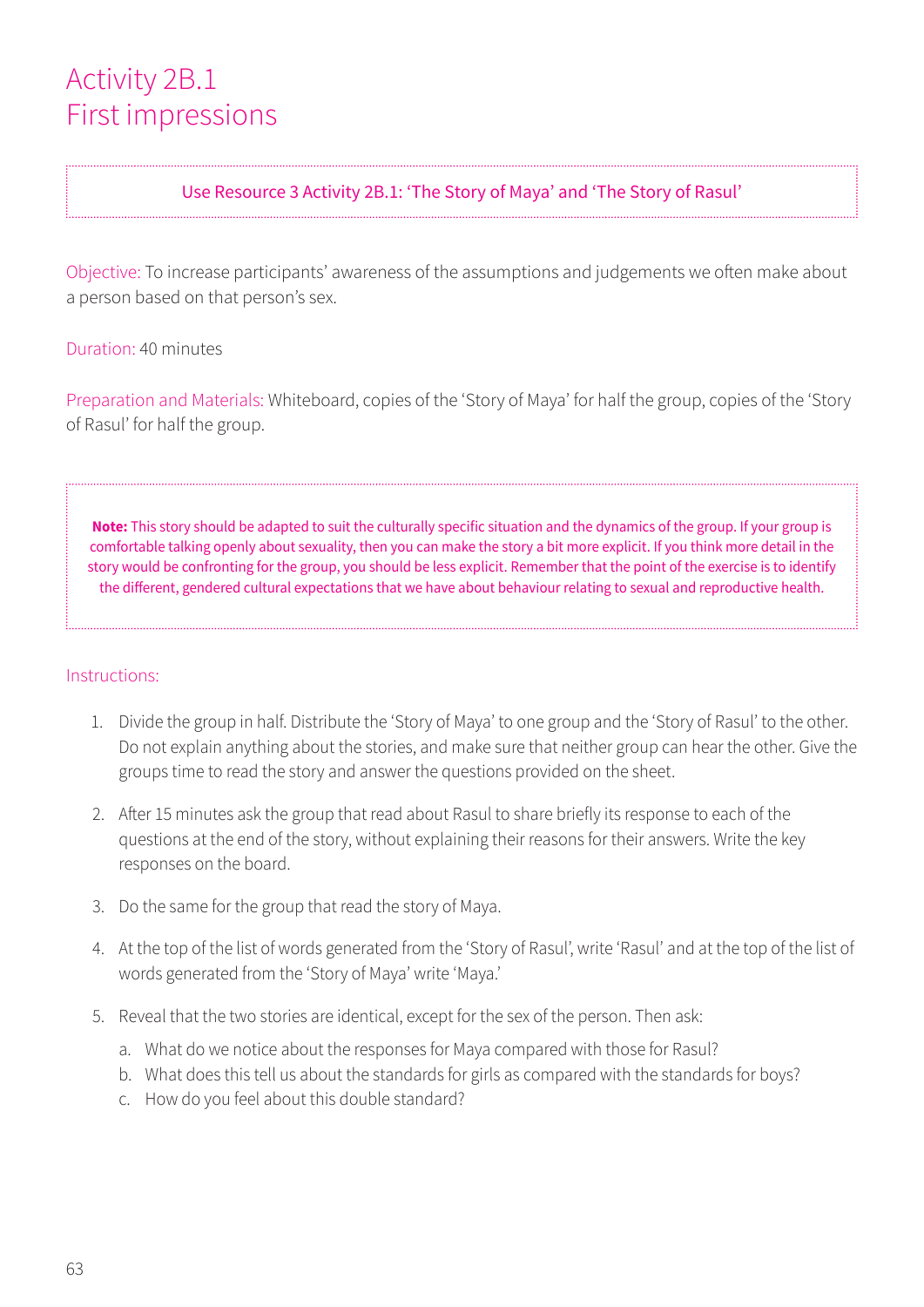### Activity 2B.2 Appreciating your own body

Objective: To allow participants to appreciate and celebrate what makes their own bodies unique, and to see the diversity in others. This activity is designed with a women's group in mind, but may be equally effective with men.

Duration: 20 - 30 minutes

Preparation and materials: Paper, coloured pencils, pens or markers.

- 1. Provide each participant with some paper and a pen or pencil. You may also choose to provide coloured pencils and markers.
- 2. Ask each participant to draw a picture of his/her body on the piece of paper. Assure participants that it doesn't matter how realistic or artistically appealing the picture is.
- 3. After drawing the picture, ask each participant to make a list of all the things he/she likes/loves/ appreciates about his/her body. This "things I like" list can be as long as they like, but must contain at least 5 things. Each participant can also list one (but not more than one) thing he/she doesn't like about his/her body.
- 4. After 10 15 minutes of artistry and list-making, ask each participant to share his/her drawing with the group, and explain what he/she has listed. It is important that each thing on the "like" list is explained, instead of just stated. (i.e., "I like my eyes because they are the same color as my mother's eyes...")
- 5. After each participant has shared, you could conclude the activity by asking participants how they felt sharing positive feelings about their body with other people. Particularly if working with a group of women, the facilitator may conclude by discussing how, as women, we're often trained from childhood to believe that it's socially inappropriate to love our bodies, or at least, to admit that we love them. For a wider audience, the facilitator might discuss how we are often trained, from a young age, to speak a certain way about our own bodies and perceive certain attributes as positive or negative. Everyone is unique and everyone deserves to feel good about their own body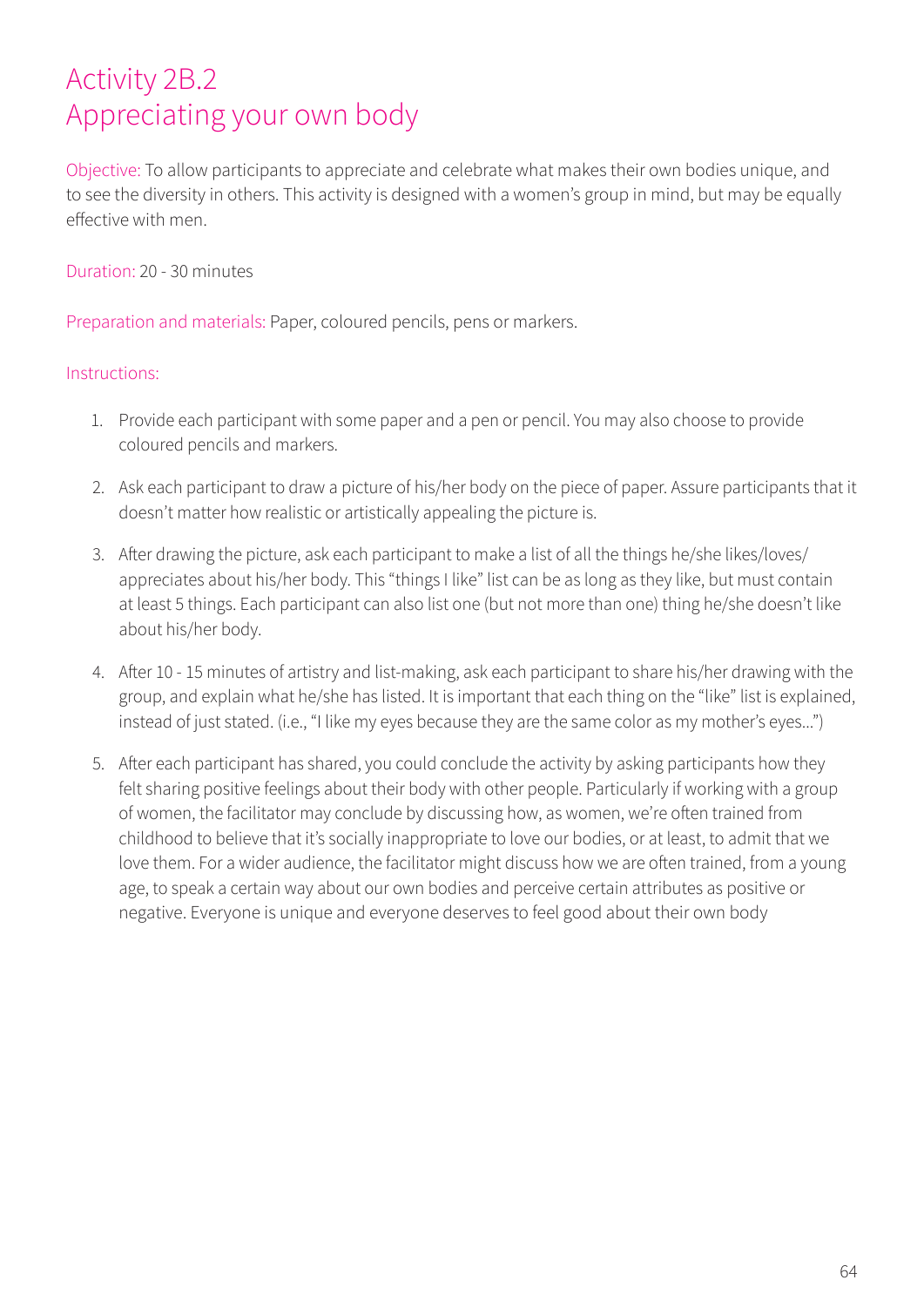### Activity 2B.3 Altering bodies

Objective: To help participants to identify what is considered to be 'ideal appearance' for males and females in their culture; discuss practices people engage in to make their appearance conform to this ideal; consider the pressures to conform to the ideal; and recognise the health consequences of such practices.

#### Duration: 20 - 40 minutes

Preparation and materials: White board and markers

#### Instructions

- 1. Introduce the topic with the following questions:
	- What are some of the pressure that girls and boys or men and women feel to look a certain way?
	- Are these desired appearances relistic for most of us, or how are they idealised?
	- How do people feel if they do not meet the ideal?
	- What are some of the things people do (or have children undergo) to conform to idealised images of attractiveness or acceptability? For example, with hair? Skin? Body shape?

Write down participants' responses on the board.

- 2. Add any additional practices you wish to discuss from the following list:
	- Fattening or extreme dieting
	- Extreme bodybuilding
	- Tanning or skin whitening
	- Applying makeup, henna, or nail polish
	- Piercing, scarification, or tattooing
	- Shaving or removing hair
	- Straightening, curling, or dyeing hair
	- Cosmetic surgery
	- Female genital mutilation/cutting
- 3. Encourage discussion about these types of practices. Some questions you could raise include:
	- How do you feel about the practices on this list?
	- Which are playful or expressive and which can be harmful?
	- What might people in other cultures think about the practices listed here?
	- Are women under greater pressure than men to conform to a idealised body type?
	- Who benefits and who is harmed by this process?
	- How important is it to end harmful practices involving alterations of the body?
	- As you were growing up did anyone tell you that this practice is dangerous and should be stopped?
	- Have you shared your own knowledge and feelings about it with anyone else?
	- How might you do that?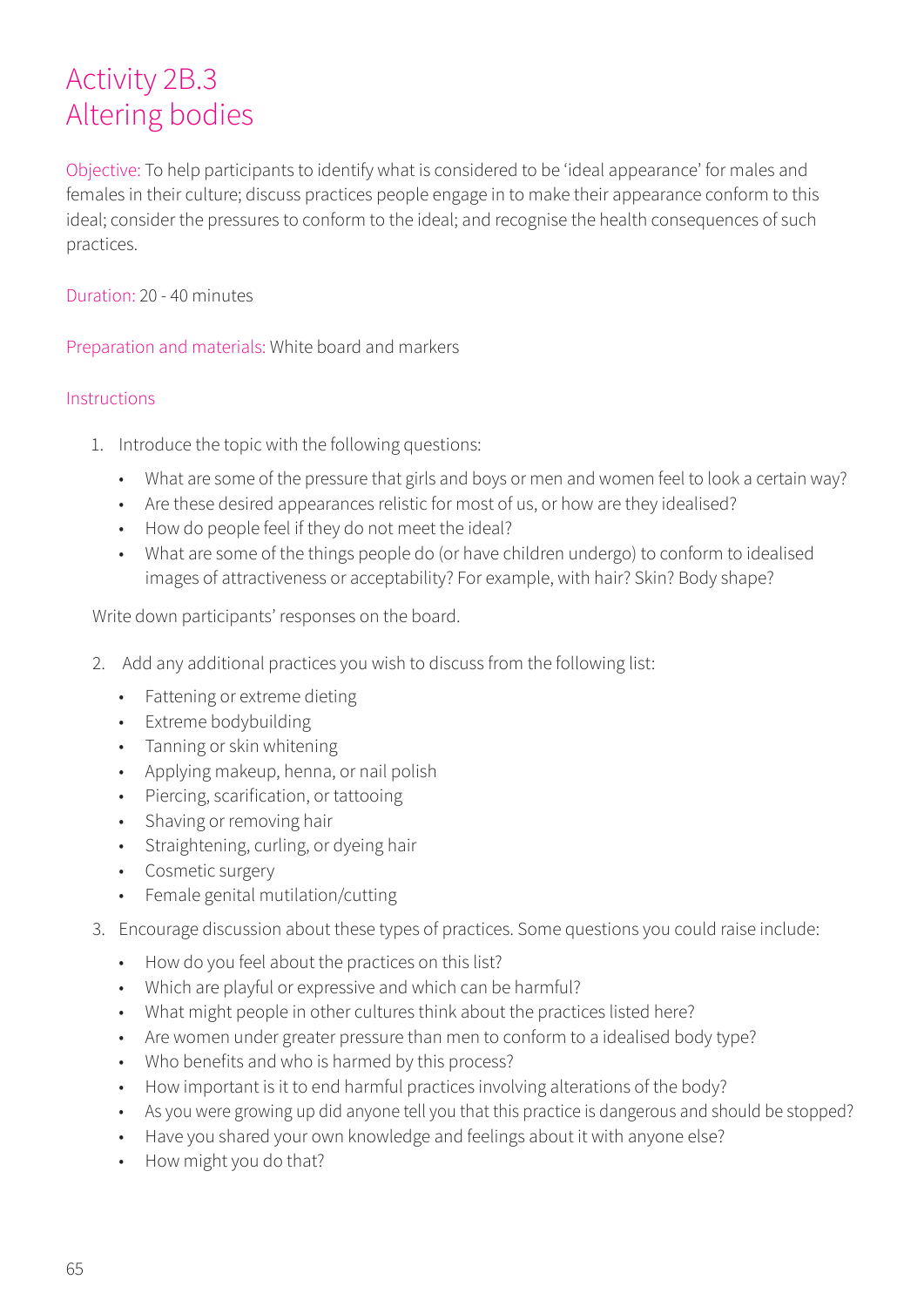# 2C:Knowing about your sexual and reproductive body

The primary focus in this topic is to provide information to participants about the female sexual and reproductive system.

#### See Resource 3 Handout 2C: Women's Sexual and Reproductive Organs

### Discussion Points

- What do you know about the female reproductive system?
- Can you name any parts of the female reproductive system?
- How does the reproductive system work?
- Have you ever talked with other women about your female reproductive system?
- Do you have any beliefs about your reproductive system?

### Key Messages

- 1. Knowing about your body has many benefits for your sexual health and wellbeing.
- 2. There is no shame in talking about your sexual and reproductive health.
- 3. People's bodies differ in appearance. There is no "perfect" or "normal" body type or appearance.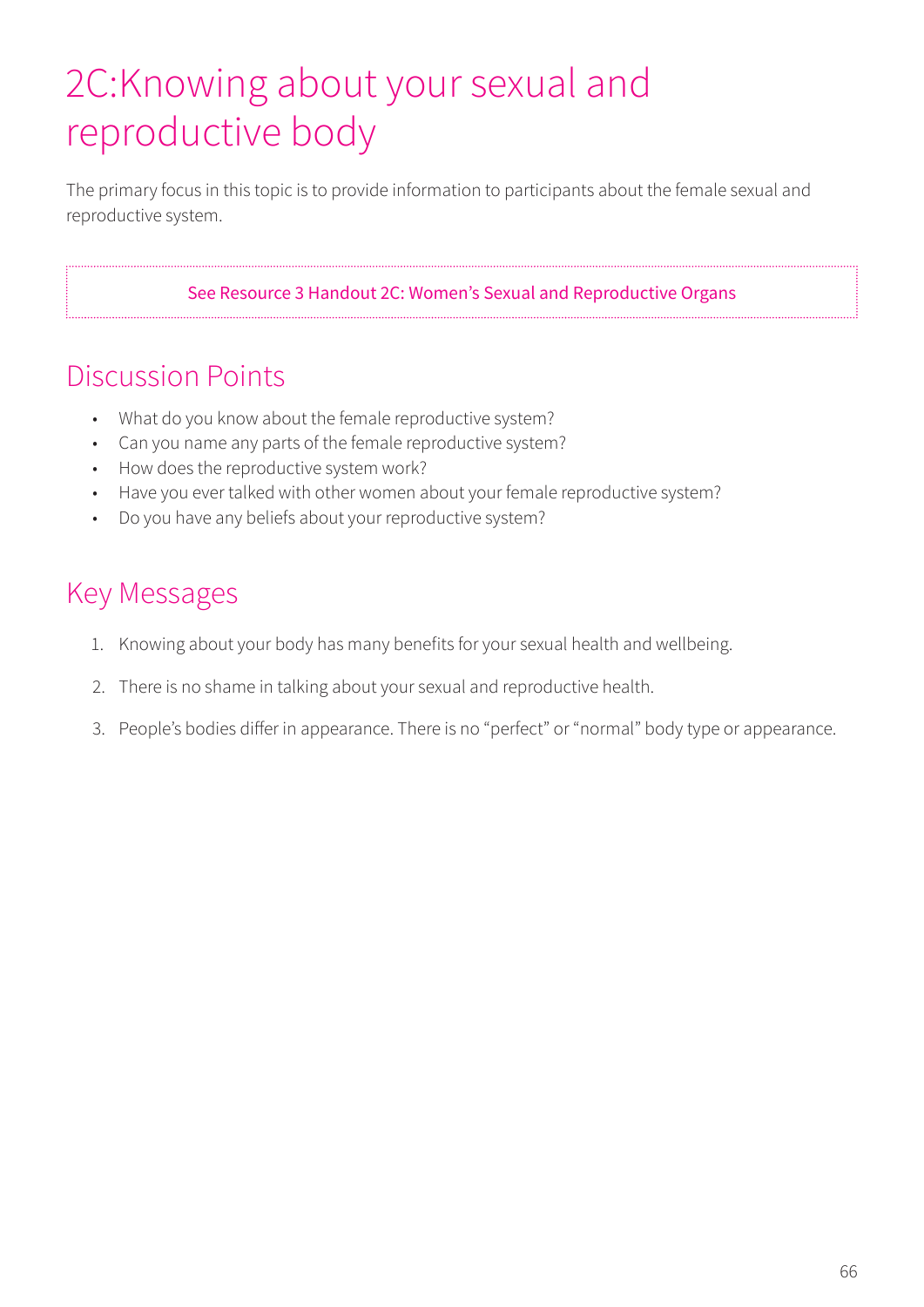### Activity 2C.1 Are bodies embarrassing?

Objective: To prepare participants for a discussion about the sexual and reproductive organs.

#### Duration: 15 - 20 minutes

Preparation and materials: Paper for participants, pencils or pens, and a ballot style box or container. Facilitators should be aware that this exercise could trigger difficult memories for some participants. When facilitating discussion, make sure you are non-judgmental and reassure participants that talking about bodies can be difficult for everyone. Some participants may never have had the opportunity to discuss or learn about their sexual and reproductive organs before and some participants may find it difficult.

- 1. Explain that this exercise will involve reflecting on personal experiences of being taught about our bodies when they were younger. Were some things never talked about? If they have children, how do they talk about the human body with their children? Why do they think some things are more difficult to talk about than others?
- 2. Depending on the group dynamic, ask women to get into pairs to talk to each other about their experiences and feelings. Make sure that both participants in each pair take turns in listening to one another. Ask women to write down a few words that describe how they feel when talking about the sexual and reproductive parts of their body, and why they think they feel that way.
- 3. Once the pairs have had enough time to talk, bring the group back together and ask one member of each pair to volunteer to share what has been written down. To encourage discussion, the facilitator may wish to share their own experiences as well.
- 4. If participants seem to find this exercise difficult an alternative might be to ask each participant to write down three words individually that describe how they feel about their bodies, particularly in relation to their sex. Ask the women to put their words into a box at the front of the room. The facilitator could read out the words from the box and ask participants as a group to discuss why people may feel that way.
- 5. Another variation on this activity could be to use it as an icebreaker by asking women if they have a slang term for their genitals or getting women to brainstorm names they have heard or used for their genitals. Facilitators may ask why participants think there are so many names for women's sexual organs and why women often choose not to use the proper names.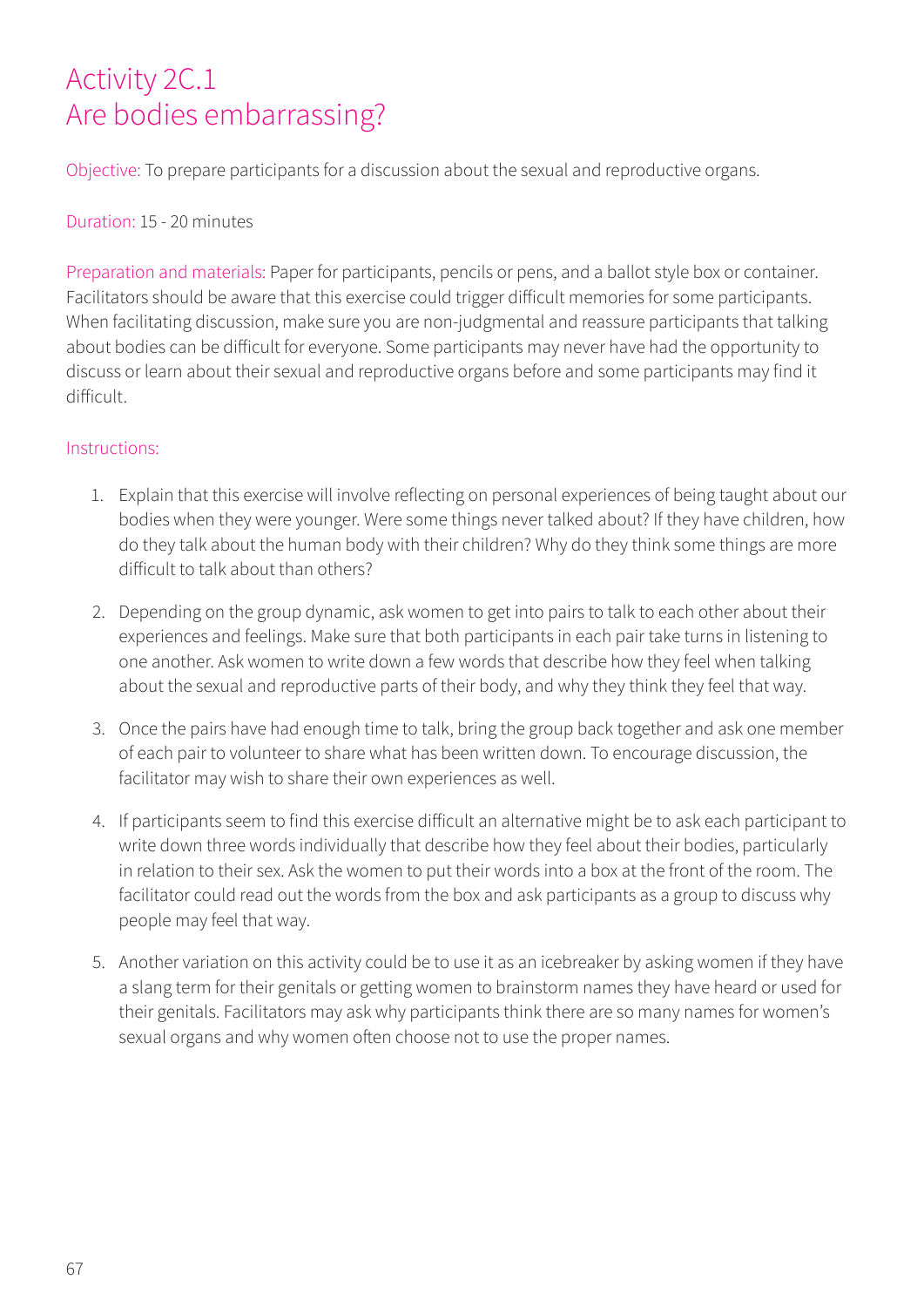### Activity 2C.2 Women's sexual and reproductive organs

#### Use Activity 2C.2: 'Women's reproductive system' Use Activity 2C.2a: 'Women's reproductive anatomy name cut-out cards'

Objective: To consolidate information participants have learned about their sexual and reproductive organs.

#### Duration: 20 minutes

Preparation and materials: A large unlabelled chart of the 'women's reproductive system' and a set of the 'women's reproductive anatomy name cut-out cards'. Both the cards and the chart will need to be prepared in advance and preferably laminated. Be sure to enlarge the women's reproductive system diagram provided (see Resource 3). Facilitators may also choose to write the corresponding anatomy names in the preferred language of the group on the other side of each cut-out card. This activity should be conducted after the relevant material on women's sexual and reproductive organs has been covered. It may also be used as a tool to help facilitator's in delivering information.

- 1. Display the enlarged photocopy of the unlabelled women's reproductive system diagram. (This could also be distributed as an individual handout if it cannot be sufficiently enlarged).
- 2. Distribute laminated cut-out cards among the participants, so that each participant has at least one each. Ask the group to explain the function of each organ drawn on the chart.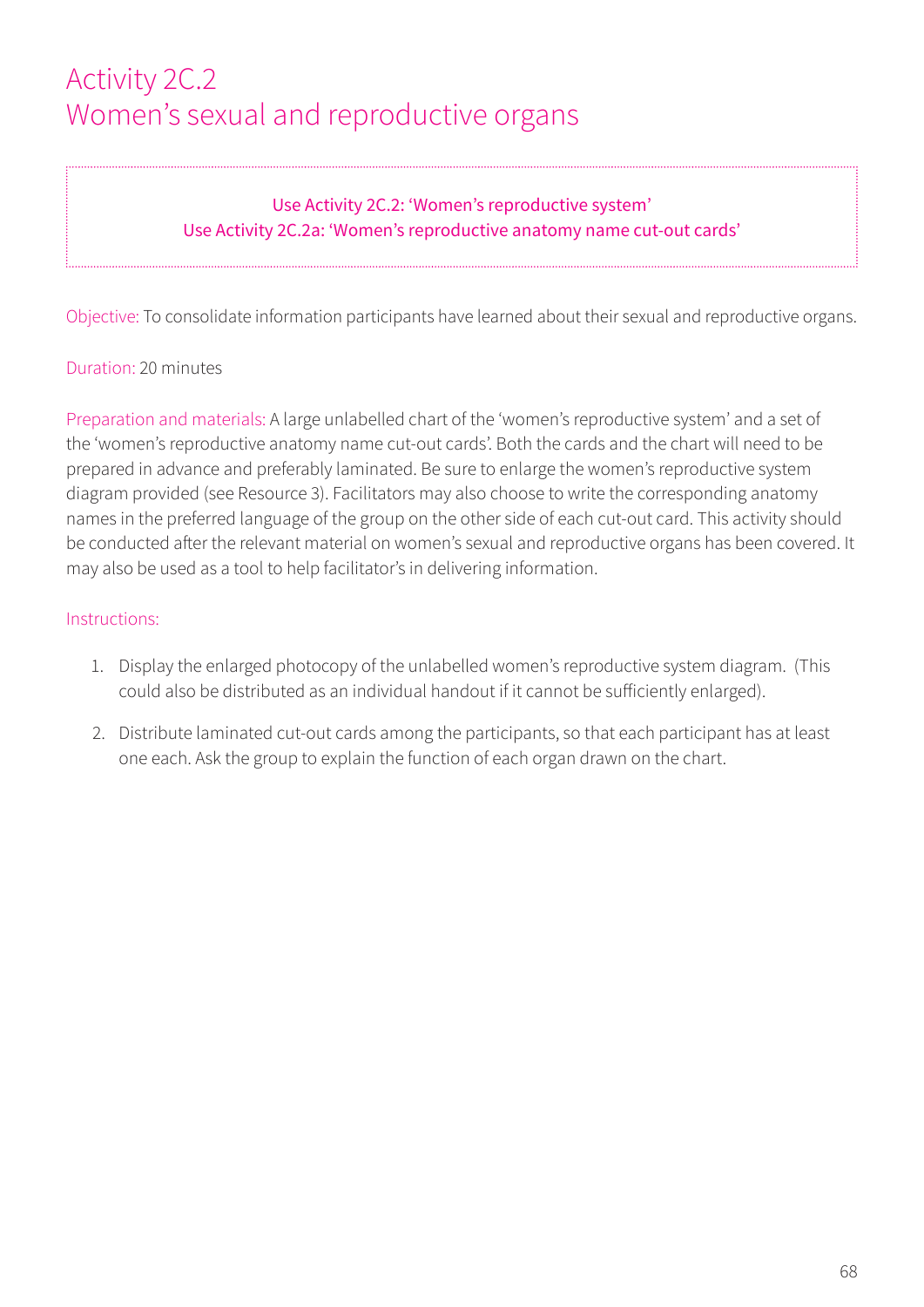# Module 3: Female GenitalMutilation/Cutting

### Aims

- To talk about FGM/C as a violation of rights and provide further information about the cultural, religious and social perceptions that perpetuate the practice of FGM/C
- To dispel any myths and misunderstandings about the practice of FGM/C
- To provide space for women to ask questions about the practice of FGM/C
- To provide a space for women to share their experiences of FGM/C, if they choose to
- To empower women to feel comfortable speaking about FGM/C
- To inform or remind participants of the international and national laws prohibiting FGM/C
- To encourage participants to see the relationship between gender roles and FGM/C
- To show participants examples of positive change
- To end the practice of FGM/C worldwide

### Module Topics

#### 3A: What is FGM/C?

This topic introduces the discussion of FGM/C by covering the different types of FGM/C that women may have experienced and discussing the possible health risks and health consequences of FGM/C.

#### 3B: What are the causes of FGM/C?

This topic broadens the conversation about FGM/C to consider why there is social pressure to practice it in some cultures and encourages participants to see the relationship between FGM/C and gender expectations.

#### 3C: What are my rights in relation to FGM/C?

This topic encourages participants to understand FGM/C as a violation of women's sexual and reproductive rights, covers Australian and international laws and considers strategies and examples of positive change. It also introduces participants to their right to access health services which is covered in Module 4.

### Note to facilitators

As a peer educator, how you conduct this module will be influenced by the specific dynamics and needs of the group.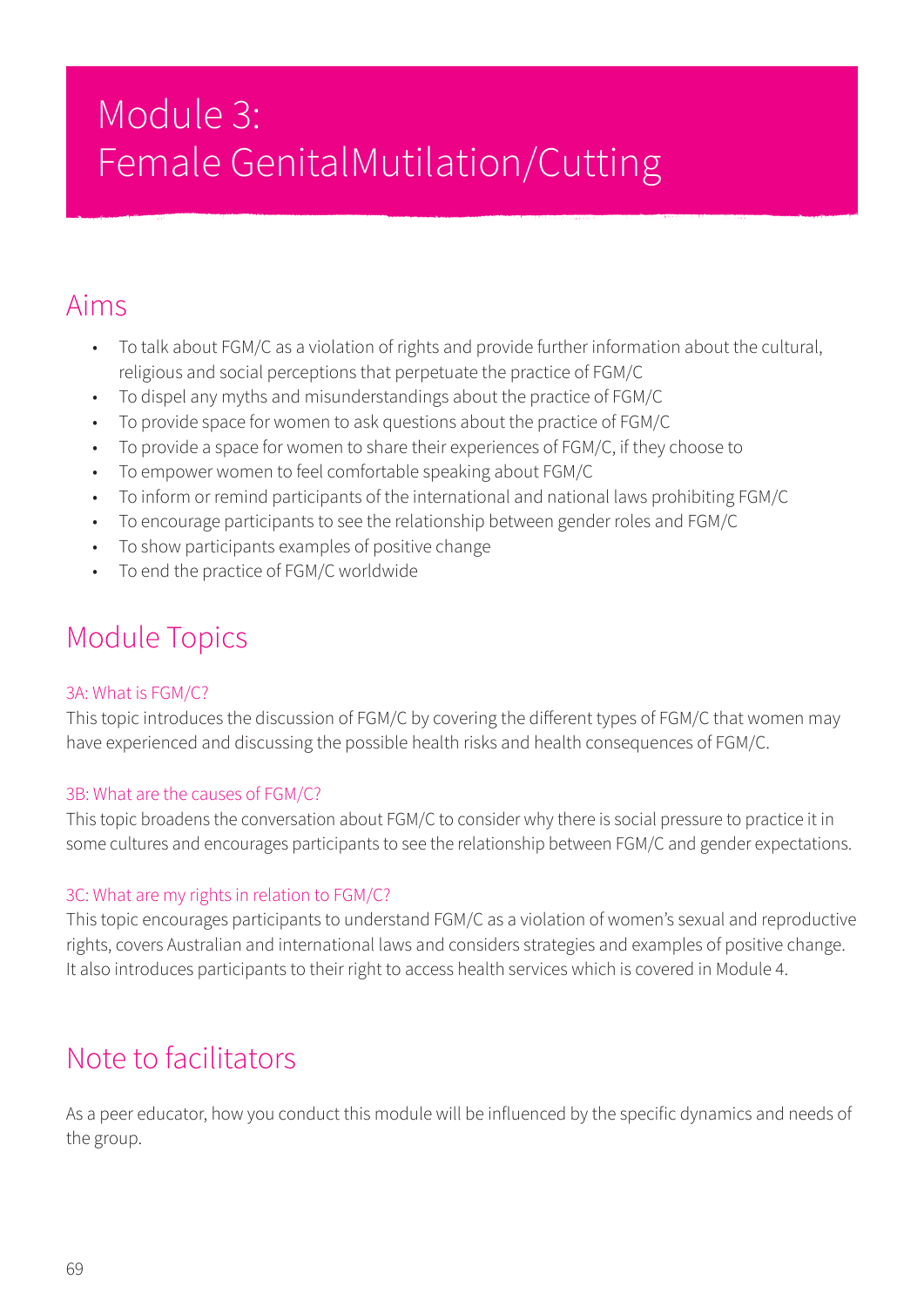## Suggested session plan

| Activity                                                                                                              | Time       |
|-----------------------------------------------------------------------------------------------------------------------|------------|
| Introduction and icebreaker activity                                                                                  | 10 minutes |
| Topic 3A: What is FGM/C?                                                                                              | 50 minutes |
| <b>Break</b>                                                                                                          | 15 minutes |
| Topic 3B: What are the causes of FGM/C?<br>Suggested Activities<br>Activity 3B.1: Sorting myth from fact<br>$\bullet$ | 20 minutes |
| Topic 3C: What are my rights in relation to FGM/C?                                                                    | 15 minutes |
| Evaluation, outline of next session and close                                                                         | 5 minutes  |
| Total time                                                                                                            | 2 hours    |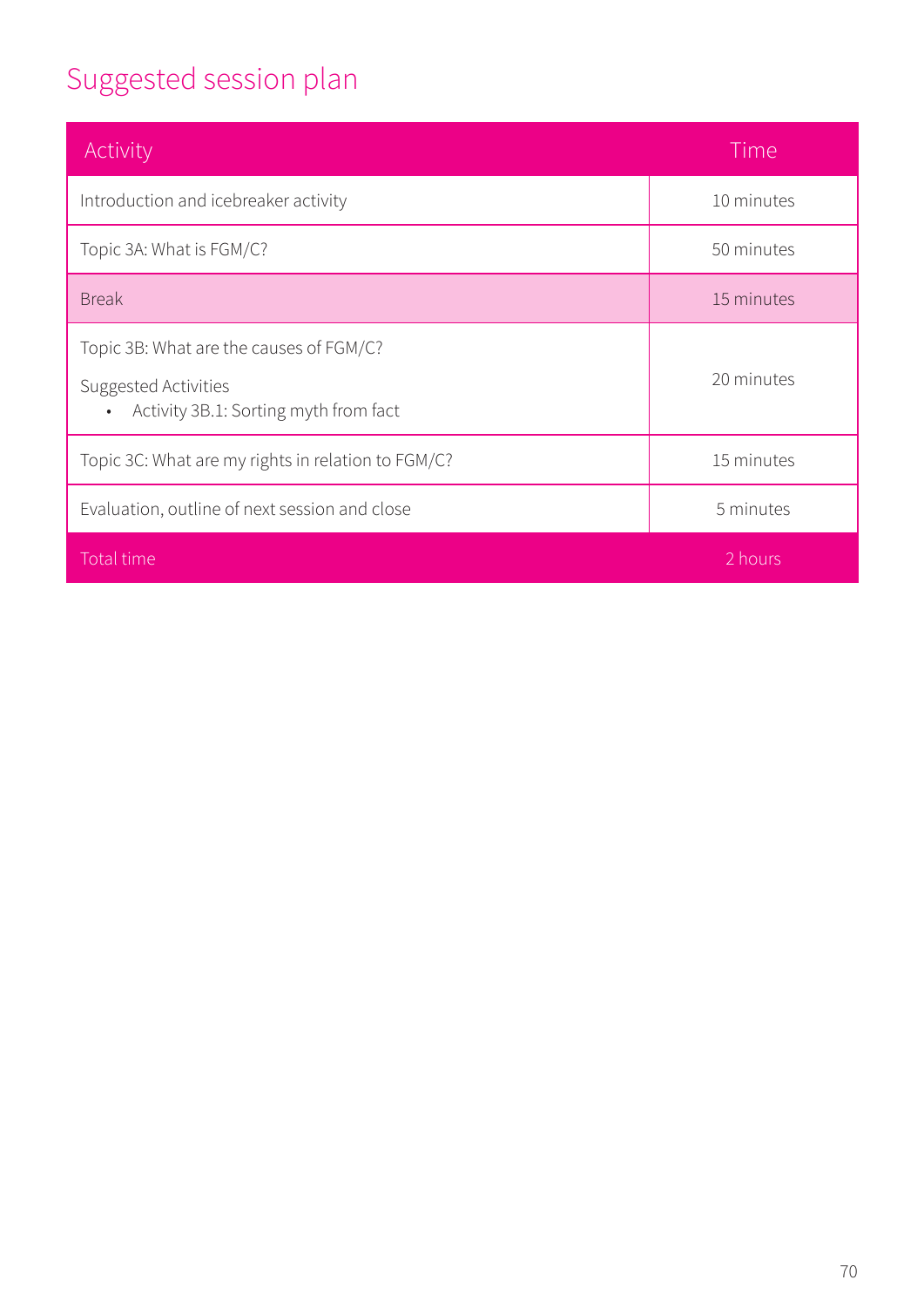## 3A: What is FGM/C

### Discussion Points

- What is FGM/C?
- What are the health consequences of FGM/C?

#### See Resource 3 Handout 3A: Female Genital Mutilation/Cutting

### Key Messages

- 1. FGM/C is a tradition that has many names and is practised in many different communities in different ways around the world.
- 2. It is estimated that 100 to 140 million women and girls worldwide have undergone the practice and 3 million girls are at risk of undergoing FGM/C every year.
- 3. FGM/C is commonly practised in parts of Africa, Asia and the Middle East. Forms of FGM/C have also been reported in Central and South America.
- 4. The practice is mostly carried out on young girls between infancy and 15 years of age. Occasionally, it is carried out on adult women.
- 5. FGM/C 'comprises all procedures that involve partial or total removal of the external female genitalia, or other injury to the female genital organs for non-medical reasons' (WHO definition).
- 6. There is no one type of FGM/C. But all types can lead to many short and long term health complications, both physical and mental, and no type has any health benefit.
- 7. Not every woman may experience the same complications.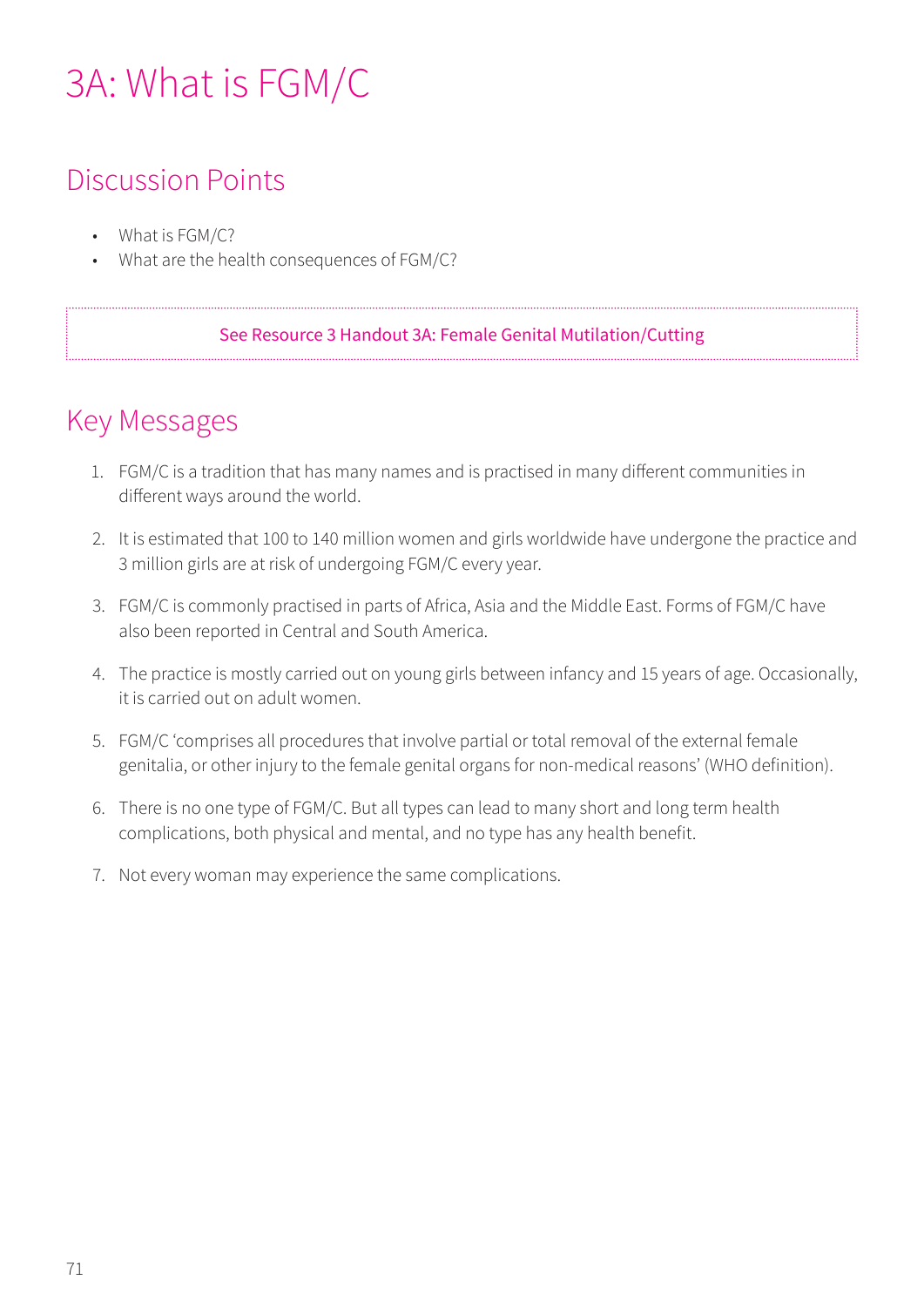# 3B: What are the causes of FGM/C?

### Discussion Points

- Why is FGM/C performed on girls and women?
- What types of ideas about women and girls does the practice rest on?
- What do you know or have you been told about FGM/C?
- Why do you think women traditionally perform the practice?
- What keeps the practice going?

## Key Messages

- 1. The reasons given for the practice of FGM/C are often related to fixed perceptions of gender roles and misconceptions about women's bodies.
- 2. There is no religious basis for the practice of FGM/C.
- 3. Individuals and families can sometimes feel strong social pressure to continue the practice.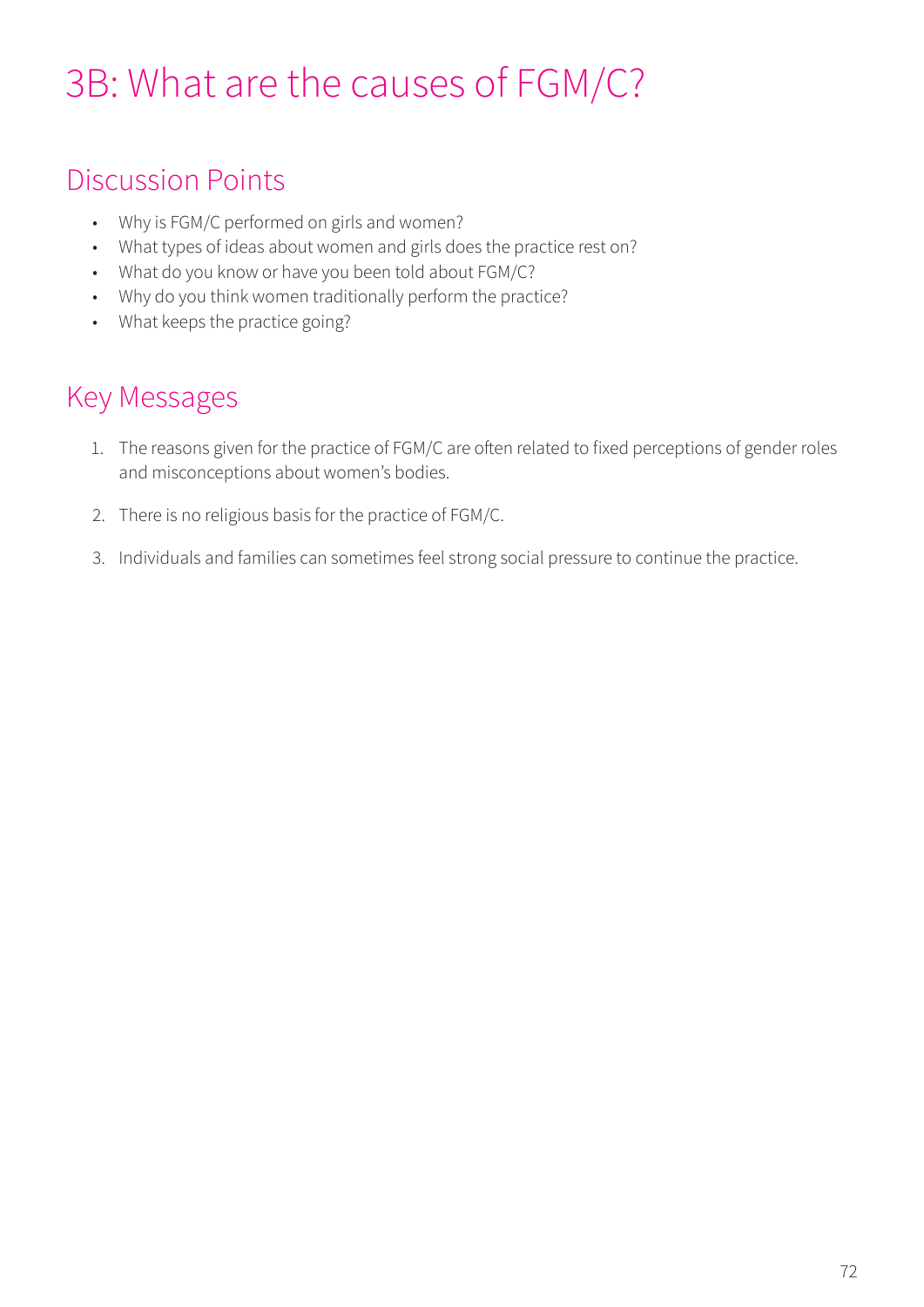### Activity 3B.1: Sorting myth from fact

#### Use Resource 3 Activity 3B: Myth or fact cut-out cards

Objective: To give participants the opportunity to learn about myths and facts that surround the practice of FGM/C.

#### Duration: 15 minutes

Preparation and materials: A set of the 'myth or fact' cut-out cards for each group. The cards will be easier to use if laminated. A small prize for the winning group.

- 1. Explain to participants that there are many myths that surround the practice of FGM/C, and it is important to sort out the myth from the fact.
- 2. Ask participants to move into two or three groups and provide each group with a set of 'Myth or fact' cut-out cards. Ask participants not to look at the cards yet, but to put them all face down on a table so that each participant in the group can access them.
- 3. Explain that on your signal, each group will turn over the cards and must match each 'myth' to its 'fact'. You may choose to offer a prize to the fastest group for fun. This activity could be run a number of other ways. With a smaller group, you could give one card to each participant and ask them to find the person with the corresponding card. Once participants have found their pair, ask them to form a line with 'myth' holders standing on one side and 'fact' holders on another.Ensure that participants agree and understand which cards are facts and which are myths. Questions you could ask are:
	- a. Were there any myths or facts that surprised you?
	- b. Are there any other myths that you have heard said about FGM/C?
	- c. Are there any questions you have about any of the myths or facts?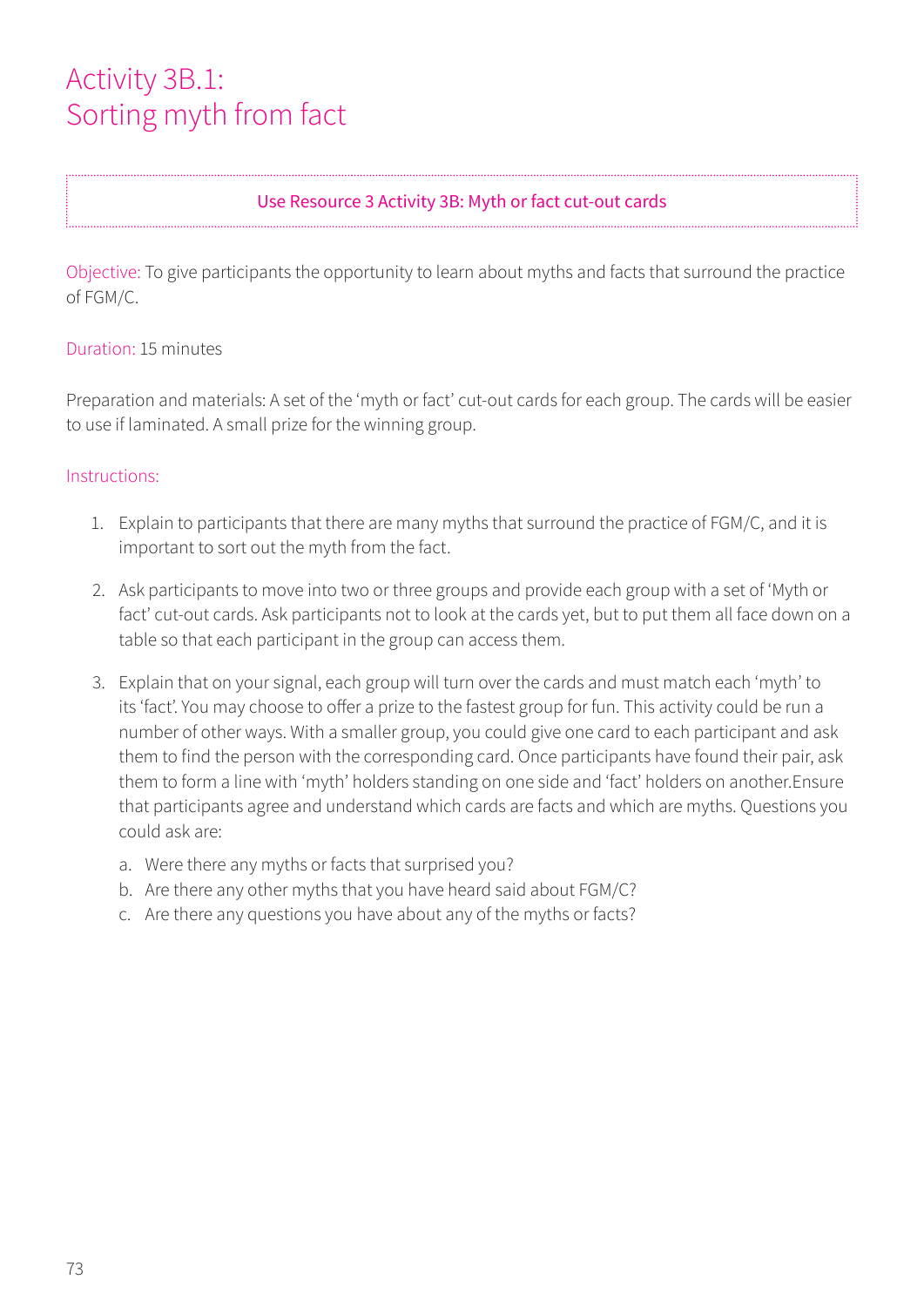# 3C: What are my rights in relation to FGM/C

### Discussion Points

• What human rights does FGM/C violate?

See Resource 3: 'Countries with legislation or decree against the practice of FGM/C'

### Key Messages

- 1. FGM/C is internationally recognised as a violation of human rights.
- 2. There is legislation all over the world which prohibits the practice, including 24 of the 29 countries where the practice is concentrated.
- 3. In every state and territory of Australia, the practice of FGM/C is illegal. This includes taking a child overseas to have FGM/C performed.
- 4. Girls and women who have undergone FGM/C have the right to appropriate health services, to accurate health information and education, and to be treated with respect and dignity. (To be discussed in detail in Module 4)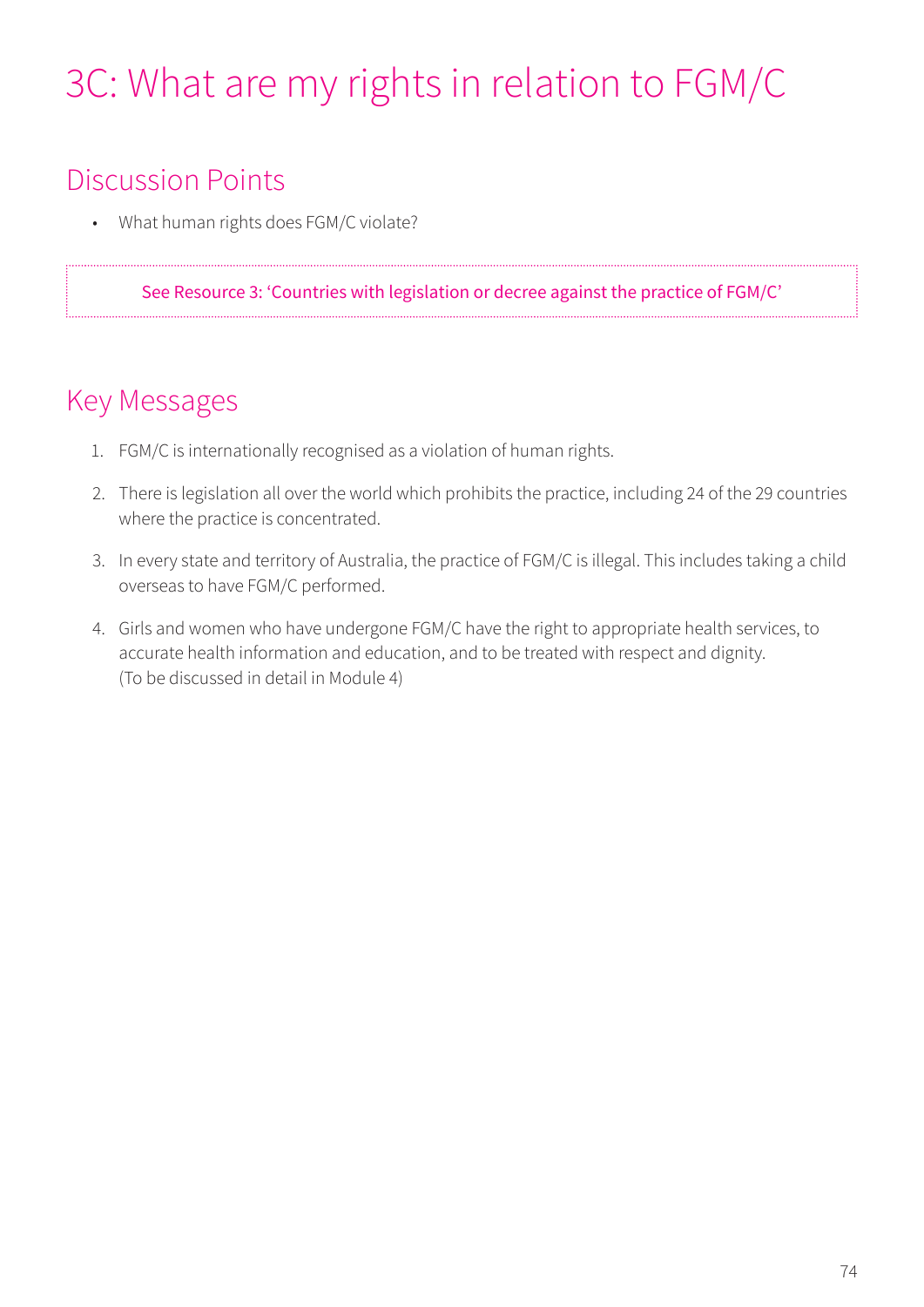# Audio Visual resources for educators

## Video Clip: Empowering Change, 2013 (13:41 minutes)

This video features a group of women based in Melbourne speaking candidly about some of the common misunderstandings that lead communities to practise FGM/C and ways that they are working towards change. The video features Victorian FARREP educator Faduma, as well as a Sheik Issa Musse speaking about FGM/C in relation to the Koran. Produced by Genetic Circus productions for Monash Health.

You can access this video clip on YouTube: http://www.youtube.com/watch?v=UfIyjonVCR0

### Video Clip: Angelique Kidjo speaks out about female genital mutilation/cutting, 2013 (2.54 minutes)

This short video clip featuring UNICEF Goodwill Ambassador Angelique Kidjo is positive and upbeat. Angelique speaks briefly about the need to involve both men and women in the campaign for change.

You can access this video clip on YouTube: https://www.youtube.com/watch?v=LS5mWchCtlE#t=13

### Video Clip: Female Genital Mutilation / Cutting: a UNICEF Innocenti documentary, 2010 (5.34 minutes)

In this video, women who have experienced FGM/C and activists share their insights and personal stories from Africa and Europe and make a compelling case for the abandonment of FGM/C.

You can access this video clip on YouTube: http://www.youtube.com/watch?v=MsdeI5JkbEo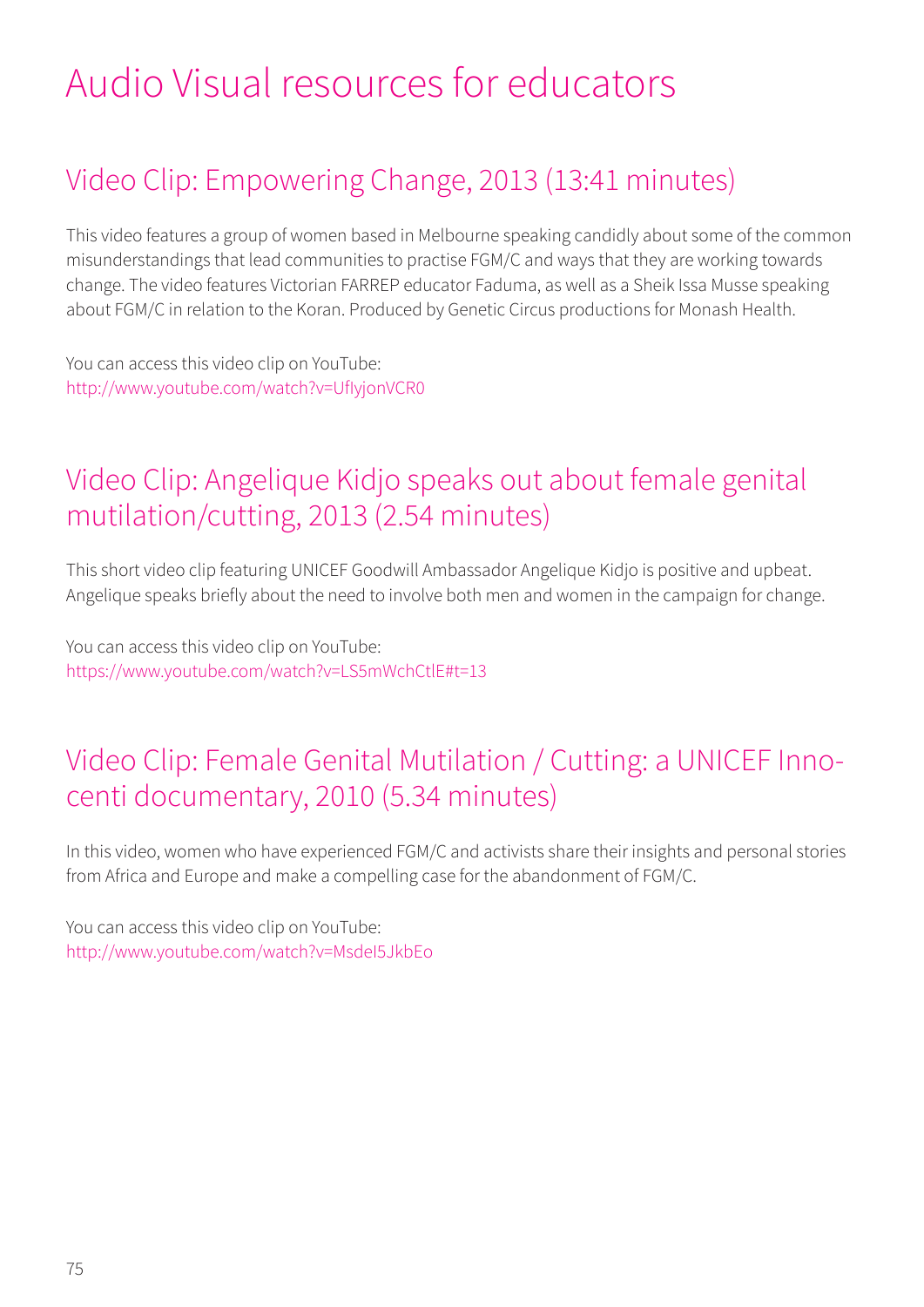# Module 4: Advocating for health, rights and gender equity

### General Aims

- To empower women to share what they have learned about sexual and reproductive health with families and friends
- To provide women with information about how to effectively access local health services and relevant health education and information
- To encourage women to advocate for women's sexual and reproductive rights
- To provide information and strategies for maintaining sexual and reproductive health
- To empower participants to see how the promotion of gender equality will benefit their community
- To encourage participants to consider specific ways they can advocate for women's rights in their everyday lives
- To empower individuals to exercise and respect their rights as citizens

## Aims related to FGM/C

- To encourage participants to share information they have learned about FGM/C with others in their community
- To show participants that effective change is already happening around the world
- To empower women to feel comfortable raising FGM/C with health professionals
- To end the practice of FGM/C around the globe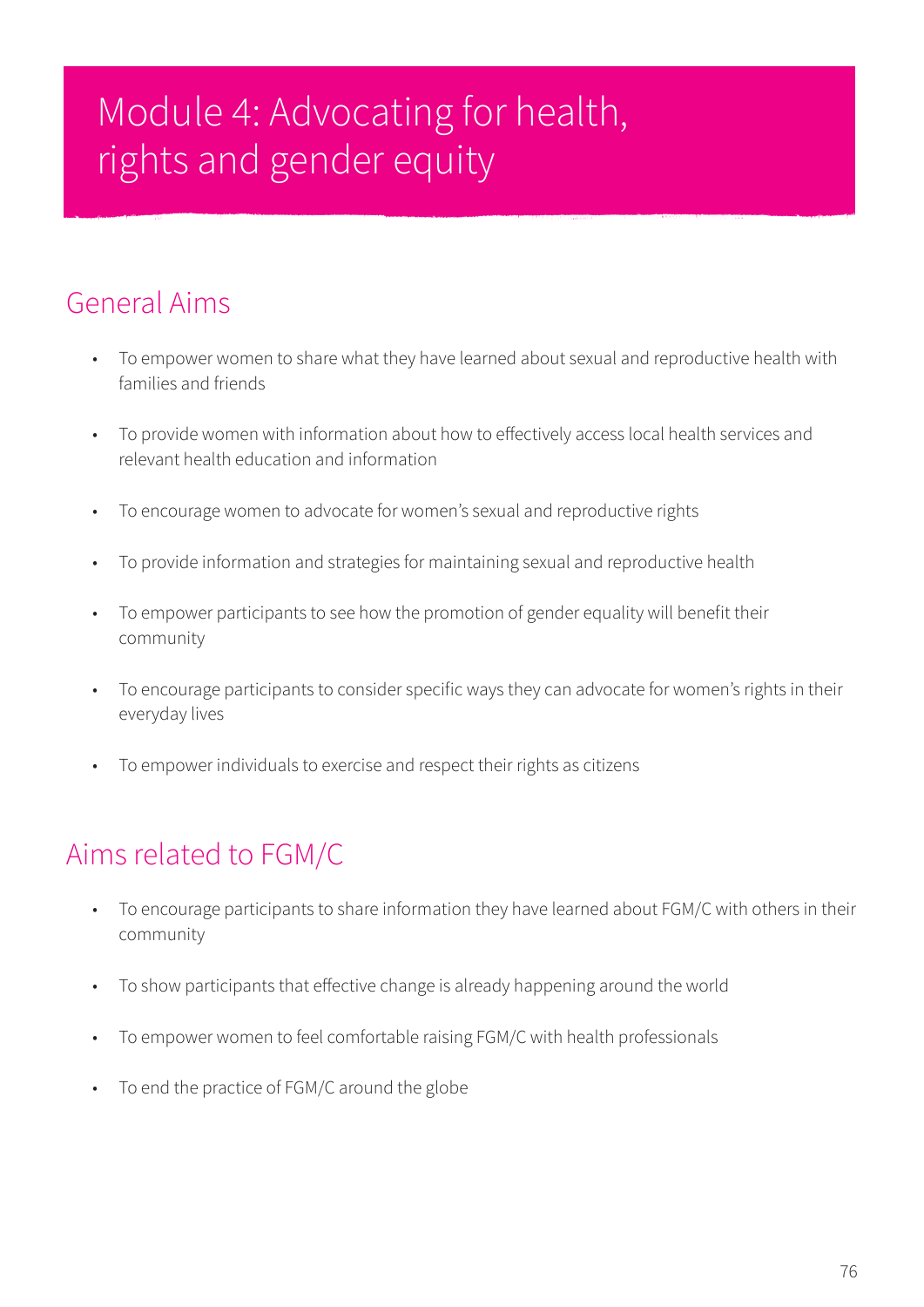## Module Topics

#### 4A: Your right to health information and services in Australia.

This topic covers every Australian's right to access health services.

#### 4B: What health services are available to me and how can I access them?

This topic provides information about local health services, navigating the health system and where to find resources relating to their sexual and reproductive health.

#### 4C: How can I advocate for women's sexual and reproductive rights?

This topic encourages participants to consider ways they can advocate for improved gender equality and support women's sexual and reproductive rights in their community.

| Activity                                                                                                                                                                                                                                                             | Time       |
|----------------------------------------------------------------------------------------------------------------------------------------------------------------------------------------------------------------------------------------------------------------------|------------|
| Introduction and icebreaker activity                                                                                                                                                                                                                                 | 10 minutes |
| Topic 4A: What are my rights to access health services in Australia?<br>Suggested activities<br>Activity 4A.1: Going to see your doctor<br>$\bullet$<br>Activity 4A.2: Ways to assert your rights<br>$\bullet$<br>Activity 4A.3: Your rights to health services quiz | 20 minutes |
| Topic 4B: What health services are available to me and how can I access<br>them?<br>Suggested activities<br>Activity 4B.1: Invite a guest speaker                                                                                                                    | 15 minutes |
| <b>Break</b>                                                                                                                                                                                                                                                         | 15 minutes |
| Topic 4C: How can I advocate for women's sexual and reproductive rights?<br>Suggested activities<br>Activity 4C.1: Changing the future for women                                                                                                                     | 30 minutes |
| Evaluation, outline of next session and close                                                                                                                                                                                                                        | 30 minutes |
| Total time                                                                                                                                                                                                                                                           | 2 hours    |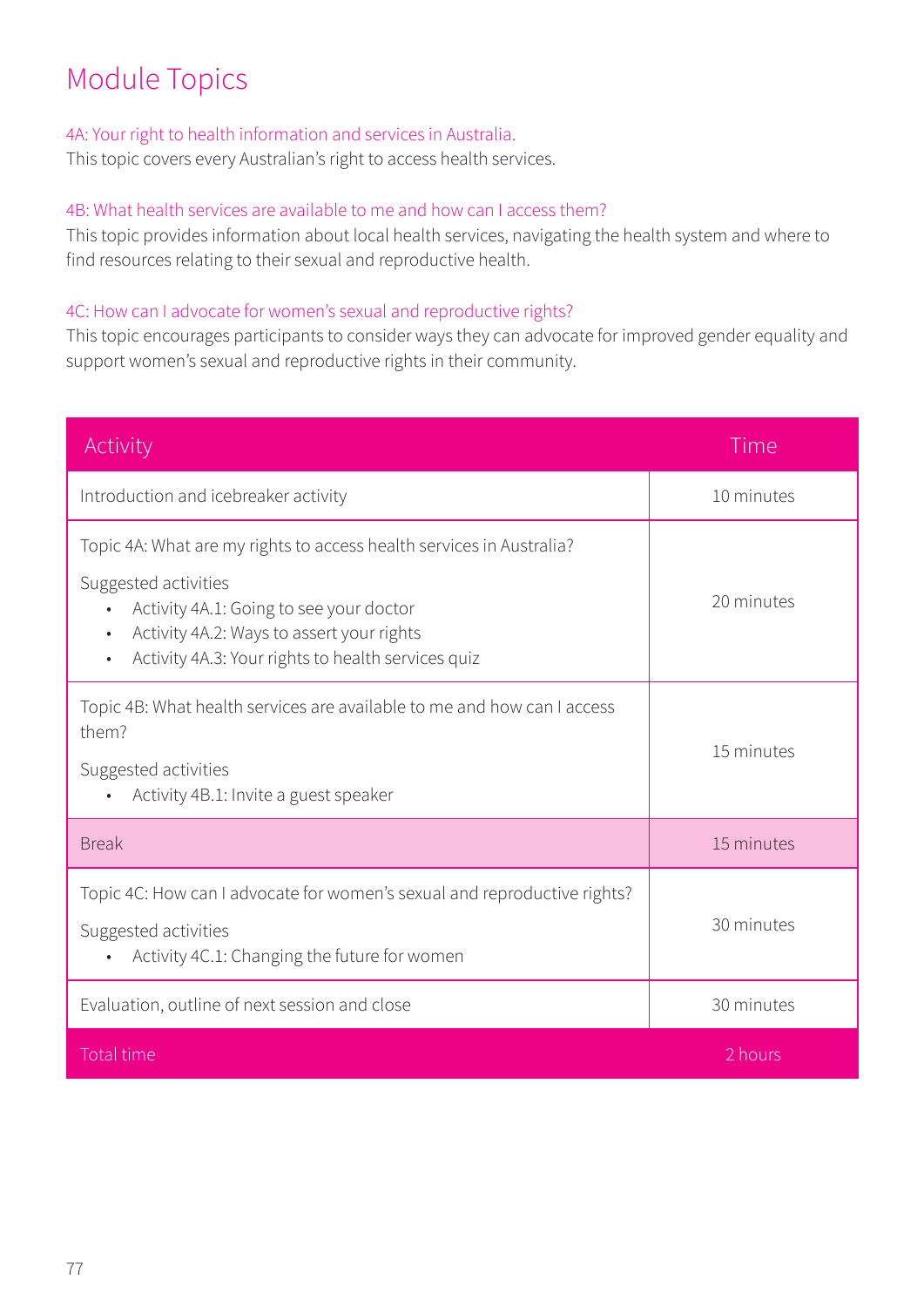## 4A: Your right to health information and services in Australia

### Discussion Points

- What obstacles can stop you from accessing health services?
- What is your experience of health care services in Australia?
- What could improve your access to health services?
- Do you know all your rights to health services in Australia?

### Key Messages

- 1. Every person needs access to health services as part of having a safe, responsible and healthy sex life.
- 2. All people have the right to health services that are safe, accessible, affordable and of good quality. People have the right to be treated respectfully and to maintain their privacy.
- 3. Unfortunately many barriers keep people from obtaining the health services they need and deserve. Sometimes these barriers arise from discrimination and stigma. Sometimes these barriers are part of an institutional policy or culture.
	- Governments may not provide free or affordable health services in all areas.
	- Governments, providers, or pharmacies may withhold access to certain health services and medications. Their actions may be influenced by political or religious beliefs.
	- Pharmaceutical companies may charge unaffordable prices for drugs and supplies.
	- Some health programs may require young people, particularly girls, to obtain adult consent before receiving contraceptive services.
	- Some health services or providers may be less accommodating of language or cultural differences than they are professionally required to be.
- 4. Poor quality of care may discourage people from going to available health services.
- 5. Other barriers can relate to gender norms, language proficiency, cultural expectations, access to transportation, and working hours.
	- Some cultures have prohibitions against being alone with members of the opposite sex.
	- Some women may not want to be examined by a male doctor.
	- Some people may prefer to speak in a language other than English.
	- Some people may find health professionals intimidating or have had bad experiences with health professionals in other countries.
	- Some people may work long hours or have job insecurity, and find it difficult to physically access health services during normal opening hours.
	- Some people feel many competing pressures (caring for family, work, housing, finances) and do not prioritise their health.
- 6. Despite obstacles, there are many men, women and children who use health care and interact well with health service providers.
- 7. The Australian Charter of Healthcare Rights describes the rights of patients, consumers and other people using the Australian healthcare system. It was adopted by federal government in 2008.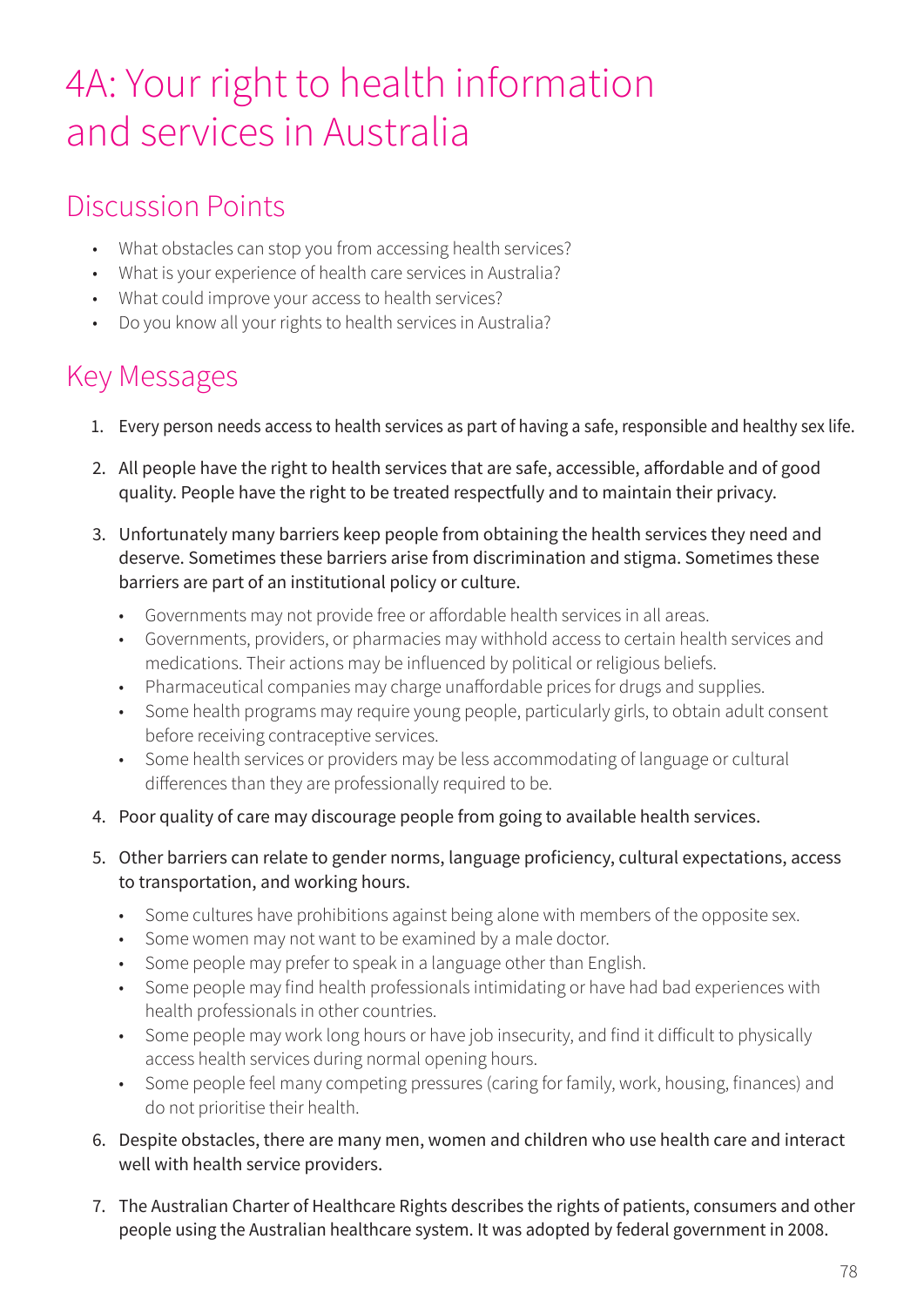### Activity 4A.1 Going to see your doctor

Objective: To encourage participants to reflect on some barriers people experience in accessing health professionals and ways these could be overcome.

Duration: 20 - 30 minutes

Preparation and materials: paper and pens, theatre props.

Either brainstorming with the whole class or in smaller groups, ask participants to discuss the following questions.

- 1. What makes it difficult to see a doctor about your sexual and reproductive health? Some reasons why it is difficult to see a doctor or health professional may include:
	- Sex of the health worker
	- How a woman might feel about herself (physical characteristics including weight, body hair)
	- Feelings of embarrassment, having to be naked in front of a stranger
	- Language barriers not knowing the words in English to describe parts of sexual/reproductive system
	- Fear of not being able to understand health worker (not just verbal)
	- Embarrassment about lack of knowledge about how her body works
	- Fear of having a serious illness
- 2. What would make it easier to communicate our questions or issues to health professionals?

Some factors that would make it easier to communicate questions to health professionals may include:

- Less embarrassed to talk to a health worker
- Knowing the words to describe parts of her body and their function
- Better understanding of what the health worker is talking about
- Feelings of confidence, and feeling more positive about her body
- Having a better understanding about changes in the body and what is normal etc.

After 10 minutes of group discussion, bring participants together to report their answers.

If you have more time, you could conduct this activity differently by dividing the group in half and asking participants to develop a 1 or 2 minute role play, with one group depicting what a bad experience with the doctor might be, and one depicting what an excellent experience at the doctor might be.

After 20 minutes of preparation, bring the groups together to act out their role plays and discuss some of the points that came out of each.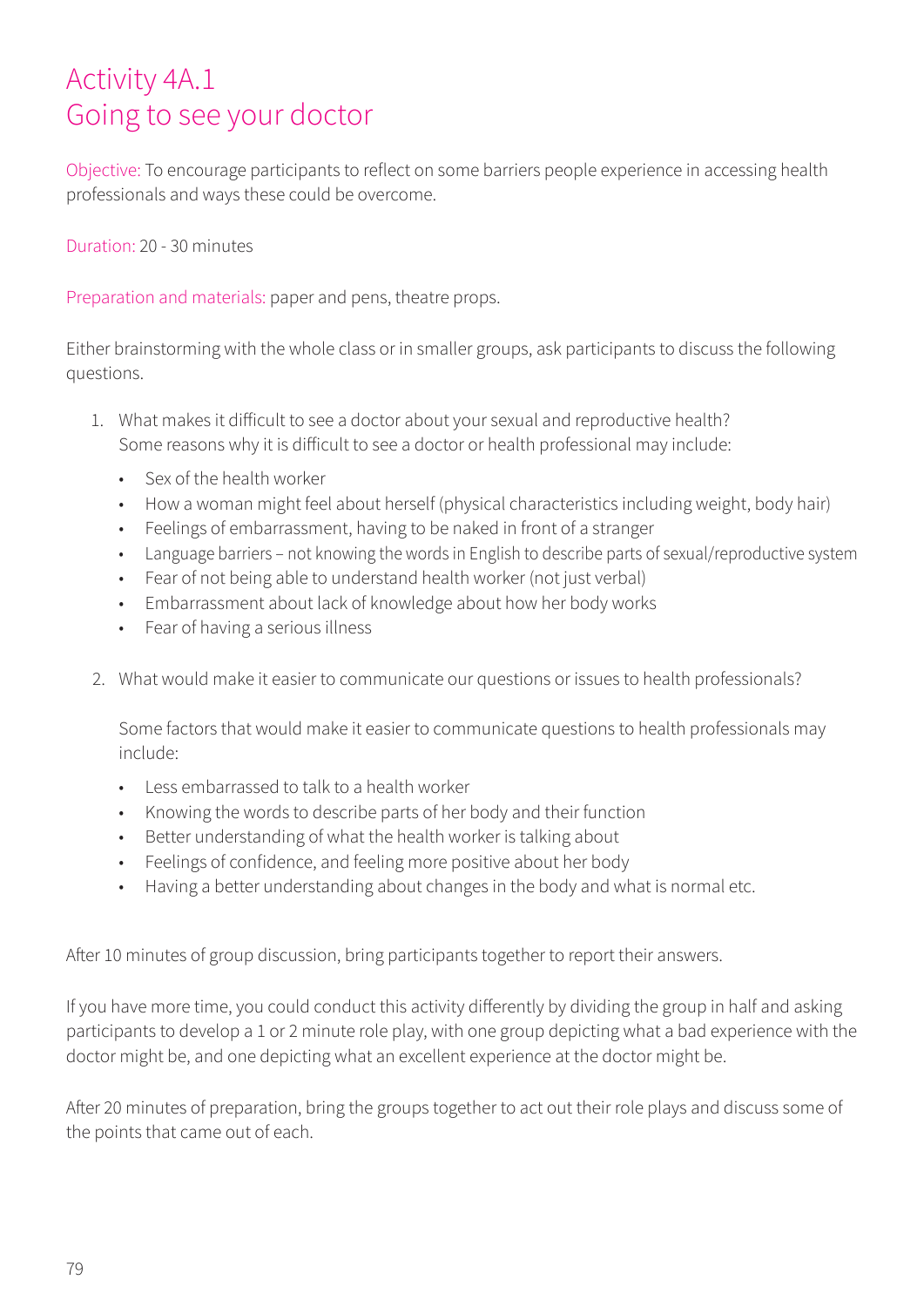### Activity 4A.2 Ways to assert your rights

#### Use Resource 3 Activity 4A.2: 'Ways to assert your rights' handout

Objective: To encourage participants to identify their rights in a health service setting and consider strategies they could use to assert these rights.

Duration: 15 minutes

Preparation and materials: A copy of 'Ways to assert your rights' for each participant (see Resource 3), pens.

- 1. Provide each participant with a copy of the 'Ways to assert your rights' handout.
- 2. Explain that the activity involves matching a problem or barrier you might face at the doctor with a possible solution to that problem. Participants can simply draw a line to match one to the other.
- 3. You could offer a prize to the participant who finishes first if you choose.
- 4. Once participants have completed matching up each problem with a solution, go through the answers as a group. You may conclude this activity by asking participants if they have ever experienced any of the problems described on the handout? If so, how did they overcome these problems? Do they think that knowing their rights will help them next time they go to see a health professional? If so, in what ways?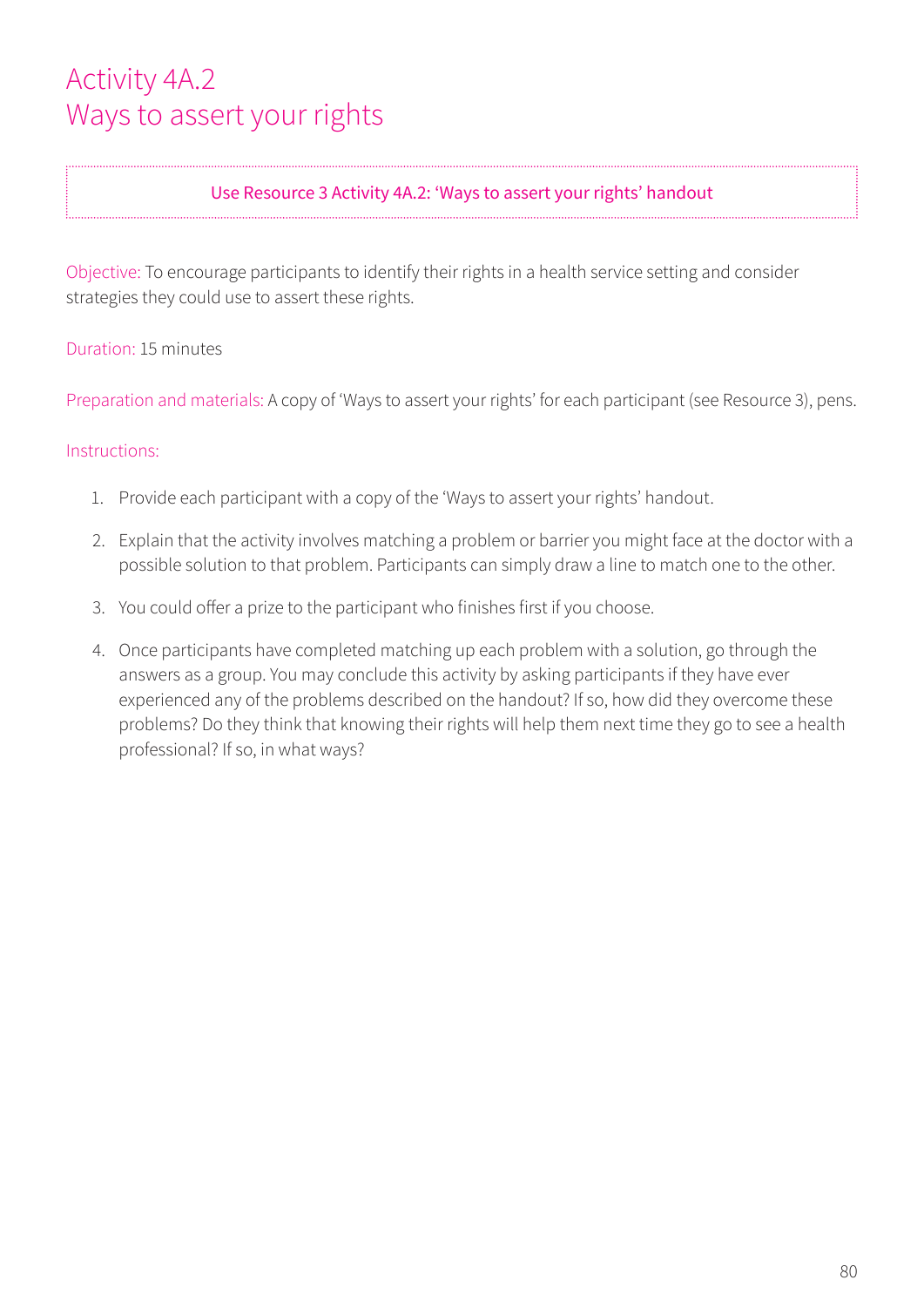### Activity 4A.3: Your rights to health services quiz

#### Use Resource 3 Activity 4A.3: 'Your Rights to health services quiz' sheet

Objective: To help participants to identify their rights to health services in Australia.

Duration: 10 - 15 minutes

Preparation and materials: A copy of the 'Your rights to health services quiz' and a prize or prizes for participants. Make sure that you know the answers.

- 1. Explain to participants that you will be quizzing them about what they know or have learned about their rights to health services in Australia. The questions are all yes or no, and you can add more if you choose to.
- 2. Read the questions aloud one at a time and ask participants to answer as quickly as possible, either by hand raising or calling out. You can manage this differently depending on the size and dynamics of the group. In very large groups, you may choose to make people stand up for yes and sit down for no, eventually thinning out the competition. However, in that case you may need to thin of some more tricky quiz questions.
- 3. You can give a prize to the overall winner or a prize to each correct answer, depending on how you run the quiz.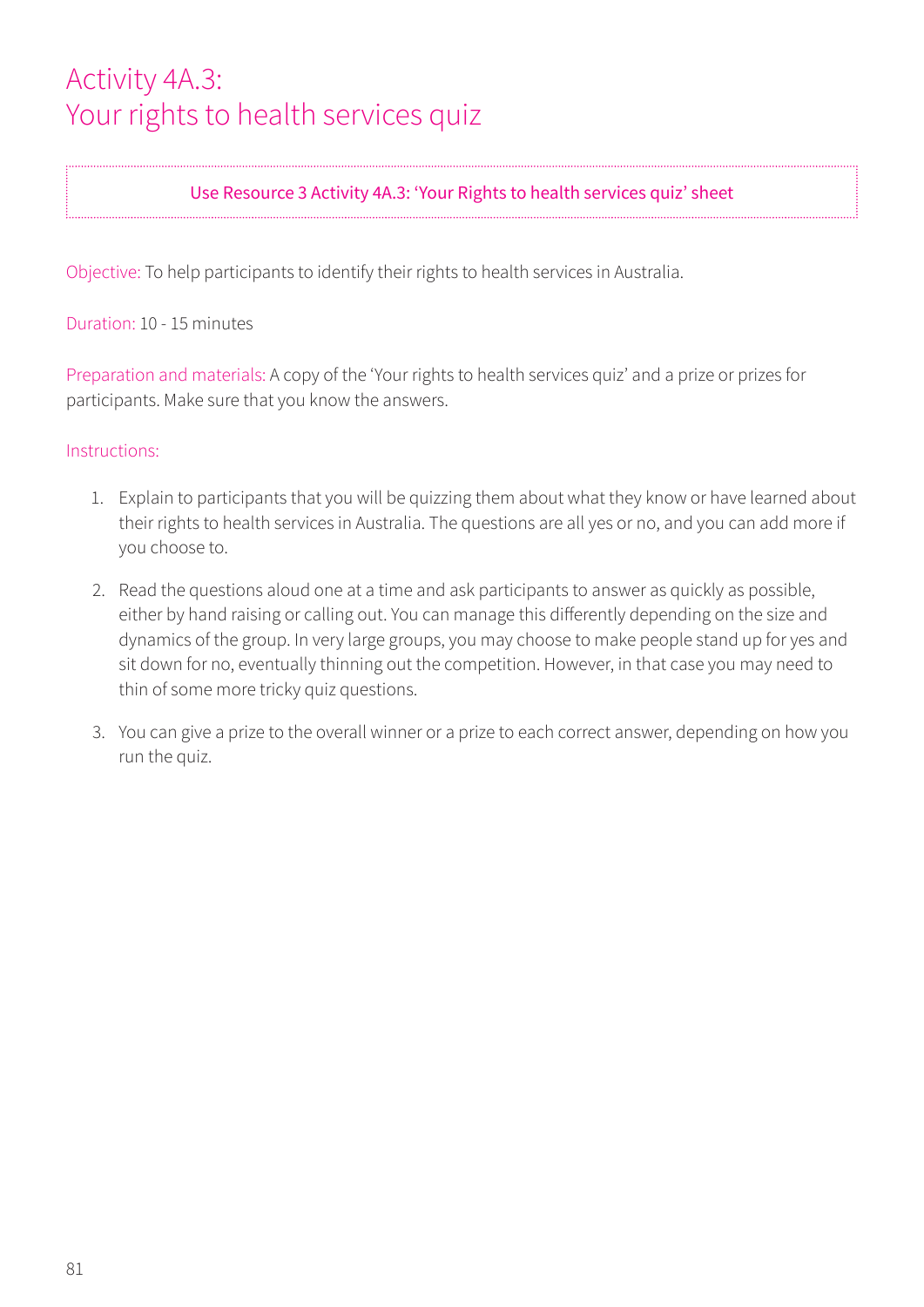## 4B: What health services are available to me and how can I access them?

### Discussion Points

- What health services are available to me?
- What factors can make it difficult to access and use health services?
- What are my rights while I am using a health service?
- What can I do if I'm not happy with a health service?

See Resource 3: Multicultural Women's Health Australia Network Contacts

### Key Messages

**Note:** Key messages in this section will depend, to a certain extent, on the health services specific to the group's local region and state or territory in Australia. Emphasis should be given to empowering participants, answering questions and clarifying uncertainties they may have about accessing services. This section should have a practical focus on services available.

#### 1. Free interpreting services can be arranged for appointments.

- You are entitled to a professional interpreter whenever and wherever possible. It is usually important to let the health service know that you want an interpreter well in advance.
- Interpreting can be done over the phone.
- Patients have the right to know the name of the interpreter and to request another if they perceive a conflict of interest/confidentiality. (This can sometimes be a concern in small, emerging communities)
- Professional interpreters are highly trained and are subject to strict rules of confidentiality.
- 2. You have the right to ask questions.
- 3. You have the right to ask for a second opinion.
- 4. Services are available in every state and territory that have been established to specifically respond to the ethno-specific needs of women.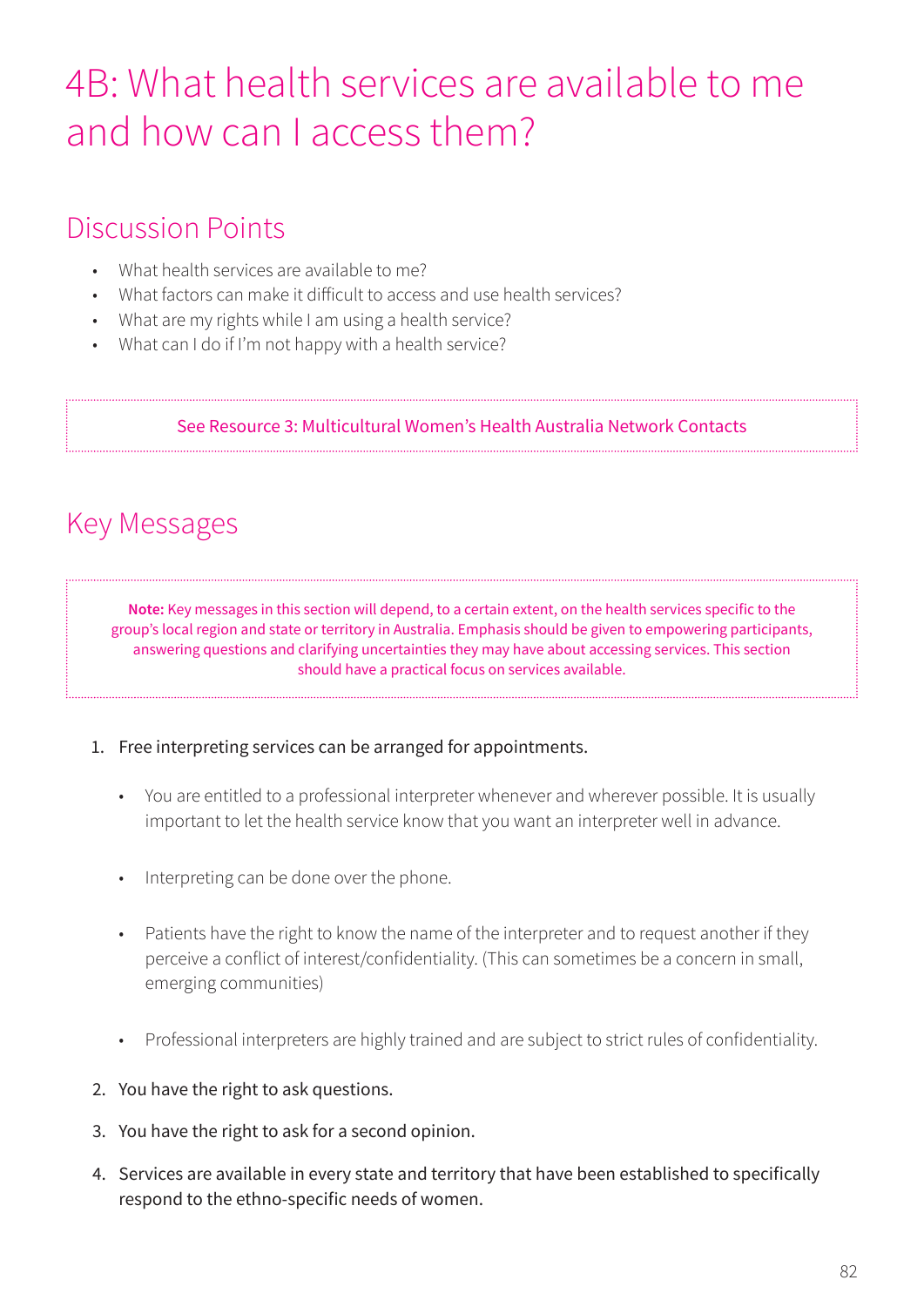- For women who have experienced FGM/C, there are currently two defibulation clinics in Australia.
- Many hospitals have a cultural liaison, who can help to support you and advocate on your behalf.
- 5. You have the right to complain if you are not happy with a service.
- 6. Learning more about your health can help you to make informed decisions.
	- You can access free sexual and reproductive health information in many languages through local community health, ethno-specific and women's organisations.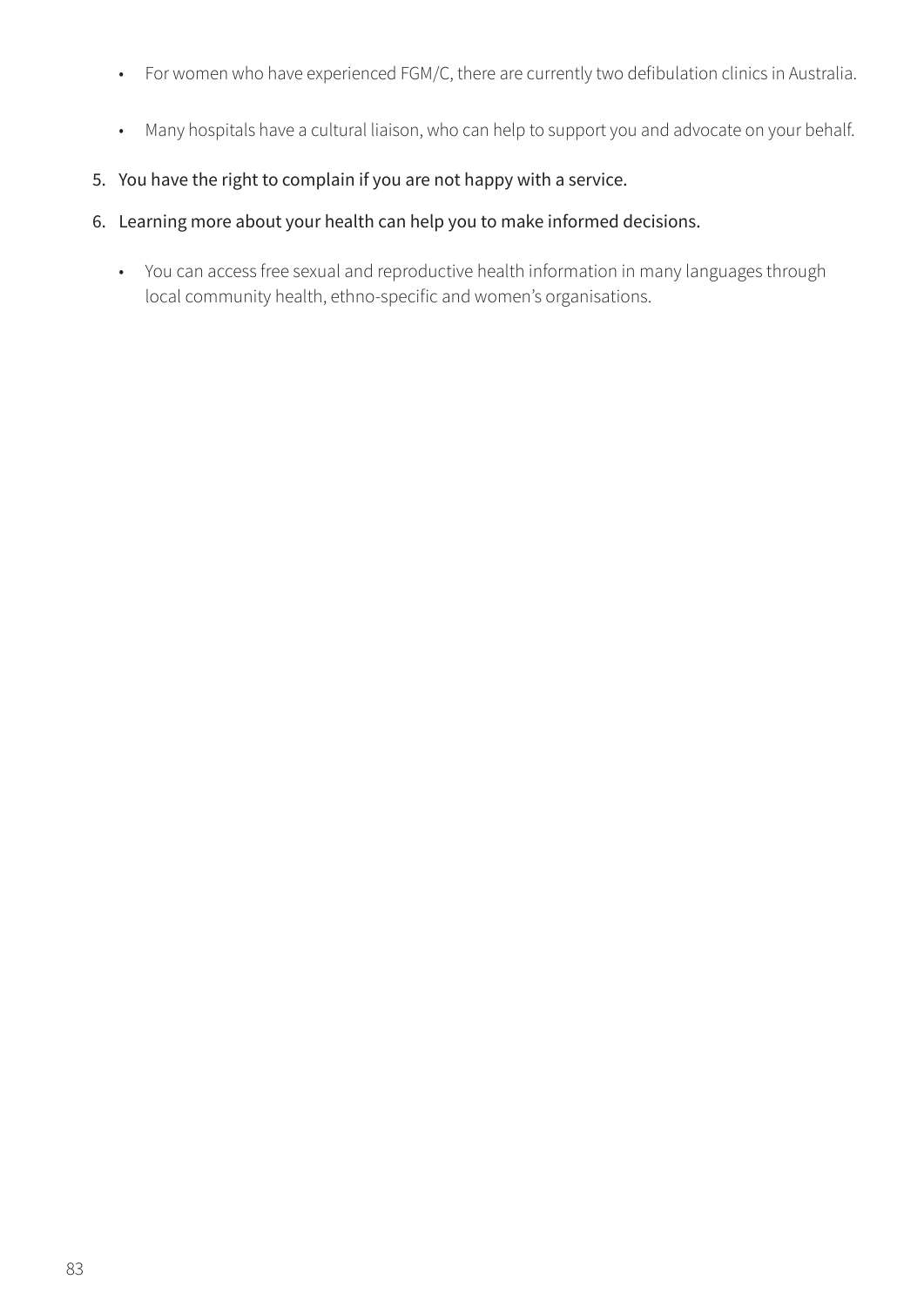### Activity 4B.1 Invite a guest speaker

Objective: To introduce participants to someone who is working in local health services and provide opportunities for local health services to meet and hear members of the community.

#### Duration: 15 - 40 minutes

Preparation: Invite someone to speak to the group from a key health service provider in the group's local area. Fully brief the speaker about the aims of your session and useful information about the group. If needed, arrange for a culturally and gender appropriate professional interpreter and fully brief the interpreter as well.

- 1. Prepare participants by informing them that a guest speaker will be attending the session, preferably at the previous session. Be clear with the guest speaker about what you would like them to discuss in terms of available services. Ask the guest speaker beforehand if they are happy to field questions from participants.
- 2. Be prepared to have a back-up plan in case there the guest speaker is unable to attend. Provide participants with useful take-home material about local services and contacts.
- 3. Always be prepared to have a back-up plan in case the guest speaker is unable to attend on the day. Provide participants with useful take-home material about local services and contacts.
- 4. Another way of approaching this activity would be to take participants on a short excursion to a health service. This would require careful preparation, close collaboration with the health service and appropriate allocation of time.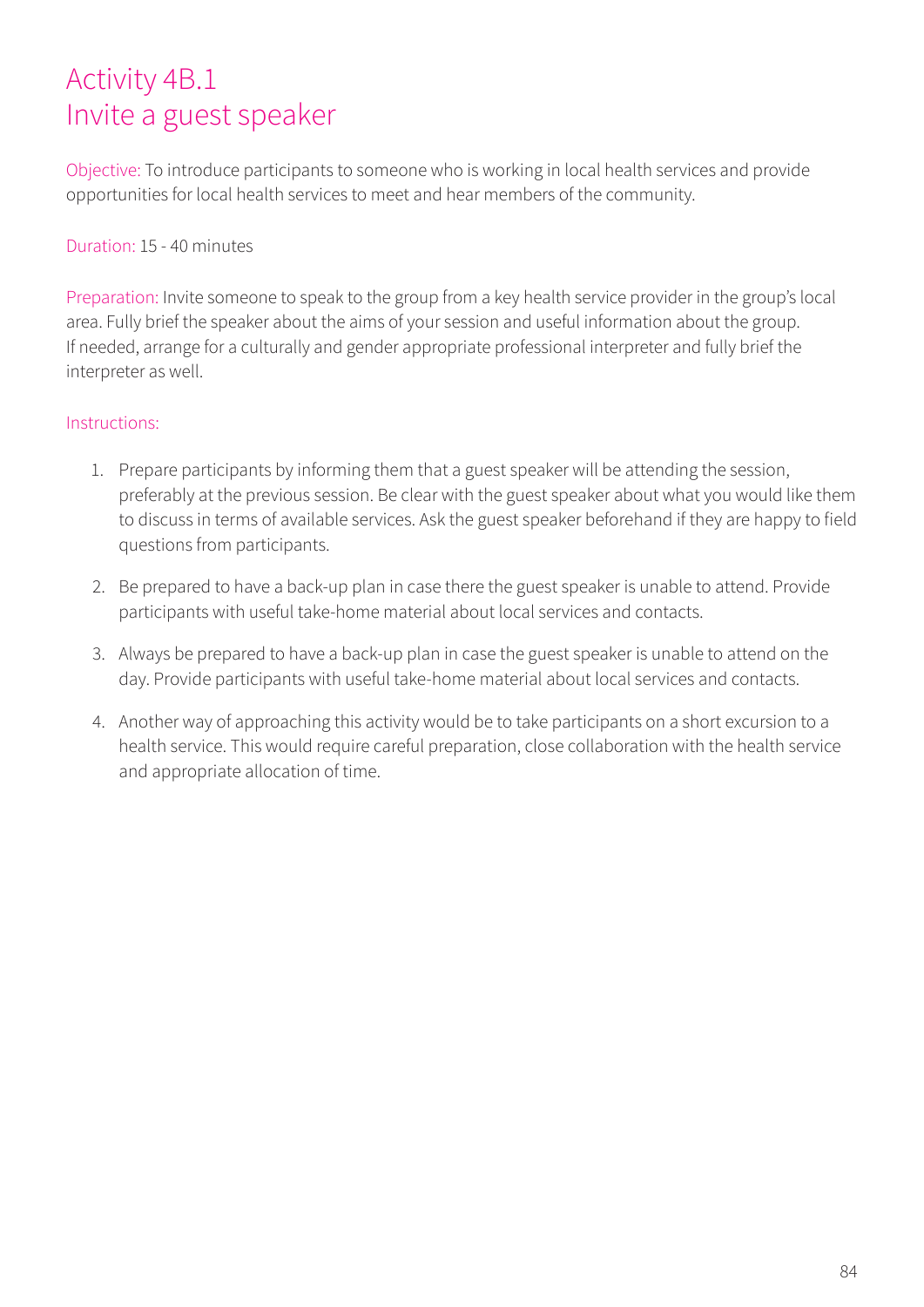# 4C: How can I advocate for women's sexual and reproductive rights?

### Discussion Points

- What type of discrimination (injustices) have you encountered in your life?
- What can you do to help bring about social change?

## Key Messages

- 1. Reflecting on our own attitudes to gender, class, race, religion, sexual identity, age and physical or mental ability can help us to recognise stereotypes or inequities that we may have accepted as true or acceptable in our own lives.
- 2. We can promote fairness and human rights in everyday life, including in sexual and reproductive life.
	- We can stand up for a friend or colleague who is being treated unfairly
	- We can defend someone who is ridiculed because he/she is ridiculed for their race, culture, perceived sexuality, or sexual choices
	- We can help others realise that they have opportunities or choices in life other than the ones that are being presented to them
	- We can identify trusted individuals or organisations who can help respond to incidents of discrimination
- 3. We can also promote fairness and human rights in our communities, including sexual and reproductive rights. Sometimes we can do this on our own; other times we can do this within an organisation.
	- We can accompany a friend on a visit to an official, the police, a health clinic or another service
	- We can ask a local leader to speak out on an issue such as FGM/C.
	- We can make sure that everyone in the community (including ourselves) knows about human rights and understands that everyone in the community matters
	- We can talk to people we know in the community about human rights and about the issues we care about
- 4. Sharing our own experiences relating to sexual and reproductive health can help other women to feel supported and to learn about their own sexual health and rights to health.
- 5. Sharing what we have learned about possible risks to sexual and reproductive health with our friends and family can help to create greater community awareness.
- 6. Supporting women and working to improve gender equity in all aspects of women's lives can have a positive effect on women's sexual and reproductive health.
- 7. Working to end practices and behaviors that are harmful to women's health is fundamental to improving women's health and wellbeing.